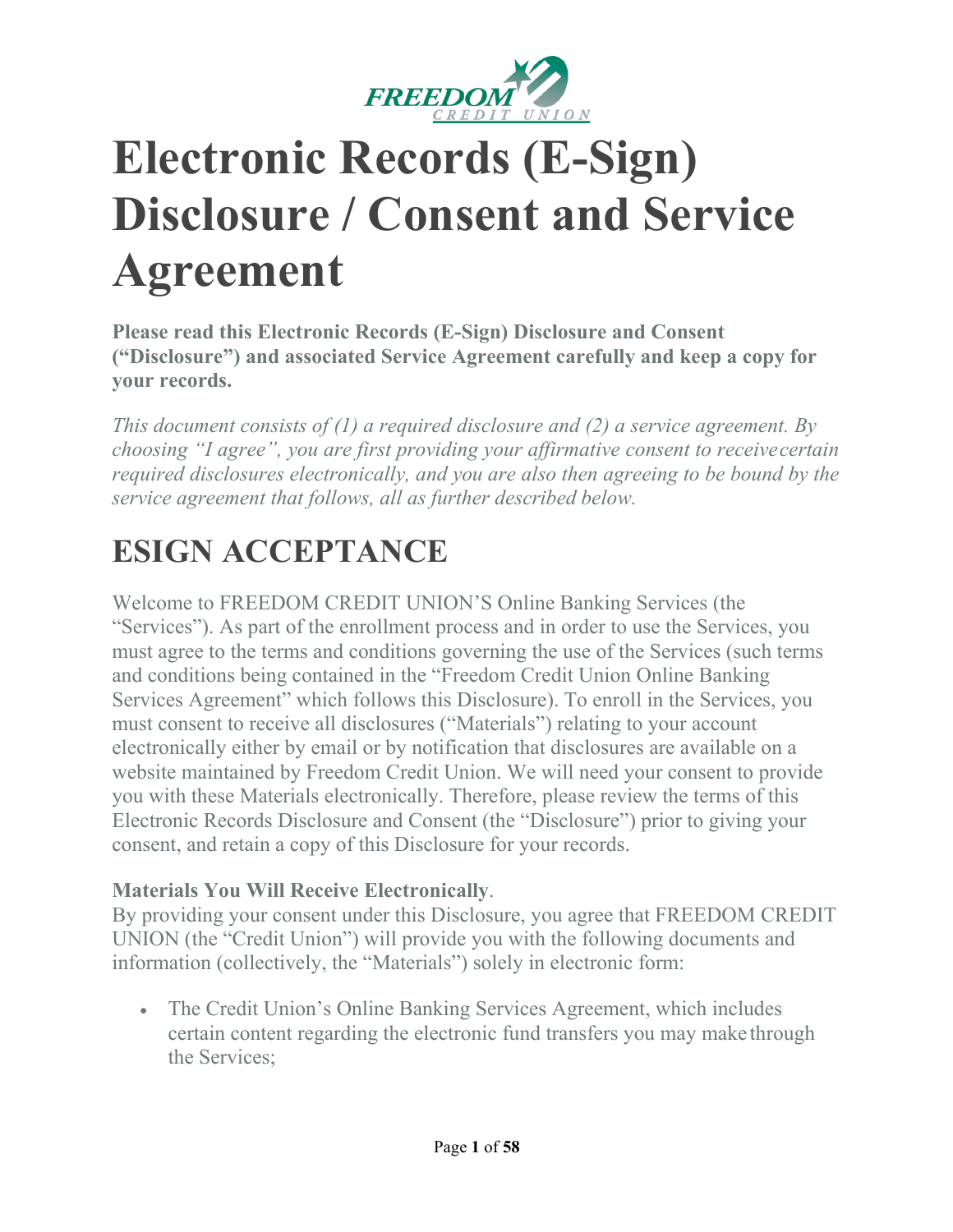

- Any addenda or supplement to the Credit Union's Online Banking Services Agreement provided to you when you enroll for additional products or services related to the Services that we may offer to you from time to time; and
- The MX Digital Money Management Terms and Conditions
- Notices of any amendments or changes to the Credit Union's Online Banking Services Agreement or other Materials.
- Notices of any amendments or changes to the Credit Union's Personal Member Agreement / Terms and Conditions, Privacy Policy, or other agreements / terms of service which would impact your accounts with Freedom Credit Union
- New disclosures or service agreements which would impact your accounts with Freedom Credit Union

#### **Your Consent is Required**.

You must consent to receiving these Materials before we can provide them to you electronically. Your consent will apply to your enrollment in the Services and any Materials we provide or make available to you. Agreeing to accept disclosure electronically means that once the Credit Union presents them to you, and if necessary, you click to accept them, they will apply to you and your accounts.

#### **Paper Copy of Materials.**

If you do not want to receive the Materials electronically, you should exit this area of our website. If you do not consent to receiving an electronic copy of the Materials, we will not be able to enroll you in the Services. If you consent to receive the Materials electronically, you can also request a paper copy of the Materials by contacting our Member Service department by phone at 215-612-5900. We will not charge you any fees for providing a paper copy of the Materials.

#### **Withdrawing Your Consent.**

If you later decide you do not want to receive the Materials electronically, you may withdraw your consent by contacting our Member Service department by phone at the number listed above. If you withdraw your consent, however, you may no longer use the Services.

#### **Updating Your Contact Information.**

If you consent to receive the Materials electronically, we may contact you at the email address you have provided to us. Please be certain that we have your correct and updated email address. If you change your email address, you may provide your new email address to us by contacting our Member Service department by phone at the number listed above.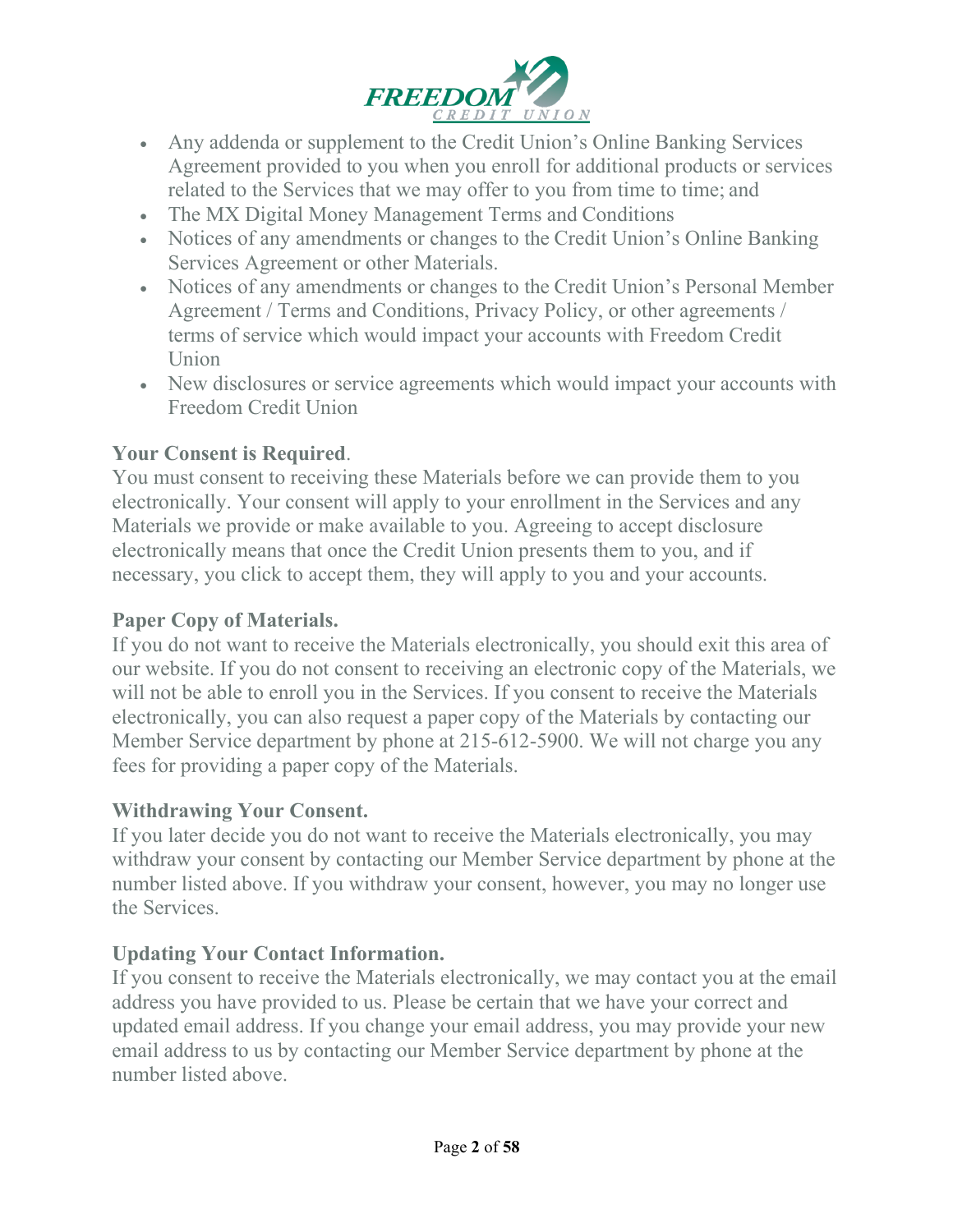

#### **System Requirements to Access the Information.**

To receive an electronic copy of the Materials, which will be provided to you in HTML format, you must have the following equipment and software:

- You must have a personal computer or other access device that is capable of accessing the Internet (e.g., you must have a modem and available phone line, a cable Internet connection or some other means of access to the Internet, and you must have an active account with an Internet service provider). Your access to this page verifies that your system meets these requirements.
- You must have an Internet web browser which is capable of supporting 128-bit SSL encrypted communications, which requires a minimum web browser version of either Microsoft® Internet Explorer version 9, Mozilla Firefox 21, Google Chrome 27+, or Safari on Mac OS X 10.8 and your system must have 128-bit SSL encryption software. Your access to this page verifies that your browser and encryption software meet these requirements.

### **Systems Enhancements**.

If the form of the Materials changes to as to require different or additional hardware or software, or upgrades, plug-ins or enhancements to the hardware or software used by you (all such changes referred to as a "Systems Enhancement"), we will notify you and you may either terminate the Service or upgrade your hardware and/or softwareas required by the Systems Enhancement. If the Credit Union determines that the need for a Systems Enhancement creates a material risk that you may not be able to access or retain the Materials electronically, the Credit Union will notify you and allow you to either: (a) withdraw your consent to the Service or (b) re-confirm your consent to receive the Materials in a manner that reasonably demonstrates that you have upgraded your hardware or software to conform to the required Systems Enhancement. If you choose to withdraw your consent, or you fail to re-confirm your consent, the Credit Union will terminate the Service.

#### **Consent.**

By selecting "I agree" below, you are first giving your affirmative consent to our providing electronic Materials to you as described in this Disclosure, and then to the terms and conditions applicable to your use of the Online Banking Services, as further described below in the Credit Union's Online Banking Services Agreement. You further agree that your computer satisfies the hardware and software requirements specified above and that you have provided us with a current email address to which we may send electronic Materials to you.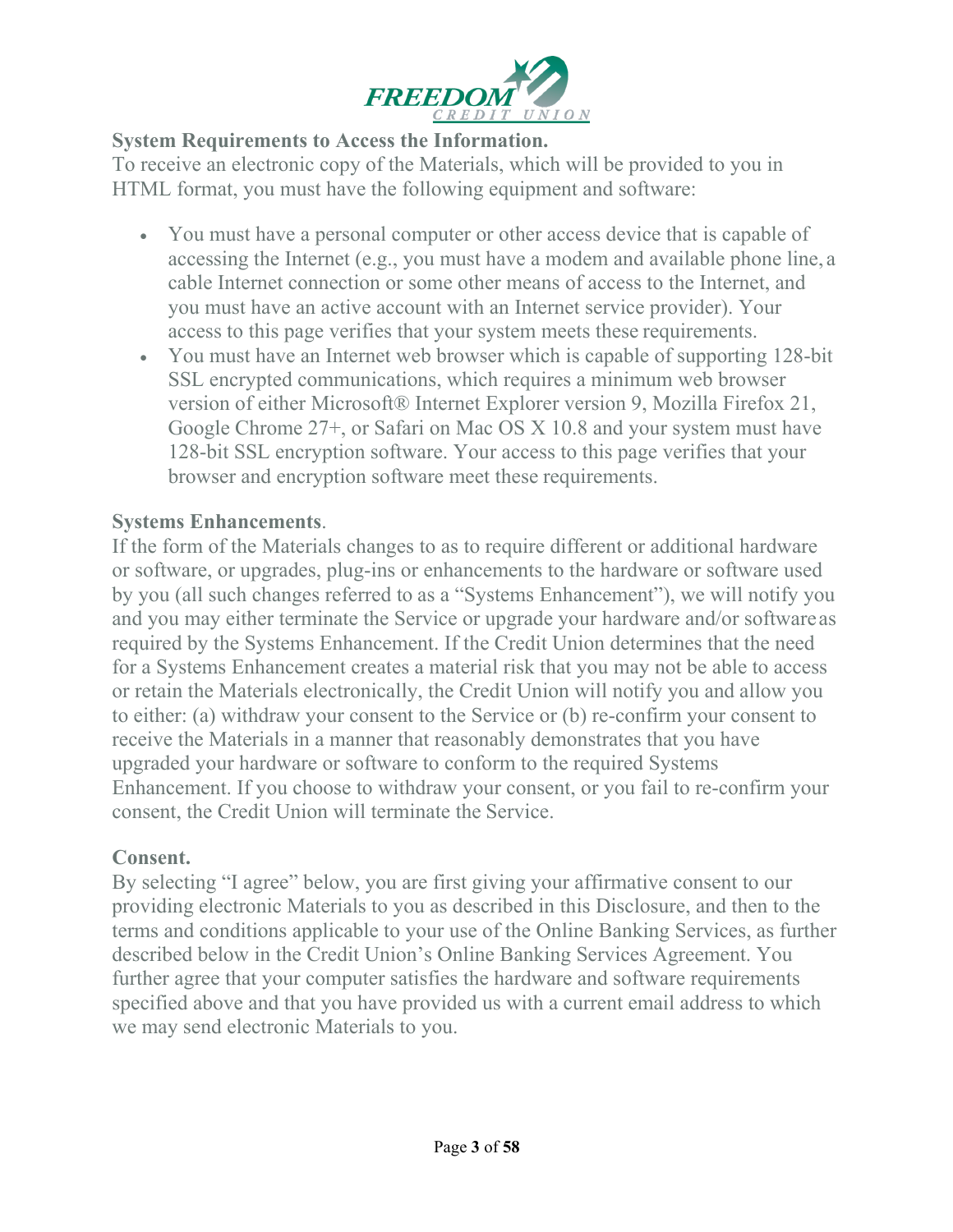

# **Freedom Credit Union Online Banking Services Agreement INTRODUCTION**

This Online Banking Services Agreement ("Agreement") is between you (a natural person that uses the Service for personal, family or household purposes) and Freedom Credit Union. This Agreement governs your use of Freedom Credit Union's online banking services (the "Service" or "Online Banking"), as well as any transactions that you may initiate with and/or request from Freedom Credit Union through the Service ("Online Transactions"). The Service permits you to perform a number of banking functions involving your Accounts that are linked to the Service through the use of a personal computer or a mobile Internet-enabled access device. You agree to be bound to the terms and conditions pertaining to Online Banking and the specific terms and conditions applicable to any other associated services that you elect to use as set out below, including the Bill Payment Service and eStatements Service.

Certain important terms applicable to all services of Online Banking, unless otherwise defined in this Agreement, are set out in the Definitions section in Part VI – DEFINITIONS at the end of this Agreement.

This Agreement does not cover transfers you may make through the branch, a telephonic individual voice response system (IVR) or through an automated teller machine (ATM). Freedom Credit Union is providing you with this Agreement in accordance with, and it is subject to, Applicable Law. Please read this document carefully, as it discusses in detail your rights and responsibilities when enrolling in the Service and when conducting Online Transactions through the Service.

*By proceeding to use the Service, you acknowledge that you have read, understood, and agree to be bound by this Agreement and the terms and conditions associated with your use of the Service, including any Online Transactions you initiate through the Service.*

We recommend that you print or store a copy of this Agreement and keep it with your records. You may also view this Agreement, at any time, at the disclosure page onour website at [https://FreedomCU.org.](https://freedomcu.org/)

# **PART I: Online Banking Service Features**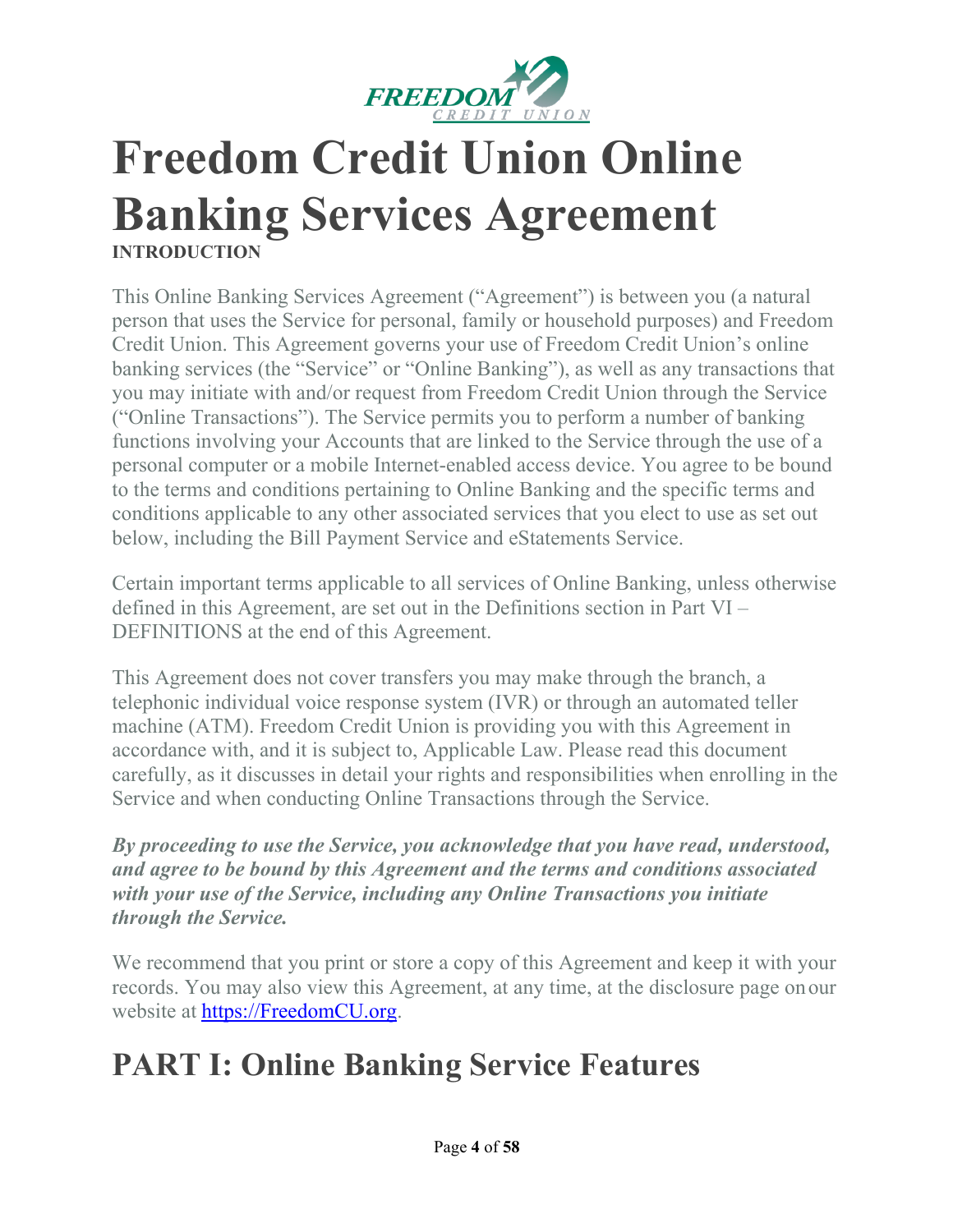

This portion of the Agreement describes the general features, terms and conditions of Online Banking applicable to Consumers, except as may otherwise be expressly indicated.

### **WHO IS ELIGIBLE**

You are eligible to use Online Banking if you maintain an open Account (checking, savings, certificate of deposit and/or consumer loan) and have executed this Agreement, and if we have otherwise approved your use of the Service, as described further below.

### **ACCESS**

To use Online Banking, you must have a Computer or a mobile Internet-enabled access device (hereinafter referred to as a "Mobile Device"). You must also have access to the Internet and an email address. To register for the Service, you must complete an enrollment and/or other set-up process and associated form(s) and be approved by us in our sole and exclusive discretion. Your enrollment in Online Banking will, subject to other terms of this Agreement, enable you to use all features of the Service, and access those Accounts that you have designated through and that are eligible for access with Online Banking. You can also request to add or remove an Account by submitting a secure message through Online Banking.

Subject to Applicable Law, and at our sole discretion, we reserve the right to modify, suspend, or terminate access to the Service at any time without notice or refund of previously incurred fees. You authorize us, at our election and as permitted by Applicable Law, directly or through an agent, to obtain your credit report in connection with your request for use of Online Banking and, in our sole discretion, thereafter from time to time, in connection with your use of the Service. We may limit your access to the Service or the dollar amount and/or frequency of your transfers and payments based on your credit report and/or review of other risk factors.

# **HOURS OF ACCESS**

Online Banking is generally available seven (7) days a week, twenty-four (24) hours a day. Some or all features of Online Banking may not be available from time to time due to problems arising in connection with transmissions over the Internet, as well as emergency or scheduled system maintenance. We will post a notice of any extended periods of non-availability on the Online Banking site.

# **BASIC FEATURES OF THE SERVICE**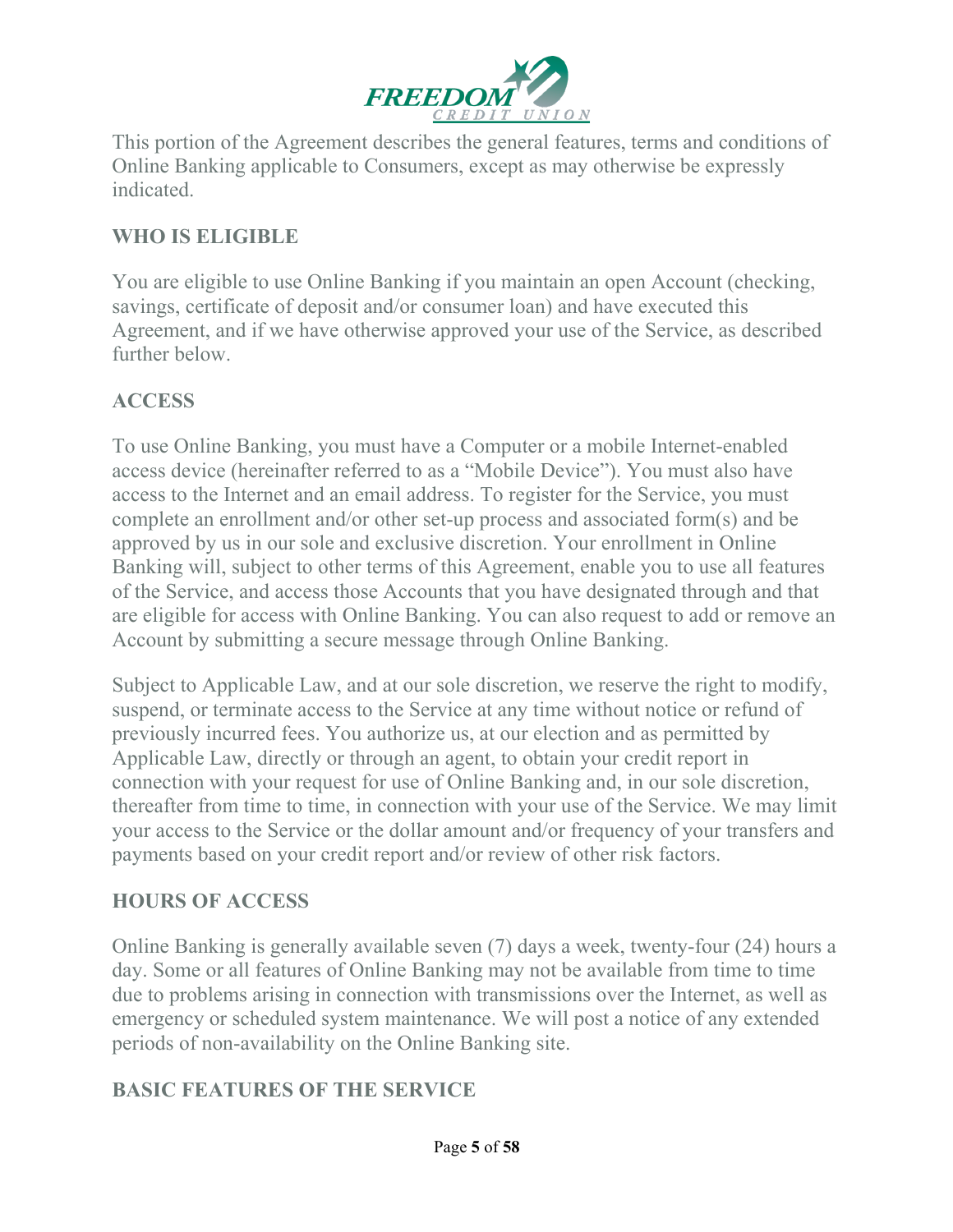

By enrolling in Online Banking, you will have access to the Service's basic features, which allow you to:

- 1. View current balance and transaction information on your Account(s);
- 2. View Account history;
- 3. Perform Internal Transfers between certain Account(s) you have with us on either a one-time or recurring basis;
- 4. Perform certain External Transfers between your Account(s) with us and accounts at other financial institutions on either a one-time or recurringbasis;
- 5. Stop payment of checks you have written;
- 6. Download and/or export Account history information for use withother systems such as Quicken® and QuickBooks®;
- 7. View check images;
- 8. Perform self-service Account maintenance such as re-ordering checks, ordering copies of paid checks, requesting copies of monthly checking or saving statements, and changing address and phone information;
- 9. Set-up Account alerts;
- 10.Receive electronic Account statements;
- 11.Send secure messages to us regarding the Service;
- 12.Pay bills using the Bill Payment Service;
- 13.Use your Mobile Device to perform certain Mobile Banking Service functions;
- 14.Use your Mobile Device to perform certain Mobile Remote Deposit Capture Service; and
- 15.Some of the above features may not be available for certain Accounts or members. Additional information regarding some but not necessarily all ofthe above features is provided below.

Additional electronic banking services may be added by us from time to time in our sole discretion. By using these additional services when they become available, you agree to be bound by the terms and conditions associated with such services, as such terms and conditions are provided to you by us.

The use of certain features or modules related to the Service may incur fees or other charges. See our Fee Schedule for further information.

# **LIMITS ON AMOUNTS AND FREQUENCY OF ONLINE BANKING AND MOBILE BANKING TRANSACTIONS**

The number of transfers from Accounts and the amounts which may be transferred via Online Banking, including via the Mobile Banking Service, are limited pursuant to the terms of the applicable Member Agreement and as otherwise described in this Agreement or in other communications we may provide to you.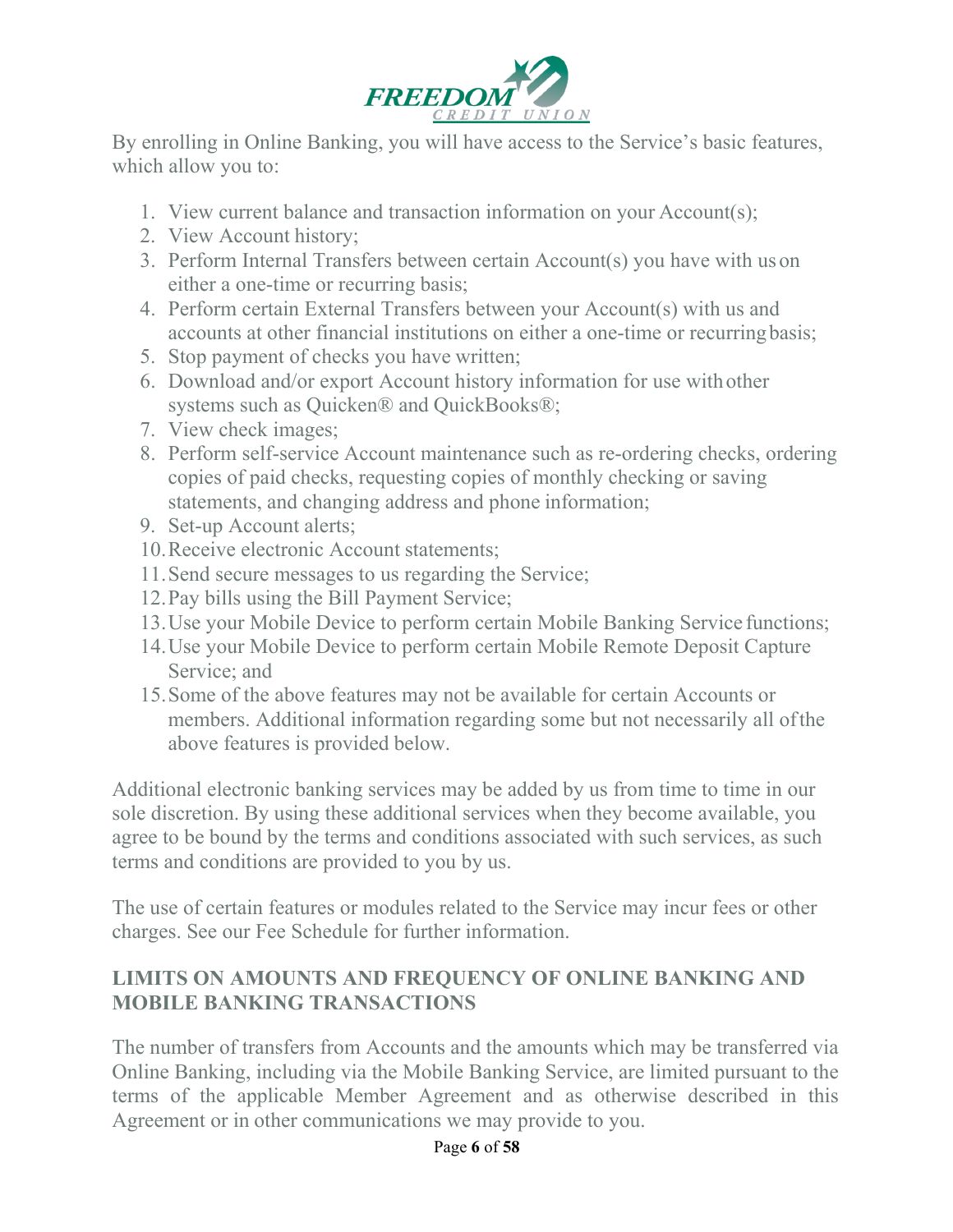

For a more detailed description of the limits on such Internet transfers, please refer to the applicable Member Agreement.

# **INTERNAL TRANSFERS OF INTERNAL TRANSFERS**

Internal Transfers (transfers between your eligible Accounts with us) may be processed as follows:

**Recurring Transfers.** If you designate an Internal Transfer as a recurring transfer, you may request, and we will use, a Scheduled Initiation Date that re-occurs on a specified regular basis (e.g., weekly, semi-monthly, monthly, etc.). You will designate a "start date". You must have sufficient Available Funds by midnight of the night before the Scheduled Initiation Date; however, funds will be deducted from your designated Account on the Scheduled Initiation Date. Recurring transfers may be cancelled up the established funds transfer cut-off time displayed in Online Banking in advance of the Scheduled Initiation Date.

### **One-Time Transfers.**

- 1. One-time transfers and payments are used for transfers and payments between eligible Accounts which occur on an infrequent or irregular basis, or which vary in amount. To have a transfer processed on the same Business Day, we must receive your instructions before the established funds transfer cut-off time displayed in Online Banking and/or as otherwise set forth in this Agreement. You must have sufficient Available Funds (either in the Account or via an overdraft line of credit) on the day and at the time you request a same-day onetime transfer. Same-day one-time transfers may not be cancelled for any reason once the transaction has been approved by us.
- 2. You may also request that a transfer be made on a future date that you may designate which is in advance of the Scheduled Initiation Date. The "Scheduled Initiation Date" will be the effective date you enter, or the next Business Day should the effective date fall on a weekend or holiday. If you request a transfer for a future date, we process the transaction at the opening of business on that day only if it is a Business Day; otherwise, the transaction will be processed on the following Business Day. If we receive your instruction after the end of a Business Day, we will process the transaction on our next Business Day.
- 3. If you designate an Internal Transfer for a future date, you must have sufficient Available Funds by midnight of the night before the Scheduled Initiation Date; however, funds will be deducted from your designated Account on the Scheduled Initiation Date. Scheduled future Internal Transfers may be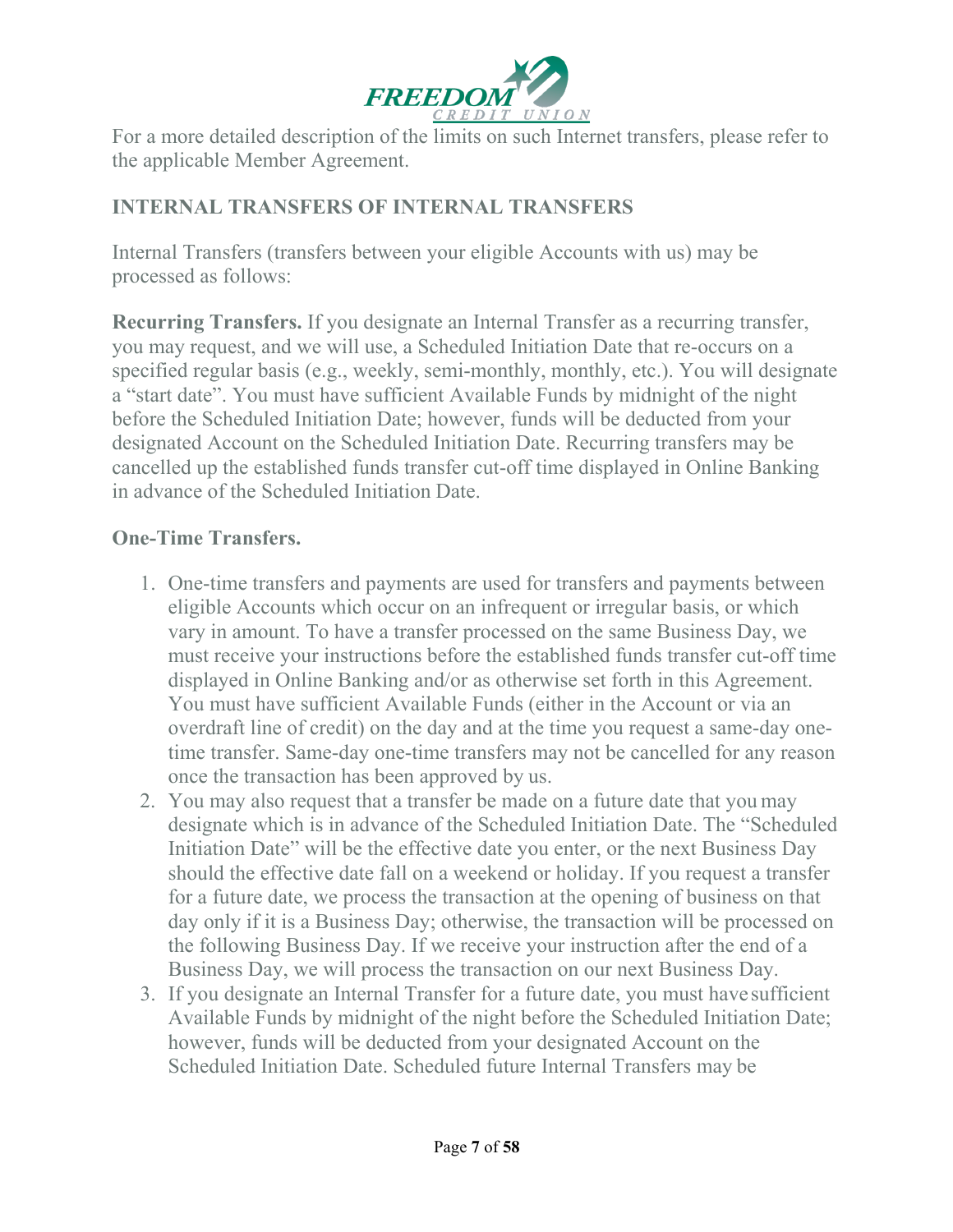

cancelled up to the established funds transfer cut-off time displayed in Online Banking in advance of the Scheduled Initiation Date.

**Limits on Internal Transfers.** In addition to the Available Funds requirements and other limits described above and in this Agreement generally, please see the applicable Member Agreement for a more detailed description of limits on Internal Transfers.

### **Internal Transfers Set-Up**

- Account Designation. You will designate Accounts between which you may transfer funds electronically through Online Banking. All of these Accounts must be in your name (as owner or co-owner) and be eligible for Internal Transfers. Eligible Accounts for Internal Transfers include checking,money market, savings and loan accounts.
- Funds Availability. Although you receive immediate provisional credit upon completion of an Online Banking session for same-day one-time transfers made during the session, you must make Internal Transfers by the established funds transfer cut-off time displayed in Online Banking for those funds to be posted on an Account on the same Business Day and to be available for non-Online Banking Service transactions. Internal Transfers designated as same-day onetime transfers made after the established funds transfer cut-off time displayed in Online Banking on a Business Day or on a weekend or holiday will be available for the payment of non-Online Banking Service transactions on the following Business Day.

#### **Canceling or Modifying Internal Transfers**

In order to cancel or change a scheduled transaction that is a future-dated or a recurring Internal Transfer, you may use Online Banking or the Mobile Banking Service and follow the instructions provided to you, all in accordance with the Service's deadlines for cancellation or modification as described therein.

#### **Internal Transfers and Available Funds**

You agree to have Available Funds on deposit in the Account you have designated in amounts sufficient to pay for all Internal Transfers requested, as well as any other payment obligations you have to us. If Internal Transfers process against any uncollected deposit, uncollected balance or otherwise insufficient Available Funds in your Account, YOUR ACCOUNT WILL BE ASSESSED AND CHARGED THE APPROPRIATE OVERDRAFT, UNCOLLECTED OR RETURNED ITEM INSUFFICIENT CHARGE. See our current Fee Schedule for the current amounts of these charges. We reserve the right, without liability, to reject or reverse an Internal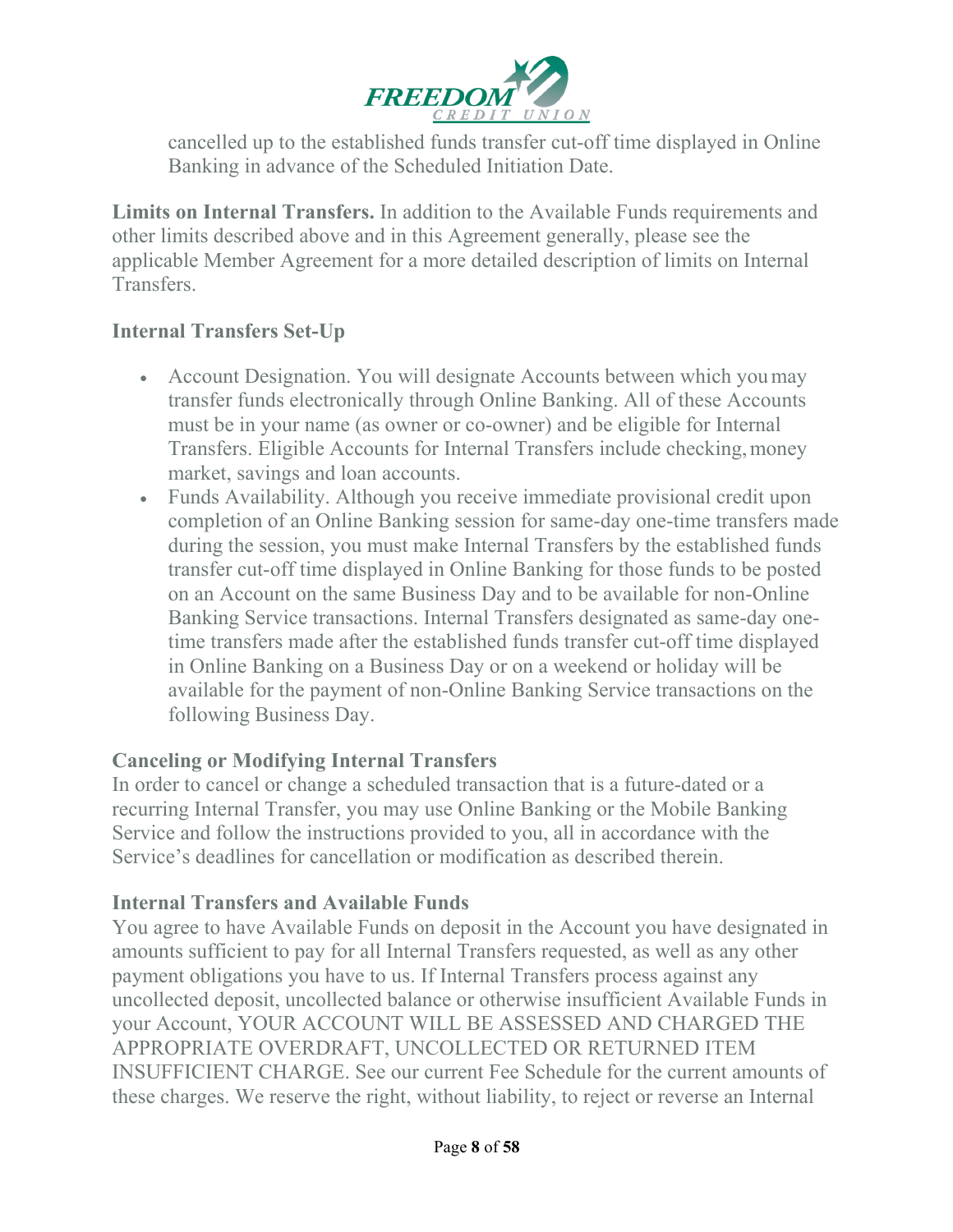

Transfer, as applicable, if you fail to comply with this requirement or any other terms of this Agreement.

If you do not have sufficient Available Funds in your designated Account and we have not exercised our right to reverse or reject an Internal Transfer, as applicable, you agree to pay for such payment obligations on demand. You further agree that we may, at our option, charge any of your Accounts with us to cover such payment obligations.

#### **EXTERNAL TRANSFERS**

#### **A. Registration and Access**

You must be enrolled in Online Banking in order to transfer funds between your Accounts with us and accounts at other financial institutions ("External Transfers"). External Transfers are outbound and inbound transfers that move funds to or from one of your eligible Accounts with us to or from a registered account at another financial institution. An "Inbound" transfer moves funds into an Account you own with Freedom Credit Union from an account you own outside of Freedom Credit Union. An "Outbound" transfer moves funds from an Account you own at Freedom Credit Union to an account outside Freedom Credit Union that is owned by you or for which you otherwise have the authority to transfer funds. You will need to register each non-Credit Union account that you wish to use for External Transfers.

You agree that (i) you will only register eligible non-Credit Union accounts (i.e., accounts at financial institutions other than Freedom Credit Union) on which you are an individual or joint owner, or for which you otherwise have the authority to transfer funds, and (ii) you will only use External Transfers for transferring funds between your consumer Accounts with us and registered consumer accounts at other financial institutions.

#### **B. Scheduling External Transfers**

External Transfers can be scheduled (or initiated) on either a one-time basis or a recurring basis. One-time transfers may be scheduled to be sent immediately or scheduled to be sent on a future date. The recurring transfer feature may be used when a set amount is transferred at regular intervals. One-time futuredated or future recurring transfers scheduled for a weekend or a non-Business Day will be processed on the next Business Day. All other one-time futuredated and recurring transfers will be processed at the end of the Business Day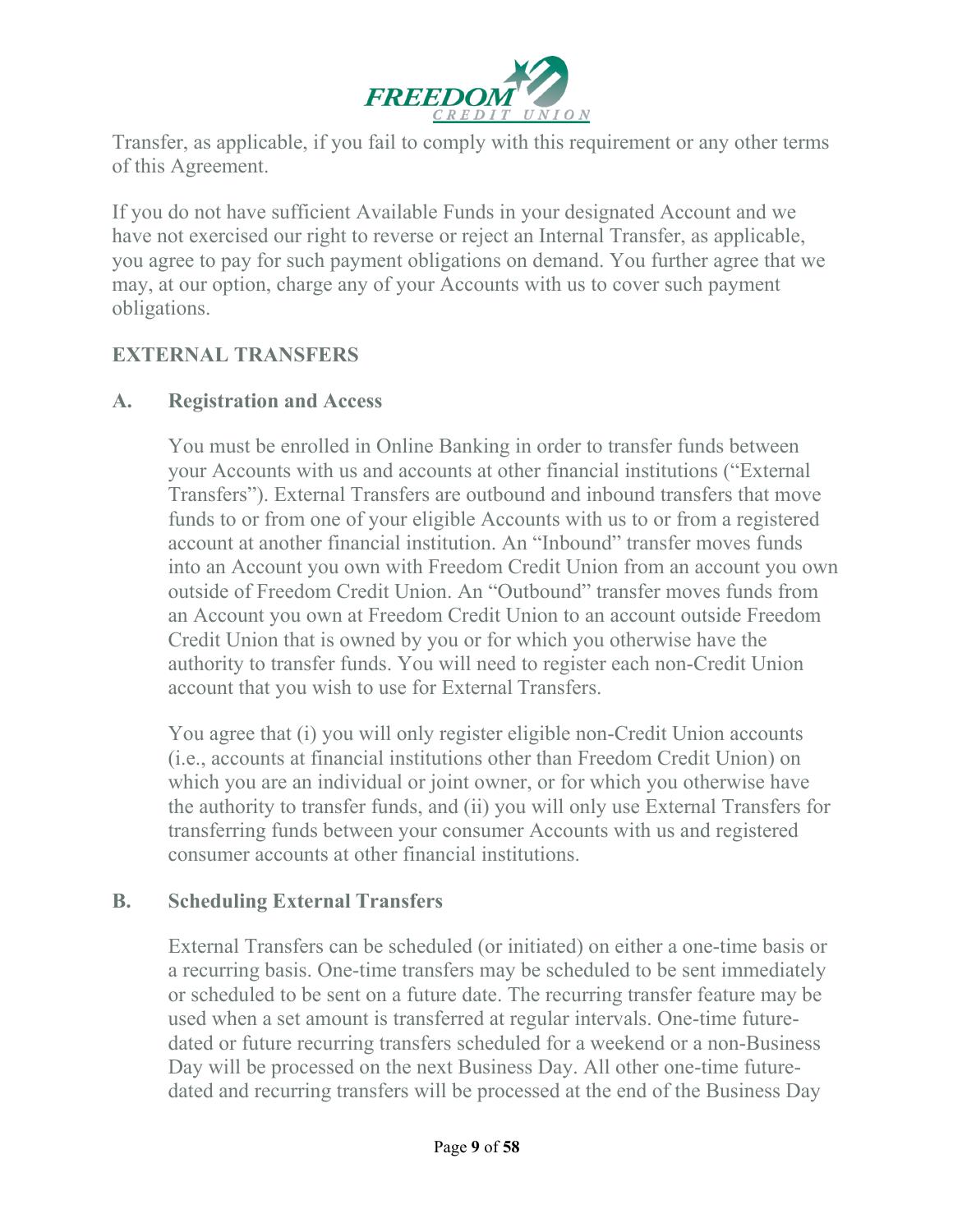

requested. The cut-off time and delivery date of External Transfers is set forth in Online Banking and/or in this Agreement.

#### **C. When Transfers are Debited/Credited to/from Your Account(s)**

Transfers Initiated Before Cut-Off Time: Funds involving an External Transfer from your Account with us (Outbound) will be debited from your Account and credited to the receiving non-Freedom Credit Union account on the next Business Day after you initiate the transfer. Funds involving Inbound transfers will be debited from the external, non-Freedom Credit Union account and credited to the receiving Freedom Credit Union Account on the next Business Day after you initiate the transfer. Funds credited to the receiving Freedom Credit Union account will not be available for use until the 2 business day following the day of credit. For accounts that are less than 30 days old, the funds credited to the receiving Freedom Credit Union account will not be available until the 5th business day following the day of credit.

Transfers Initiated After Cut-Off Time: Funds involving an External Transfer from your Account with Credit Union (Outbound) will be debited from your Account and credited to the receiving external, non-Freedom Credit Union account on the second Business Day after you initiate the transfer. Funds involving Inbound transfers will be debited from the external, non-Freedom Credit Union account and credited to the receiving Freedom Credit Union Account on the second Business Day after you initiate the transfer. The funds credited to the receiving Freedom Credit Union account will not be available for use until the 2 business day following the day of credit. For accounts that are less than 30 days old, the funds credited to the receiving Freedom Credit Union account will not be available until the 5th business day following theday of credit.

#### **D. Canceling Scheduled Transfers**

Future-dated External Transfers (either one-time or recurring) can be cancelled prior to the cut-off time set forth in Online Banking on the Business Day prior to the date the transfer is scheduled to be made. However, if the transfer's status is processing, you can no longer cancel it. NOTE: Immediate transfers cannot be cancelled via the Service once the transfer has been processed.

#### **E. Transfer Fees**

You may be charged an External Transfer fee in accordance with our Fee Schedule.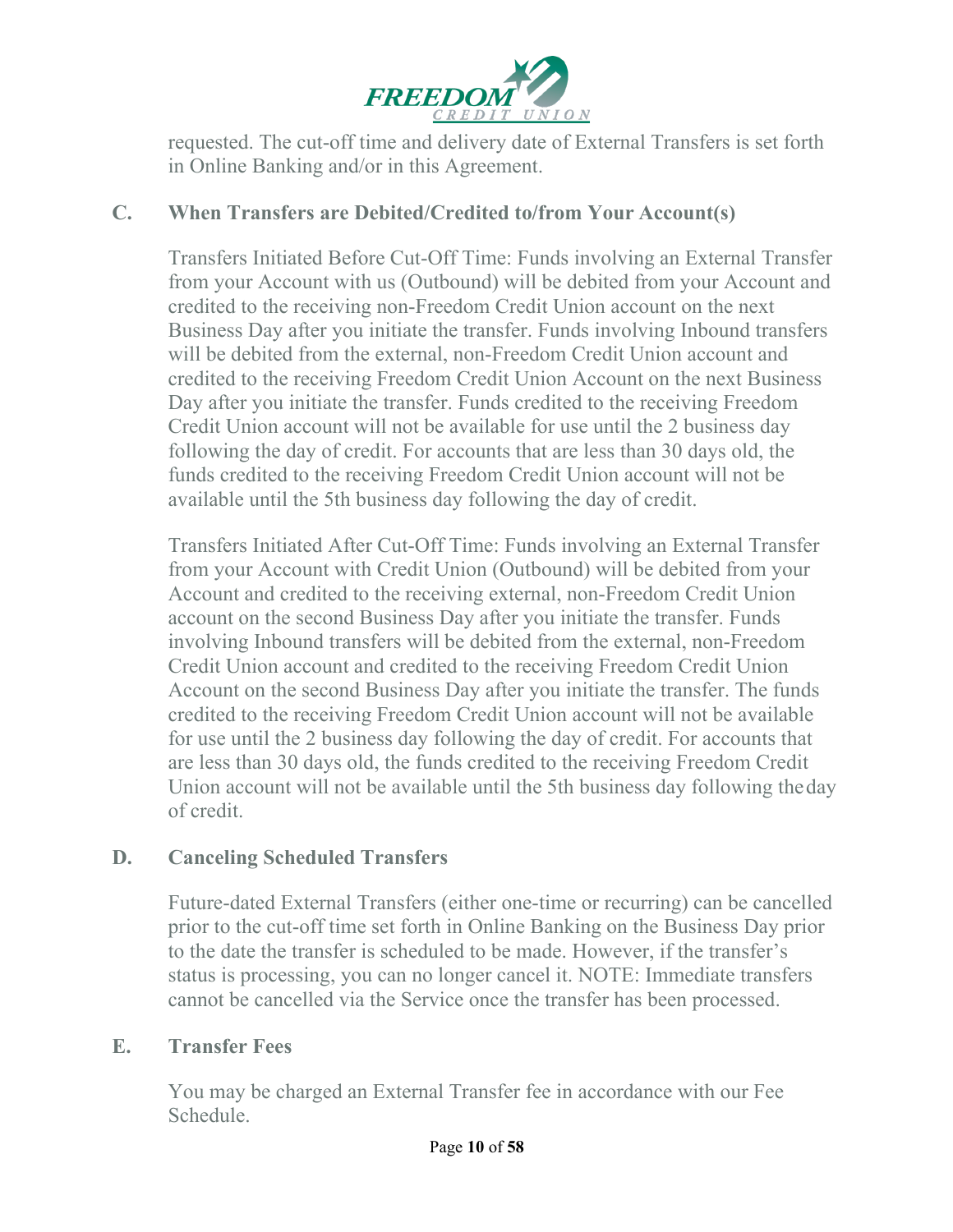

#### **F. Limitations on Transfers**

In addition to the limits described in the applicable Member Agreement, External Transfers are subject to daily and aggregate total limits which may change at any time, without prior notice (other than any notice required by applicable law).

#### **G. Disqualifying Events**

You agree that we may reduce the dollar limits on transfers as described in subsection (F) above, or terminate your eligibility to make future transfers (including canceling scheduled future transfers), in each case without prior notice (other than any notice required by Applicable Law), upon occurrence of a Disqualifying Event. Each of the following is a "Disqualifying Event":

- <sup>o</sup> Any of your Accounts with us are not current or are not in good standing.
- <sup>o</sup> You have had an overdraft, an over-limit item, or an item returned for insufficient funds with respect to any Account with us during the current or three (3) prior calendar months.
- <sup>o</sup> You have had any prior External Transfer involving accounts at other financial institutions cancelled, revoked, or not completed due to insufficient funds, revoked authorization, stopped payments, frozen accounts, or any similar reason.
- <sup>o</sup> You attempt to use External Transfers to transfer funds between your eligible consumer Accounts with certain non – consumer accounts at other financial institutions, or to transfer funds between your eligible business Accounts with certain non – business accounts at other financial institutions.
- <sup>o</sup> We suspect fraud or unauthorized use has or may occur with respectto your Account(s) with us or with respect to any External Transfer(s).

#### **H. External Transfers and Available Funds**

You agree to have Available Funds on deposit in the Account you have designated in amounts sufficient to pay for all External Transfers requested, as well as any other payment obligations you have to us. If External Transfers process against any uncollected deposit, uncollected balance or otherwise insufficient Available Funds in your Account, YOUR ACCOUNT WILL BE ASSESSED AND CHARGED THE APPROPRIATE OVERDRAFT, UNCOLLECTED OR RETURNED ITEM INSUFFICIENT CHARGES. See our current Fee Schedule for the current amounts of these charges.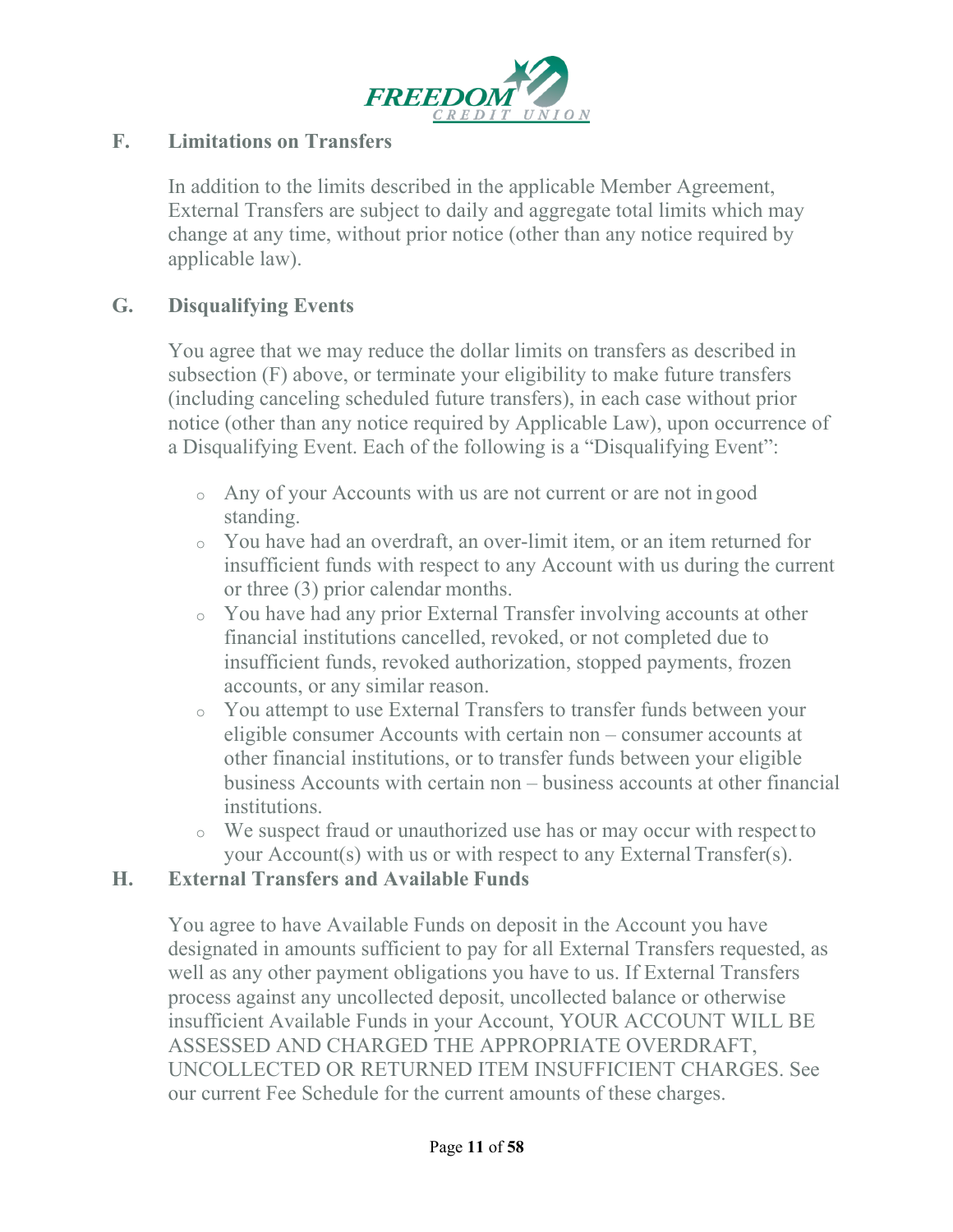

#### **BILL PAYMENT SERVICE**

Once enrolled in Online Banking, you may use our Bill Payment Service to direct us and/or our Service Provider to make payments from the Funding Account to the Payees that you choose in accordance with this Agreement.

#### **A. Registration and Access**

You must be enrolled in Online Banking in order to transfer funds between your Accounts with us and accounts at other financial institutions ("External Transfers"). External Transfers are outbound and inbound transfers that move funds to or from one of your eligible Accounts with us to or from a registered account at another financial institution. An "Inbound" transfer moves funds into an Account you own with Freedom Credit Union from an account you own outside of Freedom Credit Union. An "Outbound" transfer moves funds from an Account you own at Freedom Credit Union to an account outside Freedom Credit Union that is owned by you or for which you otherwise have the authority to transfer funds. You will need to register each non-Credit Union account that you wish to use for External Transfers.

You agree that (i) you will only register eligible non-Credit Union accounts (i.e., accounts at financial institutions other than Freedom Credit Union) on which you are an individual or joint owner, or for which you otherwise have the authority to transfer funds, and (ii) you will only use External Transfers for transferring funds between your consumer Accounts with us and registered consumer accounts at other financial institutions.

#### **B. Scheduling External Transfers**

External Transfers can be scheduled (or initiated) on either a one-time basis or a recurring basis. One-time transfers may be scheduled to be sent immediately or scheduled to be sent on a future date. The recurring transfer feature may be used when a set amount is transferred at regular intervals. One-time futuredated or future recurring transfers scheduled for a weekend or a non-Business Day will be processed on the next Business Day. All other one-time futuredated and recurring transfers will be processed at the end of the Business Day requested. The cut-off time and delivery date of External Transfers is set forth in Online Banking and/or in this Agreement.

#### **C. When Transfers are Debited/Credited to/from Your Account(s)**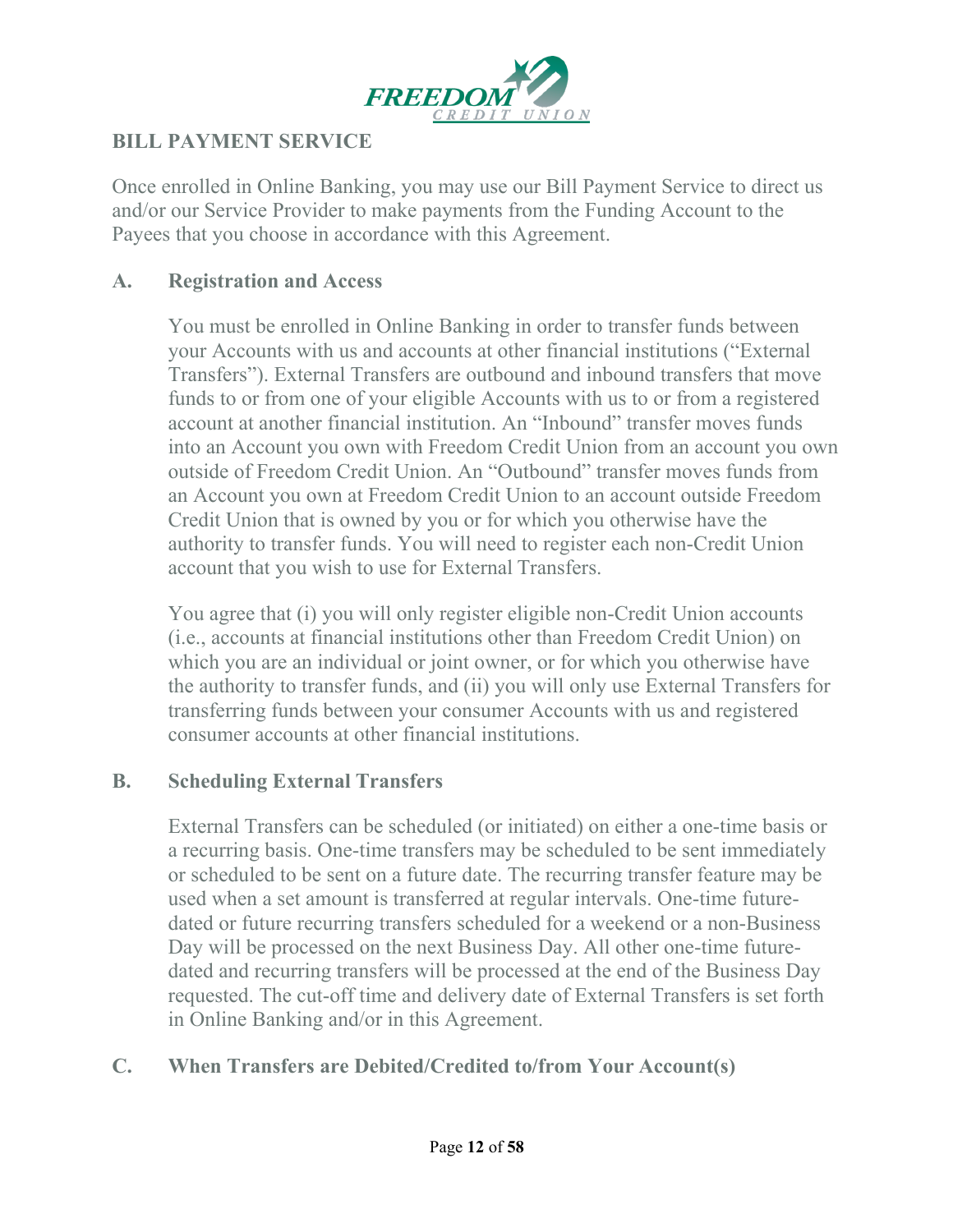

Transfers Initiated Before Cut-Off Time: Funds involving an External Transfer from your Account with us (Outbound) will be debited from your Account and credited to the receiving non-Freedom Credit Union account on the next Business Day after you initiate the transfer. Funds involving Inbound transfers will be debited from the external, non-Freedom Credit Union account and credited to the receiving Freedom Credit Union Account on the next Business Day after you initiate the transfer. Funds credited to the receiving Freedom Credit Union account will not be available for use until the 2 business day following the day of credit. For accounts that are less than 30 days old, the funds credited to the receiving Freedom Credit Union account will not be available until the 5th business day following the day of credit.

Transfers Initiated After Cut-Off Time: Funds involving an External Transfer from your Account with Credit Union (Outbound) will be debited from your Account and credited to the receiving external, non-Freedom Credit Union account on the second Business Day after you initiate the transfer. Funds involving Inbound transfers will be debited from the external, non-Freedom Credit Union account and credited to the receiving Freedom Credit Union Account on the second Business Day after you initiate the transfer. The funds credited to the receiving Freedom Credit Union account will not be available for use until the 2 business day following the day of credit. For accounts that are less than 30 days old, the funds credited to the receiving Freedom Credit Union account will not be available until the 5th business day following theday of credit.

#### **D. Canceling Scheduled Transfers**

Future-dated External Transfers (either one-time or recurring) can be cancelled prior to the cut-off time set forth in Online Banking on the Business Day prior to the date the transfer is scheduled to be made. However, if the transfer's status is processing, you can no longer cancel it. NOTE: Immediate transfers cannot be cancelled via the Service once the transfer has been processed.

#### **E. Transfer Fees**

You may be charged an External Transfer fee in accordance with our Fee Schedule.

#### **F. Limitations on Transfers**

In addition to the limits described in the applicable Member Agreement, External Transfers are subject to daily and aggregate total limits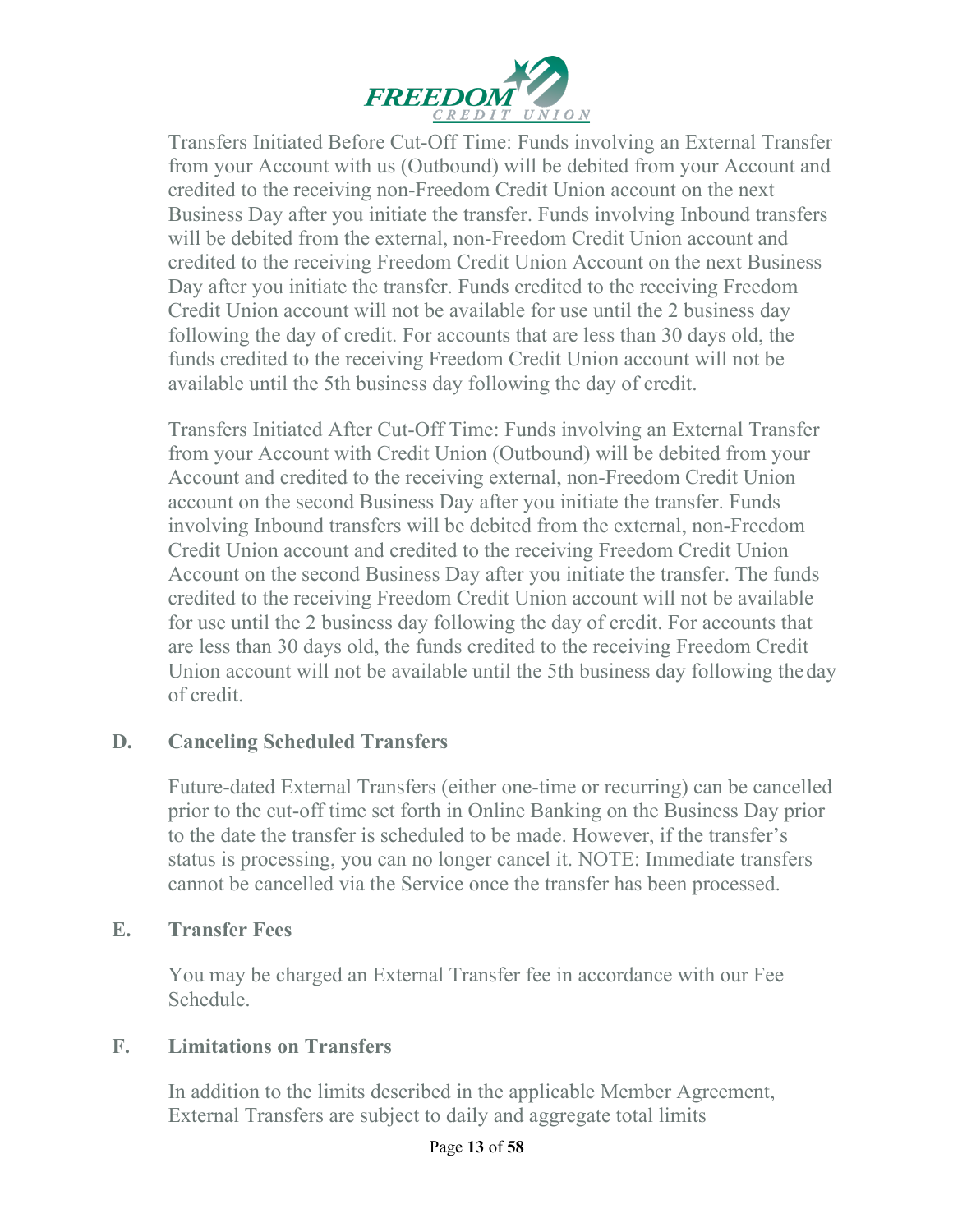

which may change at any time, without prior notice (other than any notice required by applicable law).

# **G. Disqualifying Events**

You agree that we may reduce the dollar limits on transfers as described in subsection (F) above, or terminate your eligibility to make future transfers (including canceling scheduled future transfers), in each case without prior notice (other than any notice required by Applicable Law), upon occurrence of a Disqualifying Event. Each of the following is a "Disqualifying Event":

- <sup>o</sup> Any of your Accounts with us are not current or are not in good standing.
- <sup>o</sup> You have had an overdraft, an over-limit item, or an item returned for insufficient funds with respect to any Account with us during the current or three (3) prior calendar months.
- <sup>o</sup> You have had any prior External Transfer involving accounts at other financial institutions cancelled, revoked, or not completed due to insufficient funds, revoked authorization, stopped payments, frozen accounts, or any similar reason.
- <sup>o</sup> You attempt to use External Transfers to transfer funds between your eligible consumer Accounts with certain non – consumer accounts at other financial institutions, or to transfer funds between your eligible business Accounts with certain non – business accounts at other financial institutions.
- <sup>o</sup> We suspect fraud or unauthorized use has or may occur with respectto your Account(s) with us or with respect to any External Transfer(s).

#### **H. External Transfers and Available Funds**

You agree to have Available Funds on deposit in the Account you have designated in amounts sufficient to pay for all External Transfers requested, as well as any other payment obligations you have to us. If External Transfers process against any uncollected deposit, uncollected balance or otherwise insufficient Available Funds in your Account, YOUR ACCOUNT WILL BE ASSESSED AND CHARGED THE APPROPRIATE OVERDRAFT, UNCOLLECTED OR RETURNED ITEM INSUFFICIENT CHARGES. See our current Fee Schedule for the current amounts of these charges.

# **FINANCIAL MANAGEMENT (FM) SOFTWARE**

Once enrolled in Online Banking, you may supplement and/or enhance your use of the Service by use of a one-way connection ("Web Connect") from the Service to certain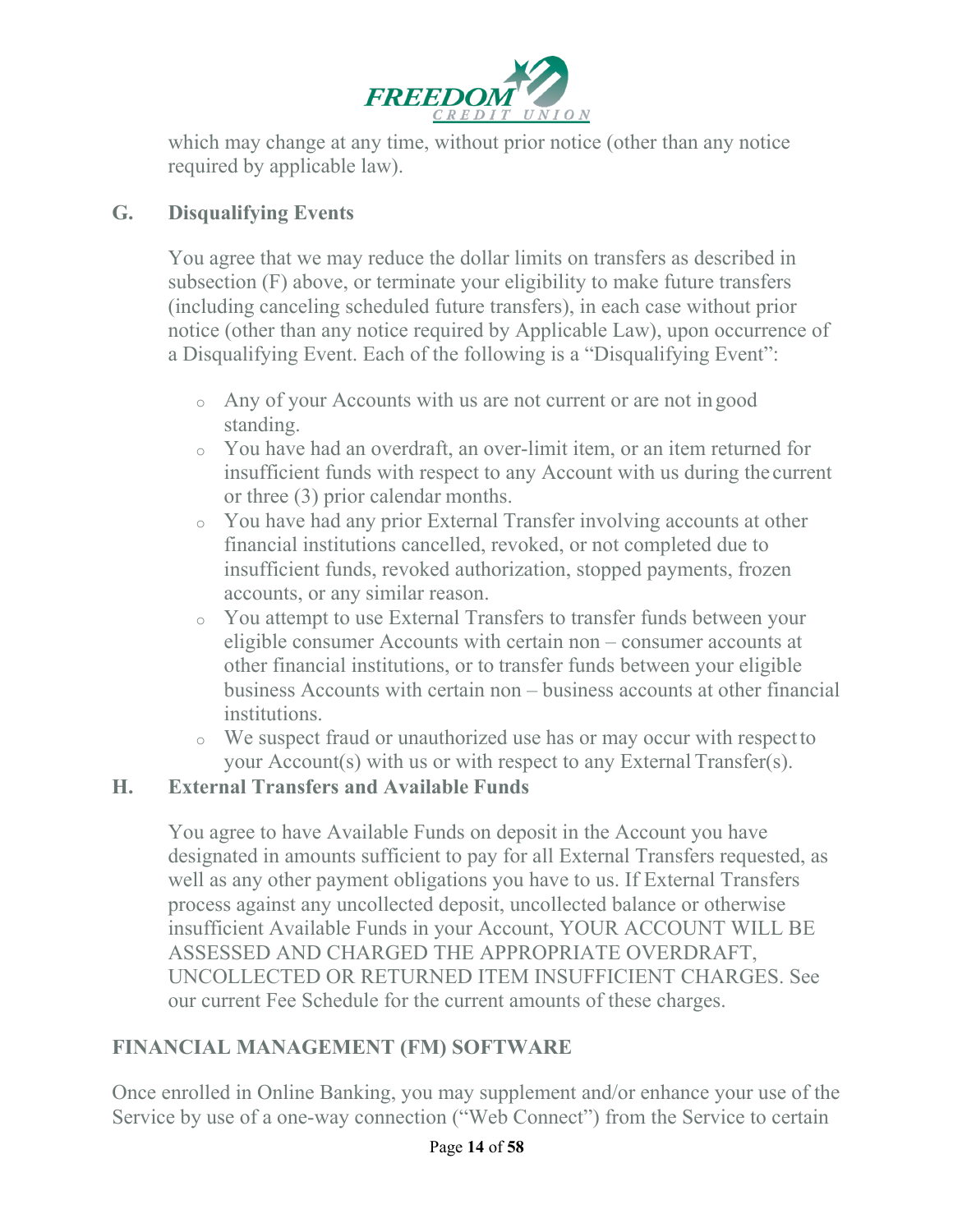

FM software (e.g., Intuit's QuickBooks and related products), which allows you to automatically download Online Transactions and match them with existing transactions from your financial management software. Access to Account information through FM software must be done using an active User ID, password and any other access devices or other secure method as may be required. If you choose to use FM software, you must purchase this software from the software manufacturer, or a retailer of your choice. Your use of the FM software is governed by the software license agreement(s) included with each software application. You must agree to the terms and conditions of the software license agreement(s) during the installation of the FM software on your Computer. You are responsible for the correct set-up and installation of the FM software, as well as maintenance, updates and upgrades to the FM software and/or your Computer. We make no warranties nor accept any liability for such software. We are not responsible for any problems related to the FM software itself, your Computer or your ability to connect using the FM software as described in this Agreement. You are responsible for all Online Transactions that you authorize using FM software. If you permit others to access the Service using FM software, you are responsible for all Online Transactions they initiate. You must establish your own internal security procedures for persons that you may authorize to use the Service via FM software and to prevent unauthorized use by other persons. You should verify all Account data obtained and Online Transactions executed on your Accounts using FM software. Our records of Online Transactions, instructions and communications regarding your Accounts and use of the Service supersedes any records stored or created on your Computer equipment through theuse of FM software. You are responsible for any and all obligations to any software vendor arising from your use of that vendor's FM software.

#### **ELECTRONIC STATEMENTS ("eSTATEMENTS") SERVICE**

This section describes the terms and conditions applicable to our eStatements Service. Once enrolled in Online Banking, you may use this Service to view your current Account statements for your Deposit Accounts on a secure website.

#### **A. Consent and Authorization for Electronic Transmission of Account Statements**

You understand that pursuant to your Account Agreement(s) with us, you may be entitled to receive periodic Account statements in connection with your Accounts, such as checking Deposit Account statements ("Account Statements"). We may deliver these Account Statements to you by paper or electronically, in accordance with Applicable Law. If you opt to receive Account Statements electronically, then we may elect to discontinue sending you paper Account Statements. Any changes you make may not take effect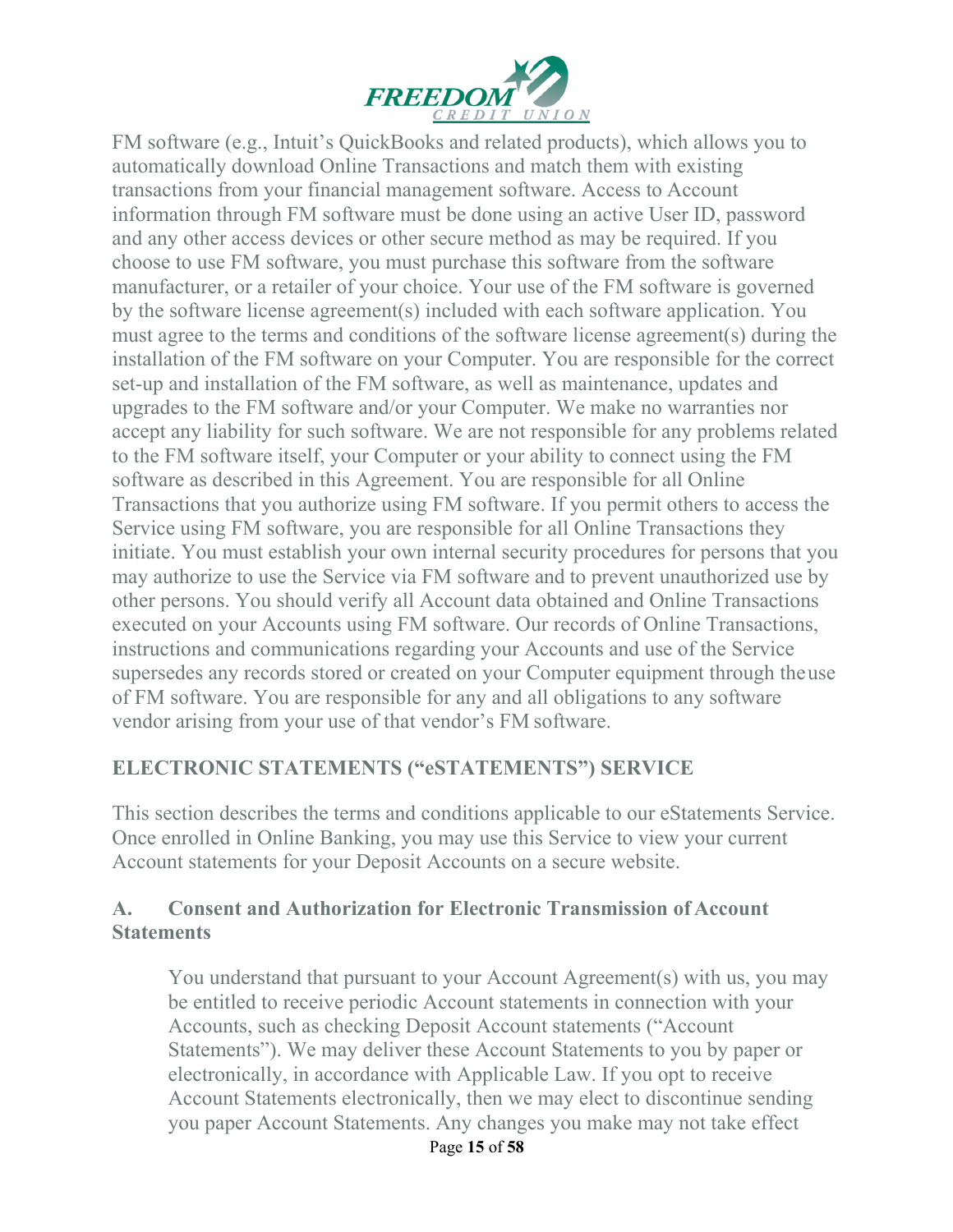

until after the end of the current Account Statement cycle, and notwithstanding your election to receive electronic Account Statements, we may continue to send you paper Account Statements.

#### **B. Authorization**

As a condition of using eStatements, you represent to us and further agree that if the Account used to access eStatements is a joint Account, you are an owner or holder of the joint Account and your election to use eStatements for the Account has been authorized by each of the joint accountholders. All joint accountholders on the Account are legally bound by these terms andconditions.

#### **C. Termination of eStatements**

Your election to receive subsequent Account Statements electronically is voluntary and may be terminated at any time. Subject to our confirmation of your request, such termination shall become effective no later than fifteen (15) calendar days after receipt by us. Upon termination, you will no longer have access to your Account Statements online and you will receive all Account Statements in paper form via postal mail service, subject to any fee as set forth in the Fee Schedule.

#### **D. Valid Email Address Required**

You must maintain a valid, active email address to use eStatements. You must promptly notify us of any change in your email or postal address by contacting us through "Secure Messaging" within Online Banking. We are not liable for any third party-incurred fees, other legal liability, or any other issues or liabilities arising from eStatements or notifications sent to an invalid or inactive email address or postal address that you provided.

#### **E. Paper Statements**

You may also request a paper copy of any periodic regular Account Statement. A fee may be charged for any such paper copies in accordance with the Fee Schedule.

#### **F. eStatement Changes**

As further set forth in this Agreement, you acknowledge and agree that we reserve the right to change the terms and conditions of this section as it pertains to eStatements at any time. We will notify you in accordance with this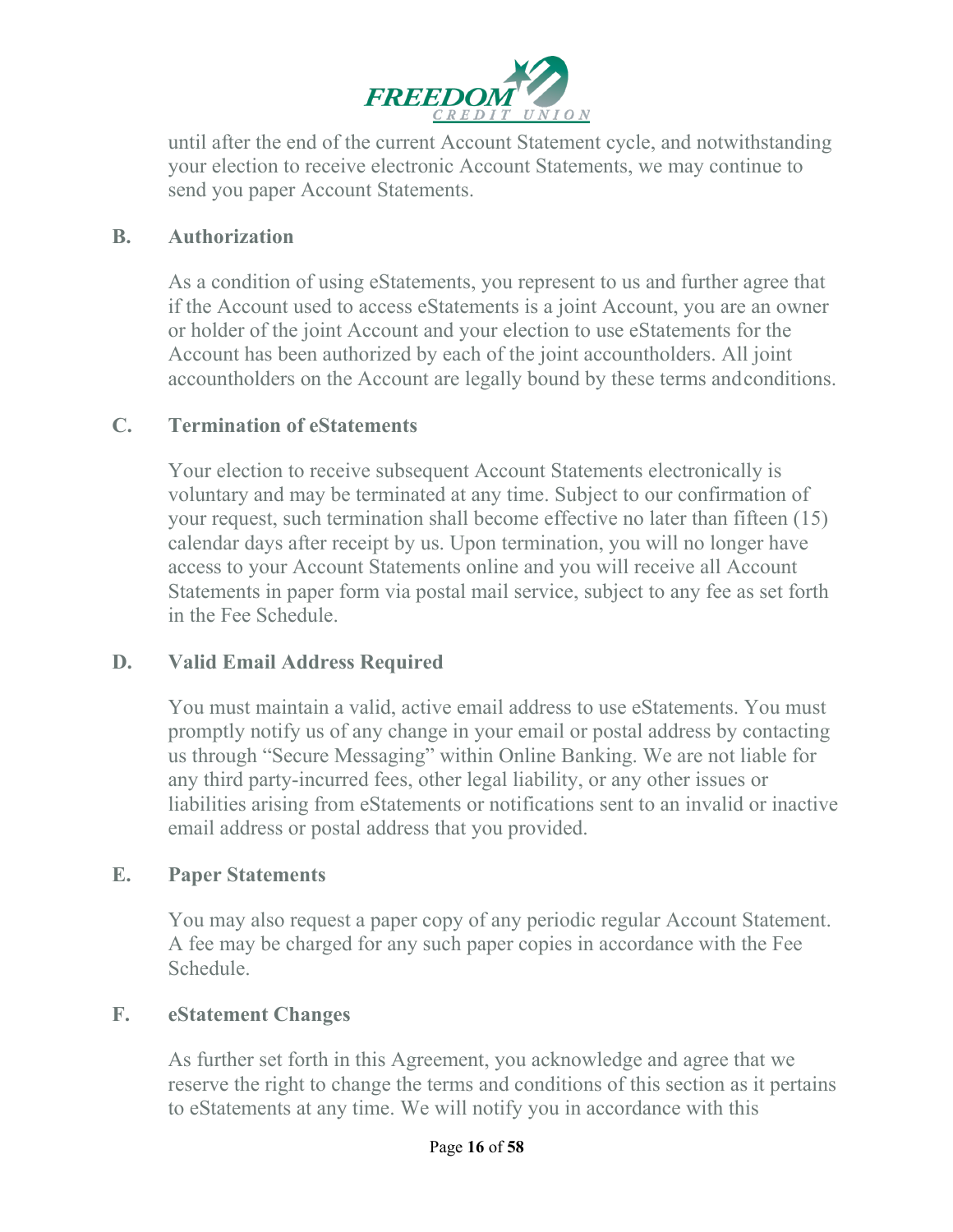

Agreement. Accessing your eStatements after you receive any notice of change will constitute your acceptance and agreement to each such change. We reserve the right to discontinue the eStatements Service at any time.

#### **MOBILE BANKING SERVICE**

#### **A. Enrolling in the Mobile Banking Service**

Once you have enrolled in Online Banking, you may use our Mobile Banking Service to access financial services and products and the functions now, or in the future, made available by us, using a Mobile Device. Not all Accounts are available through the Mobile Banking Service, and not all features of the Mobile Banking Service may be available. To use the Mobile Banking Service, you must: (a) have a Mobile Device, which may be a mobile phone, tablet or other equipment with the mobile carrier, operating system, data plan, software and hardware supported by us now or in the future, and (b) register while logged in to your subscription to Online Banking. Although the Mobile Banking Service is phone device agnostic, the enrollment process may require you to provide information about the Mobile Device that you will generally use for the Mobile Banking Service, as well as the telephone number for your Mobile Device, the telecommunications carrier that provides service to your Mobile Device, and your email address. Enrollment requires identification of the user's banking relationship as well as providing a mobile phone number. Once you register your Mobile Device and your enrollment is otherwise complete, you can start using the Mobile Banking Service. If you use a handheld mobile device other than your Mobile Device to access the Mobile Banking Service, all SMS text messages originating from the Mobile Banking Service will be sent to the Mobile Device you entered when registering for the Mobile Banking Service.

**It is your responsibility to provide us with accurate, complete and current information about you and your Mobile Device (including its telephone number, the telecommunications carrier, and your email address), and to notify us immediately if any of this information changes or if service to your Mobile Device is terminated. We reserve the right to refuse or cancel your registration for the Mobile Banking Service if we cannot verify information about you and/or your Mobile Device.**

#### **B. Mobile Banking Service Formats**

As further described below, the Mobile Banking Service permits you to use a Mobile Device to perform certain transactions associated with your eligible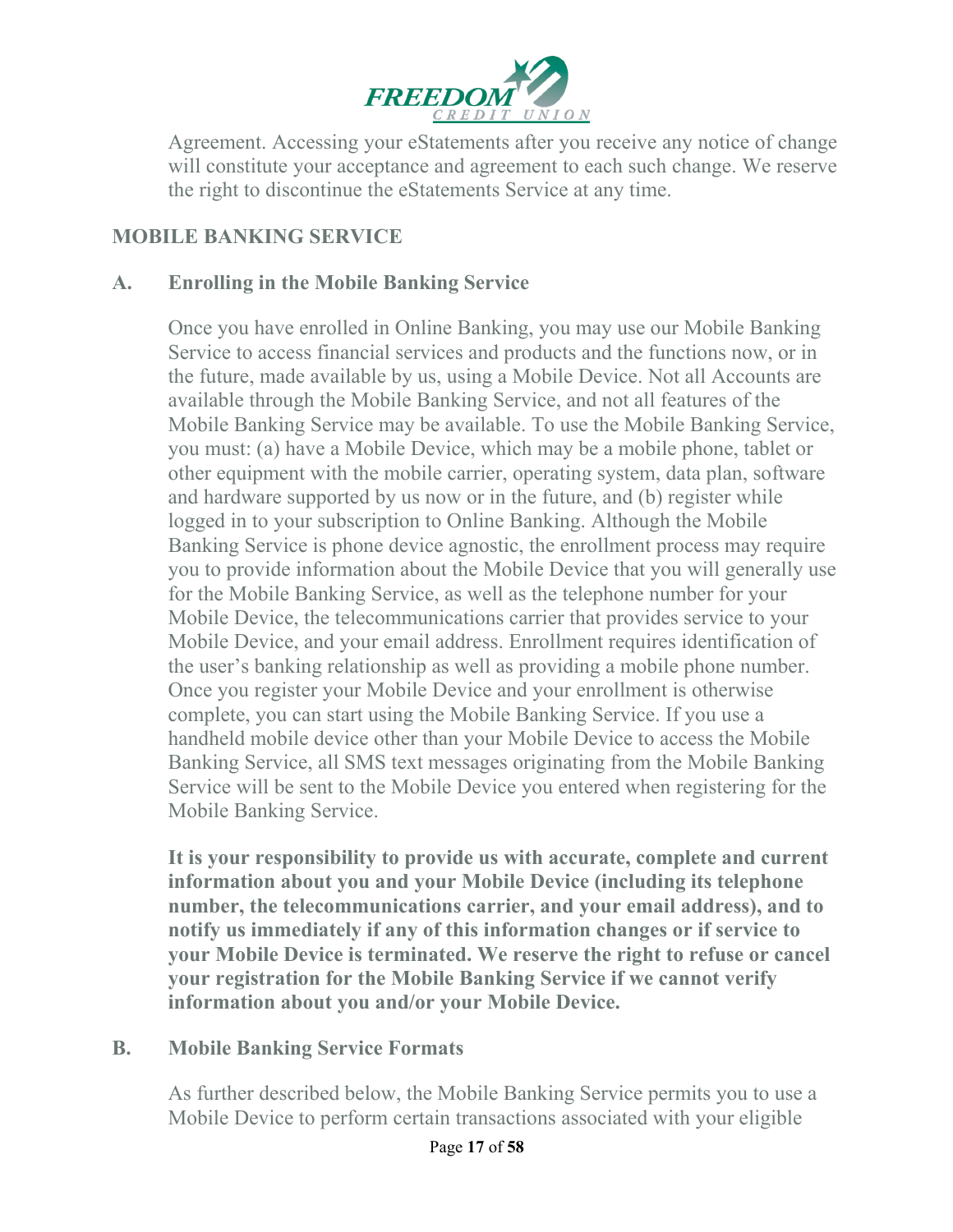

Accounts with us (hereinafter, each a "Mobile Banking Account"). The Mobile Banking Service may be provided in one or more formats or mechanisms, including without limitation, as well as via the mobile web or the downloadable application (further described below and hereinafter referred to as "Mobile Banking"). Not all methods will be available on all Mobile Devices. If you use the Mobile Banking Service in the form of SMS messages, you are solely responsible for the content of and the mis-delivery of any SMS text messages. You agree to provide accurate source indication (i.e. the Mobile Device's mobile phone number for SMS messages) of any SMS messages sent by you. YOU ACKNOWLEDGE THAT THESE MESSAGES MAY INCLUDE INFORMATION THAT IS CONSIDERED CONFIDENTIAL UNDER FEDERAL AND STATE LAW, AND SOMEONE WHO HAS ACCESS TO YOUR SMS HISTORY OR EMAIL ACCOUNT MAY BE ABLE TO VIEW THE CONTENT.

#### **C. Mobile Banking Service Transactions**

You may use the Mobile Banking Service to initiate the following types of transactions to or from your Mobile Banking Accounts through your Mobile Device (each, a "Mobile Banking Transaction"):

- <sup>o</sup> View Limited Transaction History: To view balances and recent transactions, as well as search for recent transactions (e.g., by date, amount and check number) for your Mobile Banking Accounts.
- <sup>o</sup> Make One-Time Same-Day or Future-Dated Internal Transfers Between Your Mobile Banking Accounts: To make immediate or future-dated, one-time Internal Transfers of funds between your Mobile Banking Accounts, as further described in and in accordance with the INTERNAL TRANSFERS section of this Agreement. For security reasons, we may limit the frequency and dollar amount of Internal Transfers made via the Mobile Banking Service, as further described in the INTERNAL TRANSFERS section of this Agreement. You may make recurring Internal Transfers via the Mobile Banking Service.
- <sup>o</sup> Make One-Time Same-Day or Future-Dated External Transfers Involving Your Mobile Banking Accounts: To make immediate or future-dated, one-time External Transfers of funds involving your Mobile Banking Accounts, as further described in and in accordance with the EXTERNAL TRANSFERS section of this Agreement. For security reasons, we may limit the frequency and dollar amount of Internal Transfers made via the Mobile Banking Service, as further described in the EXTERNAL TRANSFERS section of this Agreement.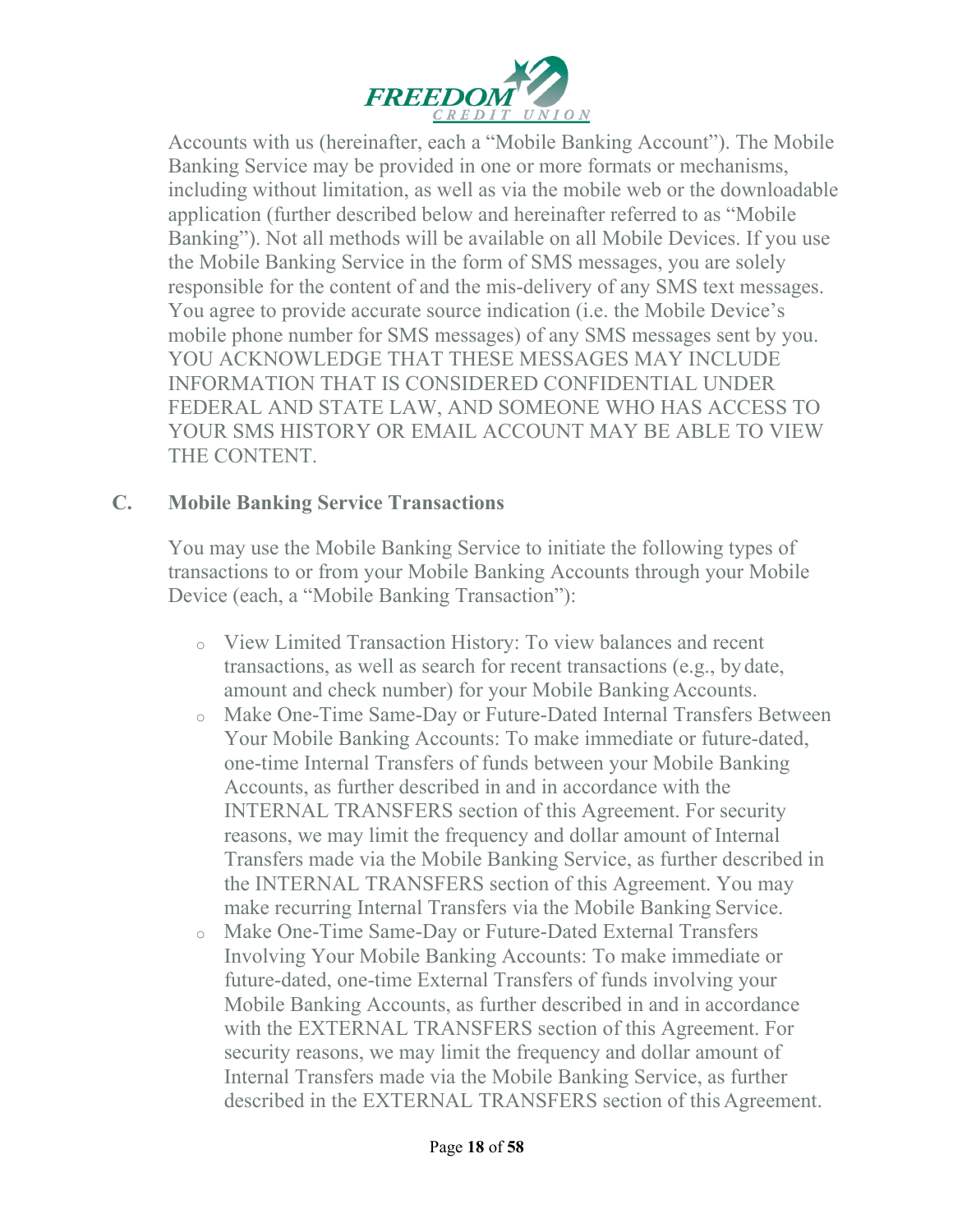

You may make recurring External Transfers via the Mobile Banking Service.

- <sup>o</sup> Cancel One-Time Future-Dated Internal Transfers or External Transfers: To cancel future-dated, one-time Internal Transfers or External Transfers involving your Mobile Banking Accounts, as further described in and in accordance with the INTERNAL TRANSFERS section and the EXTERNAL TRANSFERS section of this Agreement, respectively.
- <sup>o</sup> Initiate Bill Payment Transactions: If you are enrolled in our Bill Payment Service, you may use the Mobile Banking Service to pay a bill from the Account that you have designated as your Funding Account under the terms of our Bill Payment Service as further described in and in accordance with the BILL PAYMENT SERVICE section of this Agreement. Each Payment that you initiate through your Mobile Device will be considered a "Mobile Bill Payment Transaction." You may also use the Mobile Banking Service to view, edit and delete pending Mobile Bill Payment Transactions and Payments initiated through Online Banking. You must maintain your Funding Account in good standing with us in order to perform Mobile Bill Payment Transactions. If your Funding Account is closed for any reason, we will suspend or terminate your right to engage in Mobile Bill Payment Transactions. For security reasons, we may limit the frequency and dollar amount of Mobile Bill Payment Transactions from your Funding Account. You may initiate a Mobile Bill Payment Transaction to any new Payees that are not currently on your Payee list as established pursuant to our BILL PAYMENT SERVICE terms and conditions. You may establish (or delete or edit any pending) recurring Payments through the Mobile Banking Service.
- <sup>o</sup> Receive and/or View Account and Security Alerts: Receive certain Account and security alerts via SMS text message, and/or view such alerts via Mobile Banking, as further described in the ALERTS section of this Agreement.
- <sup>o</sup> Send Secure Messages to Us: Send secure messages to usregarding Online Banking or the Mobile Banking Service.
- <sup>o</sup> Other Features: To find our ATMs and branch locations, and to "Get Help" for other questions and inquiries associated with Online Banking or the Mobile Banking Service.

#### **D. Limitations on Mobile Banking Transactions**

<sup>o</sup> Dollar and Frequency Limitations on Transfers and Transactions. In addition to regulatory limits, as applicable, we reserve the right to limit the frequency and dollar amount of Internal Transfers, External Transfers and/or Mobile Bill Payment Transactions initiated via your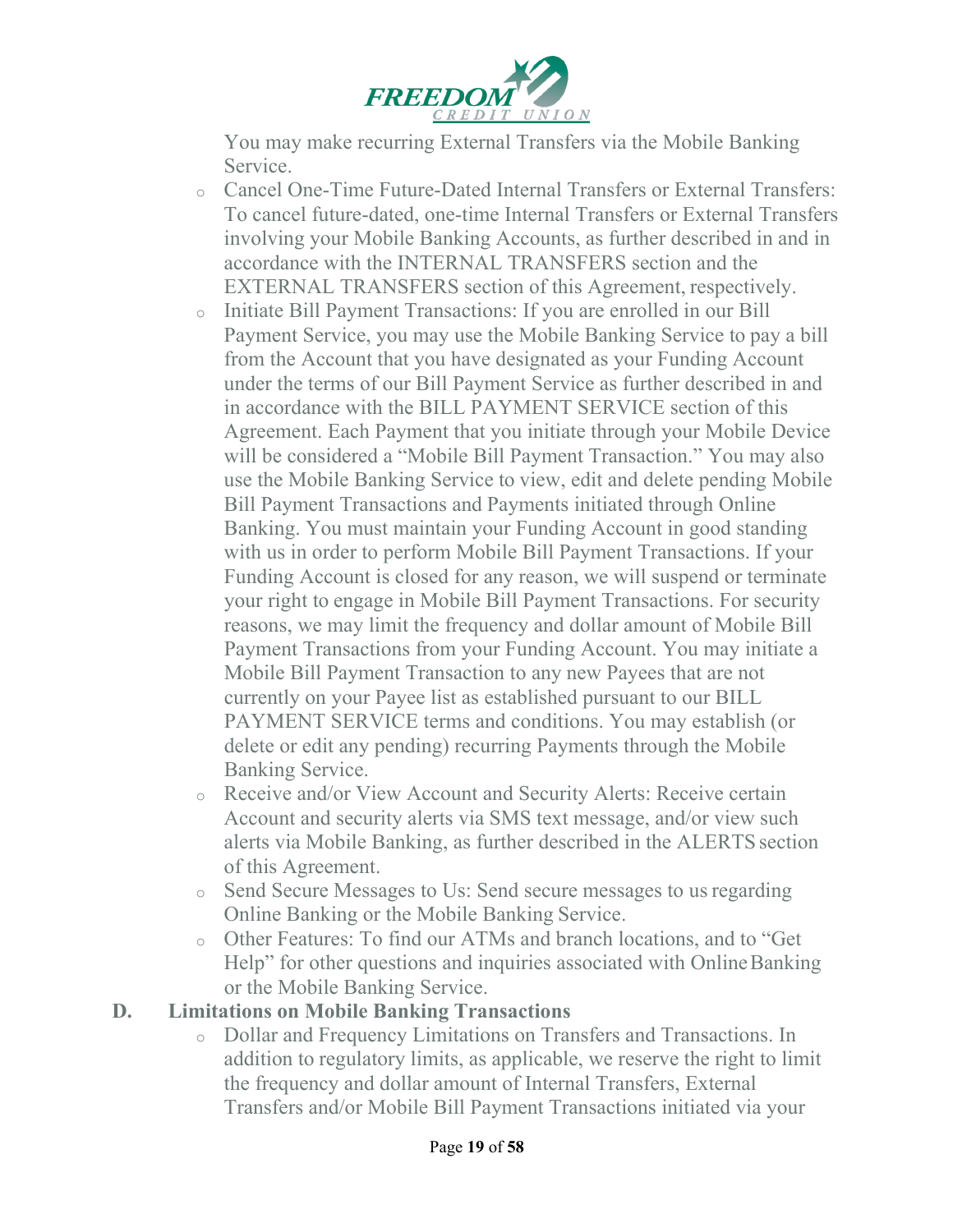

Mobile Device for security reasons. Those limits are the same as and will be combined with those that apply to transactions initiated via Online Banking, as further described in and in accordance with the INTERNAL TRANSFERS section, EXTERNAL TRANSFERS section and BILL PAYMENT SERVICE section of this Agreement, respectively.

- <sup>o</sup> You may make multiple transfers per day, subject to the limits setforth above and in the INTERNAL TRANSFERS section, EXTERNAL TRANSFERS section and BILL PAYMENT SERVICE section of this Agreement, respectively.
- <sup>o</sup> Mobile Device Limitations. The Mobile Banking Service and some Mobile Banking Transactions may not be available on all types of Mobile Devices. You also understand and agree that the Mobile Banking Service may not be accessible or may have limited utility over some mobile networks, such as while roaming.

#### **E. Standard Messaging Service Charges**

Any fees and charges that may apply to the Mobile Banking Service will be set forth in our Fee Schedule and are separate and apart from any other charges that may be assessed by the provider of your mobile communication services ("Carrier") for text messages sent to or from us. You understand that the standard data and text messaging rates charged by the Carrier providing service for your Mobile Device apply when you use your Mobile Device to enroll in and use the Mobile Banking Service.

#### **F. Your Responsibilities**

You represent and agree to the following by enrolling in or using the Mobile Banking Service:

<sup>o</sup> Account Ownership/Accurate Information. You represent that you are the legal owner of the Accounts and other financial information which may be accessed via the Mobile Banking Service. You represent and agree that all information you provide to us in connection with the Mobile Banking Service is accurate, current and complete, and that you have the right to provide such information to us for the purpose of using the Mobile Banking Service. You agree not to misrepresent youridentity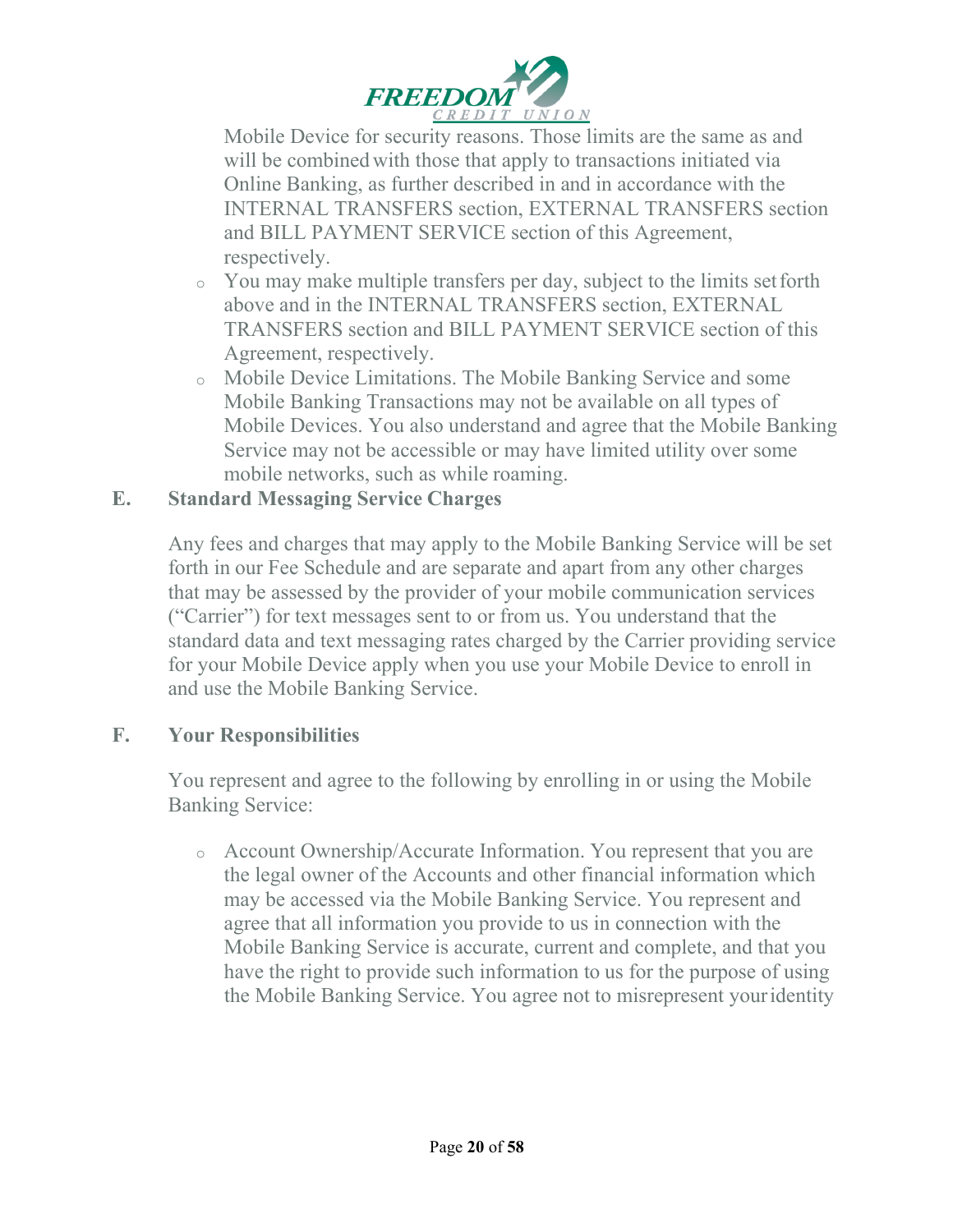

or your Account information. You agree to keep your Account information up to date and accurate.

- <sup>o</sup> User Security. You agree to take every precaution to ensure the safety, security and integrity of your Account and transactions when using the Mobile Banking Service. You agree not to leave your Mobile Device unattended while logged into the Mobile Banking Service and to log off immediately at the completion of each access by you. You agree not to provide your Login ID, password or other access information to any unauthorized person. If you permit other persons to use your Mobile Device, login information, or other means to access the Mobile Banking Service, you are responsible for any transactions they authorize. Wewill not be liable for any damages resulting from your failure to follow the above precautions. You agree not to use any personally identifiable information when creating shortcuts to your Account. We make no representation that any content or use of the Mobile Banking Service is available for use in locations outside of the United States. Accessing the Mobile Banking Service from locations outside of the United States is at your own risk.
- <sup>o</sup> User Conduct. You agree not to use the Mobile Banking Service or the content or information delivered through the Mobile Banking Service in any way that would: (a) infringe any third-party copyright, patent, trademark, trade secret or other proprietary rights or rights of privacy, including any rights in any software associated with the Mobile Banking Service; (b) be fraudulent or involve the sale of counterfeit or stolen items, including, but not limited to, use of the Mobile Banking Service to impersonate another person or entity; (c) violate any law, statute, ordinance or regulation (including, but not limited to, those governing export control, consumer protection, unfair competition, antidiscrimination or false advertising); (d) be false, misleading or inaccurate; (e) create liability for us or our affiliates or service providers, or cause us to lose (in whole or in part) the services of any of our service providers; (f) be defamatory, trade libelous, unlawfully threatening or unlawfully harassing; (g) potentially be perceived as illegal, offensive or objectionable; (h) interfere with or disrupt computer networks connected to the Mobile Banking Service; (i) interfere with or disrupt the use of the Mobile Banking Service by any other user; or (j) use the Mobile Banking Service in such a manner as to gain unauthorized entry or access to the computer systems of others.

#### **OPTIONAL ACCOUNT ALERTS**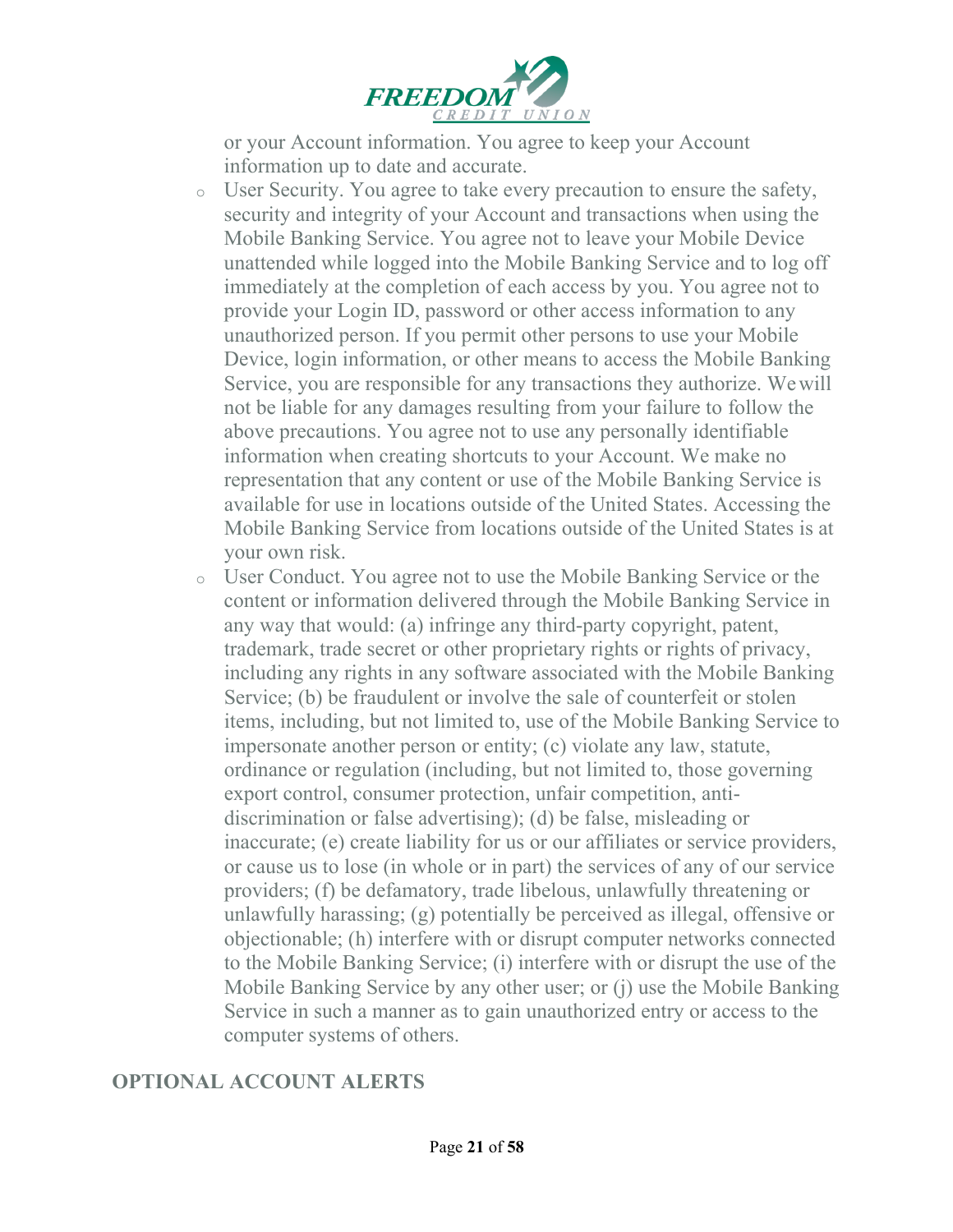

The Service provides optional, voluntary Account and security alerts associated with certain modules of Online Banking and the Mobile Banking Service that must be activated by you. We may add new alerts from time to time, or cancel old alerts. Each alert has different options available, and you may select from among these options upon activation of your alerts service. Voluntary alerts are subject to the following:

- 1. Electronic alerts will be sent to the phone number(s), email address(es) or Mobile Device(s) identified by you via Online Banking or on enrollmentand/or set-up form(s). If your phone number(s), email address(es) or Mobile Device(s) changes, you are responsible for updating that information via Online Banking, and such change(s) will apply to all of your alerts.
- 2. You understand and agree that your alerts may be delayed or prevented by a variety of factors. We will use commercially reasonable efforts to provide alerts in a timely manner with accurate information. We neither guarantee the delivery nor the accuracy of the contents of any alert. You also agree that we shall not be liable for any delays, failure to deliver, or misdirected delivery of any alert; for any errors in the content of an alert; or for any actions taken or not taken by you or any third party in reliance of an alert. You agree that we are not responsible for any costs or fees incurred as a result of alerts directed by you.

Alerts are not encrypted. We will never include your Login ID or password or full Account number(s). However, alerts may include your name and some information about your Accounts, depending upon your selection of specified alerts.

# **MOBILE REMOTE DEPOSIT CAPTURE SERVICE**

#### **A. Service**

The Mobile Remote Deposit Capture Service ("Mobile Deposit") is designed to allow you to make deposits of paper checks ("Original Checks") to your checking, savings or money market savings Accounts with Credit Union ("Mobile Deposit Accounts") from home or other remote locations by using your eligible camera-enabled Mobile Device to capture images of the Original Checks and transmitting the digital images and associated deposit information ("Images") to us or our third party processor ("Processor") with your Mobile Device.

#### **B. Eligibility**

You must be a user of the Credit Union's Mobile Banking Service to use Mobile Deposit.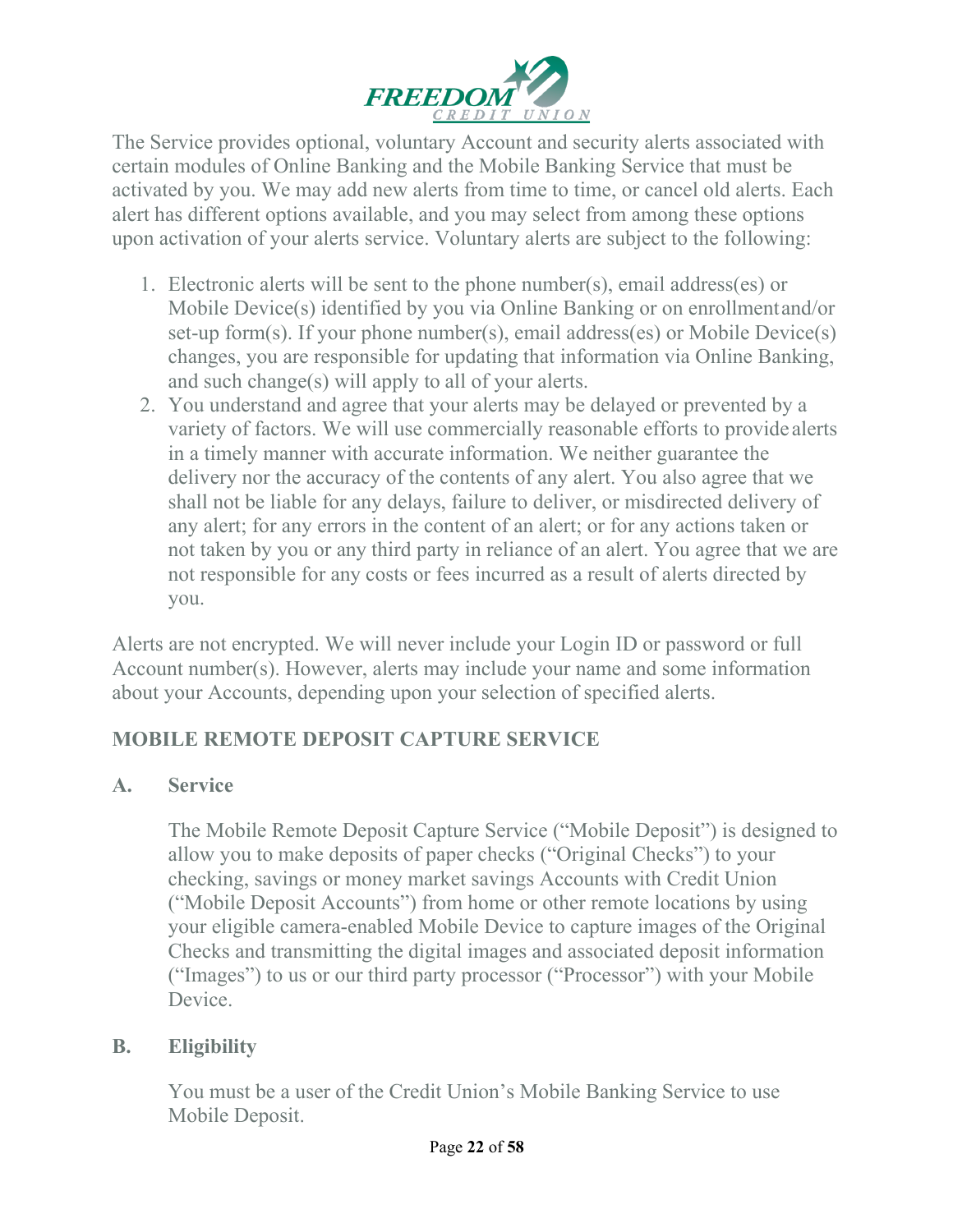

#### **C. Enrollment**

In order to use Mobile Deposit, you must: (a) have one or more eligibleDeposit Accounts with us, (b) have an eligible Mobile Device, and (c) be a user of the Mobile Banking Service. Only certain camera-enabled Mobile Devices may be used with Mobile Deposit, as specified by us from time to time. The enrollment process may require you to provide information about the Mobile Device that you will use for Mobile Deposit, as well as the telephone number for your Mobile Device, the telecommunications carrier that provides service to your Mobile Device, and your email address. Use of Mobile Deposit requires identification of your banking relationship with us as well as verification of your Mobile Device. If you use a handheld mobile device other than your Mobile Device to access Mobile Deposit, any short message service ("SMS") text messages originating from Mobile Deposit will be sent to the Mobile Device you entered and verified when registering for Mobile Deposit. **It is your responsibility to provide us with accurate, complete and current information about you and your Mobile Device (including its telephone number, the telecommunications carrier, and your email address), and to notify us immediately if any of this information changes or if service to your Mobile Device is terminated.** We reserve the right to refuse or cancel your registration for Mobile Deposit if we cannot verify information about you and/or your Mobile Device.

#### **D. Charges for Mobile Deposit**

While we currently do not charge for Mobile Deposit, you agree to pay for any future charges we may assess for Mobile Deposit in accordance with our current Fee Schedule, as amended from time to time, or you may elect to terminate Mobile Deposit. We will advise you of any fee changes prior to implementing them to the extent and as required by applicable law. You authorize us to automatically charge your primary checking Account for all such fees incurred in connection with Mobile Deposit. In the future, we may add to or enhance the features of Mobile Deposit. By using such added or enhanced features, you agree to pay for them in accordance with our Fee Schedule.

#### **E. Deposit Limits**

We may establish daily and/or monthly limits on the dollar amount and/or number of items or deposits from time to time. If we permit you to make a deposit in excess of these limits, such deposit will still be subject to the terms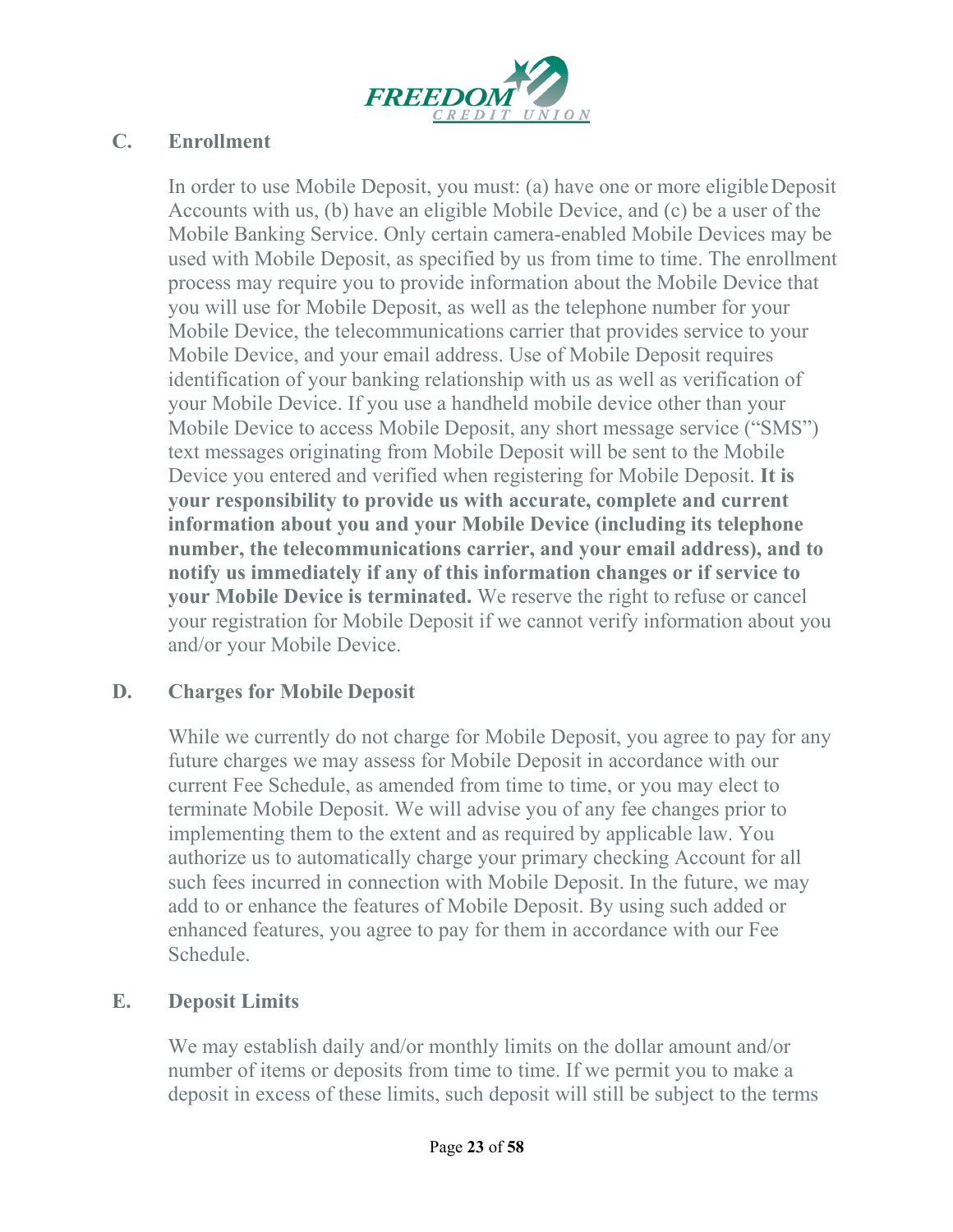

of this Agreement, and we will not be obligated to allow such a deposit at other times.

#### **F. Eligible Items**

You hereby agree that you will only scan and deposit a check(s) as that term is defined in Federal Reserve Board Regulation CC ("Reg CC"). You agree that the Image of the check that is transmitted to the Credit Union (each such check and other item is referred to in this section as a "Check" and, if more than one, "Checks") shall be deemed an "item" within the meaning of Article 4 of the Uniform Commercial Code of the Commonwealth of Pennsylvania. You also acknowledge and agree that Mobile Deposits that you make using this service are not "Electronic Fund Transfers" as that term is defined in Bureau of Consumer Financial Protection Regulation E.

You further agree that you will not use Mobile Deposit to deposit any Checks or other items (considered ineligible or "Prohibited Checks") that:

- <sup>o</sup> are payable to any person or entity other than yourself or otherwiseto the owner of the account that the item is being deposited into,
- <sup>o</sup> are drawn, or otherwise issued, by you on any of your Mobile Deposit Accounts maintained at another financial institution,
- <sup>o</sup> are prohibited by Credit Union's then current procedures pertaining to Mobile Deposit or are in violation of any law, rule or regulation,
- <sup>o</sup> you know or suspect, or should know or suspect, are altered on thefront of the item, fraudulent or otherwise not authorized by the owner of the Mobile Deposit Account on which the Checks are drawn,
- <sup>o</sup> have not been previously endorsed by a Credit Union and are either "substitute checks" (as defined in Reg CC or other applicable federal law or regulation) or "image replacement documents" that purport to be substitute checks, without Credit Union's prior written consent,
- $\circ$  are drawn on financial institutions that are located outside of the United States or Territories of the United States,
- <sup>o</sup> are payable jointly, unless deposited into a deposit Account in the name of all payees,
- <sup>o</sup> are remotely created checks, as defined in Reg. CC, or are remotely created payment orders,
- <sup>o</sup> are not payable in United States currency,
- $\circ$  are dated more than six (6) months prior to the date of deposit,
- <sup>o</sup> have any endorsement on the back other than that specified in this section,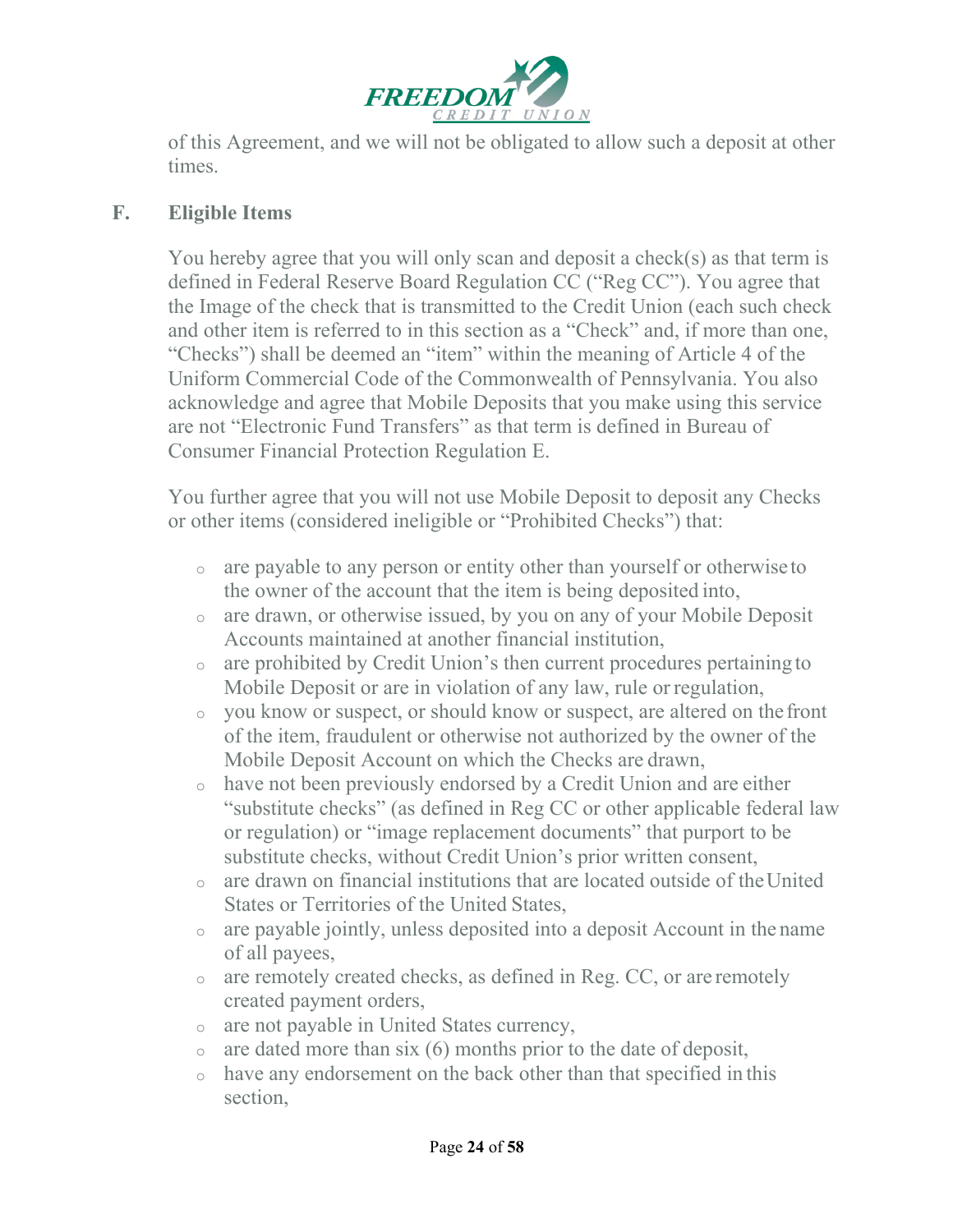

- <sup>o</sup> have previously been submitted through Mobile Deposit or through a remote deposit capture service offered at any other financial institution,
- <sup>o</sup> money orders,
- <sup>o</sup> are not acceptable to Credit Union for deposit into a deposit Account as provided in the Account Agreement.

If you deposit a Prohibited Check, you agree to indemnify and reimburse the Credit Union for, and hold the Credit Union harmless from and against, any and all losses, costs and expenses (including reasonable attorneys' fees) thatthe Credit Union may incur associated with any warrant, indemnity or other claim related thereto. Furthermore, if, after first having obtained the Credit Union's written consent to do so, you provide the Credit Union with an electronic representation of a substitute Check for deposit into a Mobile Deposit Account instead of an Original Check, you agree to indemnify and reimburse the Credit Union for, and hold the Credit Union harmless from and against, any and all losses, costs and expenses (including reasonable attorneys' fees) the Credit Union incurs because any such substitute check resulting from such electronic representation does not meet applicable substitute check standards and/or causes duplicate payments.

#### **G. Requirements**

You understand you must, and hereby agree, at your sole cost and expense, to use a Mobile Device that meets all technical requirements for the proper delivery of Mobile Deposit and that fulfills your obligation to obtain and maintain secure access to the Internet. You understand and agree you may also incur, and shall pay, any and all expenses related to the use of Mobile Deposit, including, but not limited to, telephone service or Internet service charges. You are solely responsible for the payment of any and all costs and expenses associated with meeting and maintaining all technical requirements and additional items necessary for the proper use of Mobile Deposit. You understand and agree that you are solely responsible for the operation, maintenance and updating of all equipment, software and services used in connection with Mobile Deposit and the cost thereof, and you hereby agree that you will perform, or cause to be performed, all vendor recommended maintenance, repairs, upgrades and replacements. The Credit Union is not responsible for, and you hereby release the Credit Union from, any and all claims or damages resulting from, or related to, any computer virus or related problems that may be associated with using electronic mail or the Internet. The Credit Union is not responsible for, and you hereby release the Credit Union from, any and all claims or damages resulting from, or related to, defects in or malfunctions of your Mobile Device and/or any associated hardware or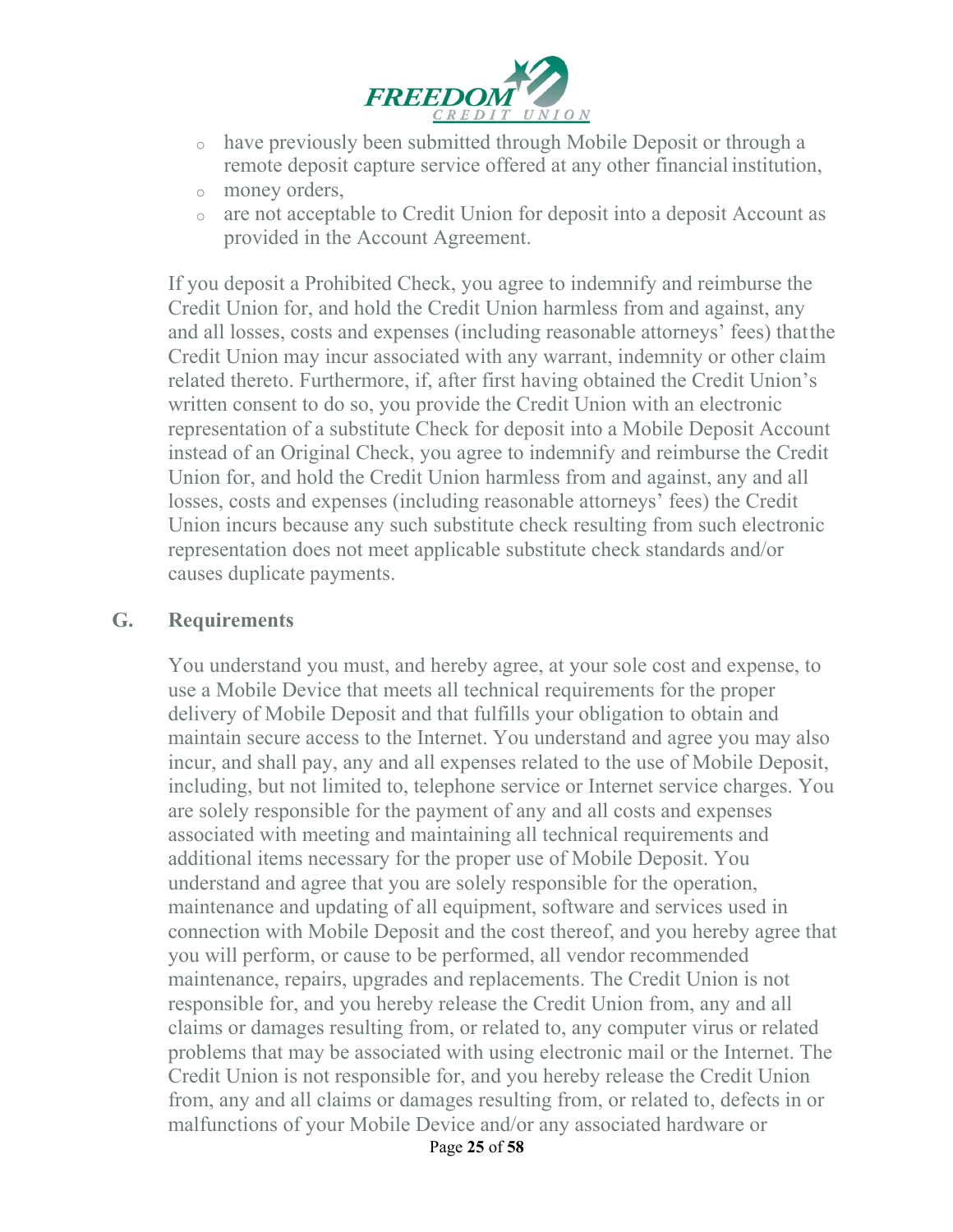

software, or failures of or interruptions in any electrical, telephone or Internet services. The Credit Union hereby advises you, and you hereby agree to scan its Mobile Device and/or any associated hardware or software on a regular basis using a reliable virus detection product in order to detect and remove viruses.

Each Image must provide all information on the front and back of the Original Check at the time presented to you by the drawer, including, but not limited to, information about the drawer and the paying Credit Union that is preprinted on the Original Check, MICR information, signature(s), any required identification written on the front of the Original Check and any endorsements applied to the back of the Original Check. The image quality must meet the standards established by the American National Standards Institute, the Board of Governors of the Federal Reserve, and any other regulatory agency, clearing house or association.

Endorsements must be made on the back of the Check within  $1 \frac{1}{2}$  inches from the top edge, although we may accept endorsements outside this space. Your endorsement must include your signature and your Account number and "FOR MOBILE DEPOSIT AT FREEDOM CREDIT UNION," or as otherwise specified by us from time to time. Any loss we incur from a delay or processing error resulting from an irregular endorsement or other markings by you will be your responsibility.

A Check payable to two payees must be endorsed by both payees. If the Check is payable to you or your joint owner, either of you can endorse it. If the Check is made payable to you and your joint owner, both of you must endorse the Check and it must be deposited into a Mobile Deposit Account owned by both of you.

#### **H. Receipt of Deposit**

All Images processed for deposit through Mobile Deposit will be treated as "deposits" under the Account Agreement and this Agreement. When we receive an Image, we will attempt to confirm receipt via a confirmation email to you if you have elected this option and provided us with your email address when you make the deposit. We shall not be deemed to have received the Image for deposit until we have confirmed receipt. Confirmation does notmean that the Image contains no errors. Notwithstanding the fact that we have accepted a Mobile Deposit for processing, any credit made to your Mobile Deposit Account shall be provisional, and you shall remain liable to us for any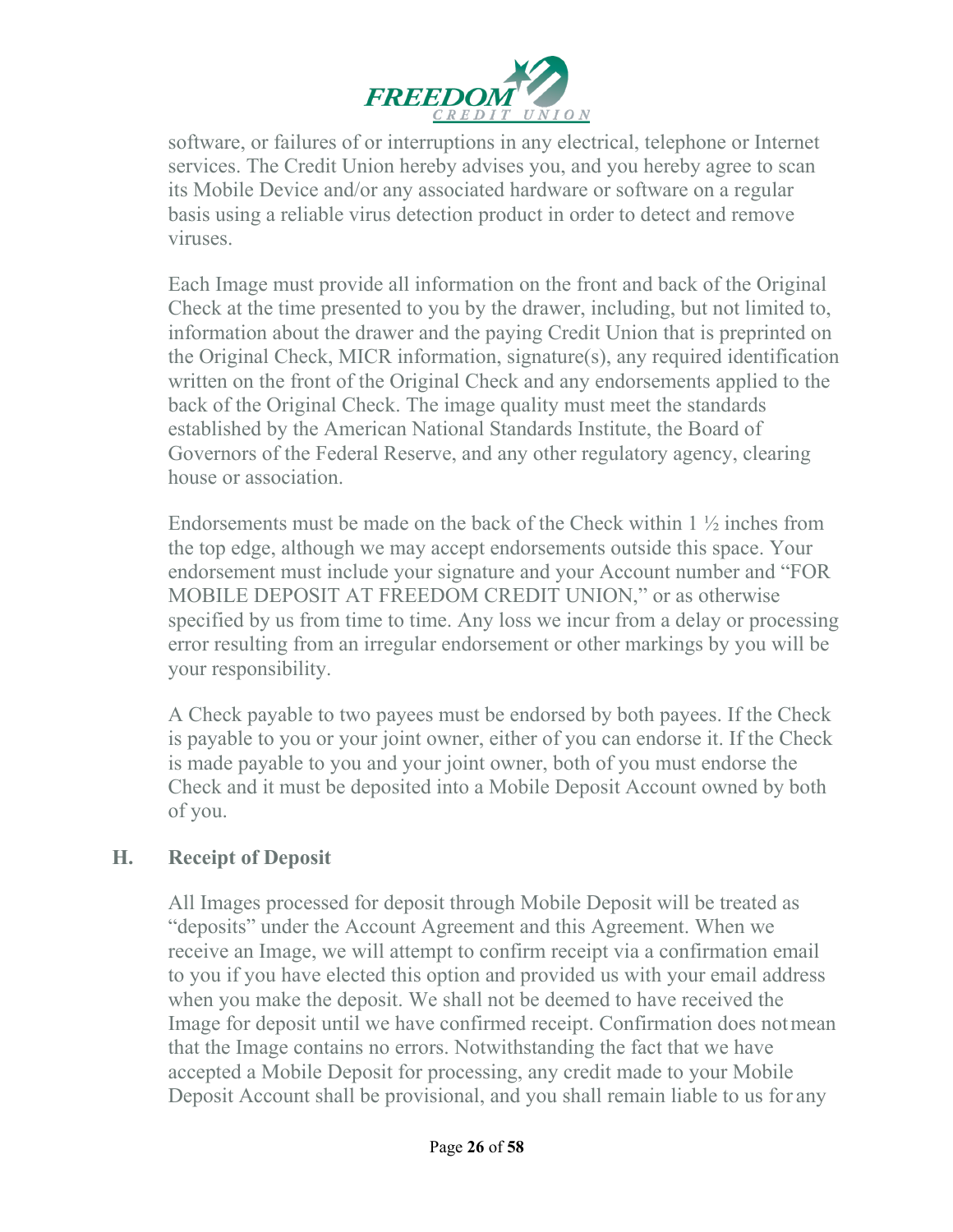

errors, inaccuracies, breach of warranties and any other loss sustained by, or claim made against us.

We shall have no liability to you for the rejection of a Mobile Deposit or the Images or other information contained therein or for our failure to notify you of such rejection. We are not responsible for any Image that we do not receive.

Following receipt, we may process the Image by preparing a "substitute check" or clearing the item as an Image.

We reserve the right, at our sole and absolute discretion, to reject any Image for remote deposit into your Mobile Deposit Account. We will notify you of rejected Images by phone, email or other means.

#### **I. Retention of Original Checks**

After you receive confirmation that we have received an Image, you must securely store the Original Check for 3 days after transmission to us and make the Original Check accessible to us at our request. Upon our request fromtime to time, you will deliver to us within two (2) Business Days, at your expense, the requested Original Check in your possession. If not provided in a timely manner, such amount will be reversed from your Mobile Deposit Account. Promptly after such period expires, you must destroy the Original Check by first marking it "VOID" and then destroying it by cross-cut shredding or another commercially acceptable means of destruction. After destruction ofan Original Check, the Image will be the sole evidence of the OriginalCheck.

You agree that you will never deposit the Original Check or present the Original Check to us or anyone else for payment. You understand that you are responsible if anyone is asked to make a payment based on an Original Check that has already been paid.

#### **J. Returned Deposits**

Any credit to your Mobile Deposit Account for Checks deposited using Mobile Deposit is Provisional. As used herein, "Provisional" means that the credit is made to your Mobile Deposit Account subject to final payment of the Checks and subject to the terms of the Account Agreement. If Original Checks deposited through Mobile Deposit are dishonored, rejected or otherwise returned unpaid by the drawee credit union, or are rejected or returned by a clearing agent or collecting credit union, for any reason, including, but not limited to, issues relating to the quality of the Image, you agree that an Original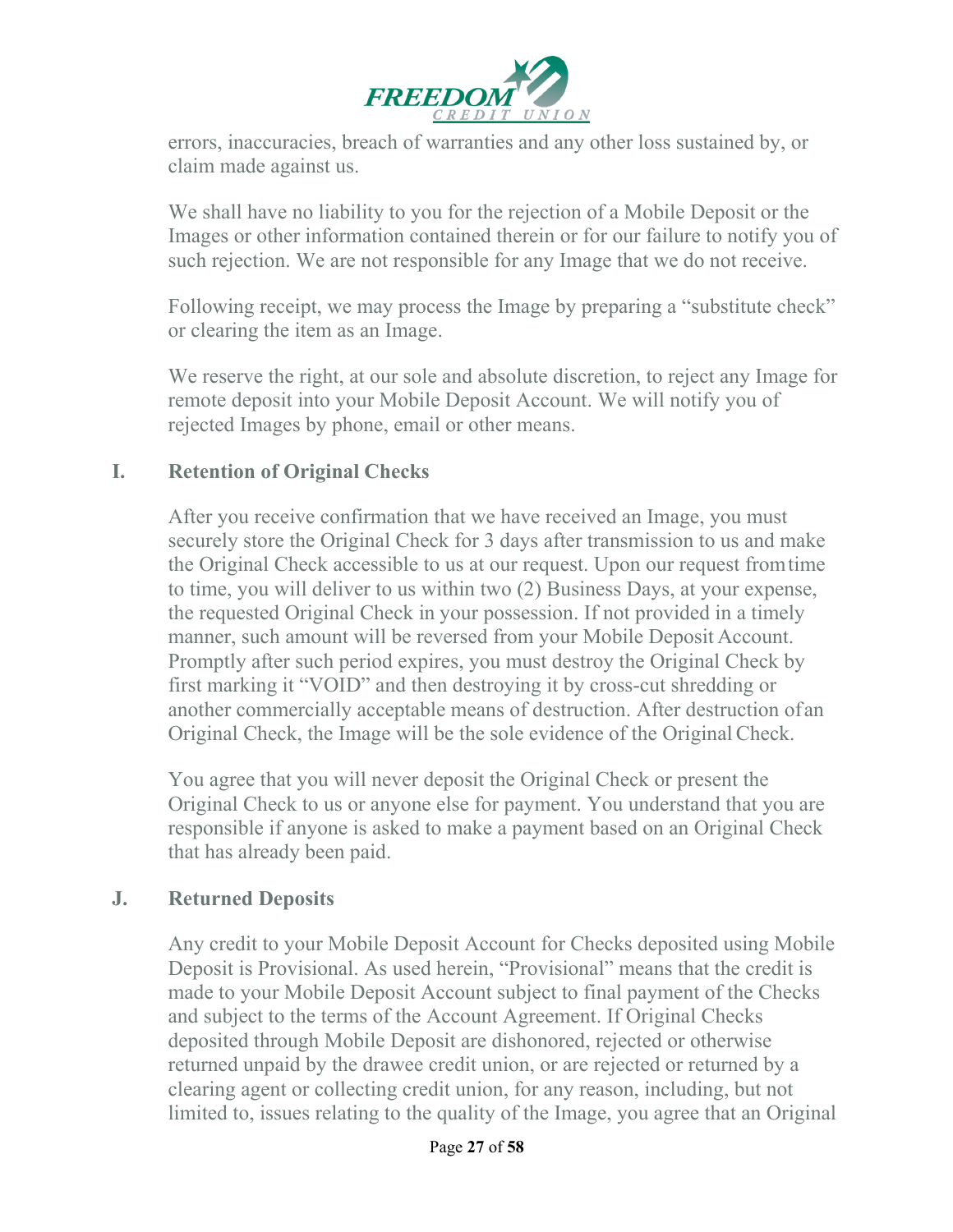

Check will not be returned to you, but that we may charge back the amount of the Original Check and provide you with an Image of the Original Check, a paper reproduction of the Original Check or a substitute check. You will reimburse us for all loss, cost, damage or expense caused by or relating to the processing of the returned item. Without our approval, you shall not attempt to deposit or otherwise negotiate an Original Check if it has been charged back to you.

We may debit any of your Accounts to obtain payment for any item that has been rejected or returned, for any adjustment related to such item or for any warranty claim related to such item, whether or not the rejection, return, adjustment or warranty claim was made timely.

#### **K. Your Warranties**

You make the following warranties and representations with respect to each Image:

- <sup>o</sup> Each Image is a true and accurate rendition of the front and back of the Original Check, without any alteration, and the drawer of the Checkhas no defense against payment of the Check.
- $\circ$  The amount, payee(s), signature(s), and endorsement(s) on the Image and on the Original Check are legible, genuine, and accurate.
- <sup>o</sup> You will not deposit or otherwise endorse to a third party the Original Check and no person will receive a transfer, presentment, or return of, or otherwise be charged for, the Original Check or a paper or electronic representation of the Original Check such that the person will be asked to make payment based on an item that has already been paid.
- <sup>o</sup> There are no other duplicate Images of the Original Check.
- <sup>o</sup> The Original Check was authorized by the drawer in the amount stated on the Original Check and to the payee(s) stated on the Original Check.
- <sup>o</sup> You are authorized to enforce and obtain payment of the OriginalCheck.
- <sup>o</sup> You have possession of the Original Check and no party will submitthe Original Check for payment.

With respect to each Image, you make to us all representations and warranties that we make or are deemed to make to any party pursuant to law, regulation or clearinghouse rule. You agree that files and Images transmitted to us will contain no viruses or any other disabling features that may have an adverse impact on our network, data, or related systems.

**L. Compliance with Law**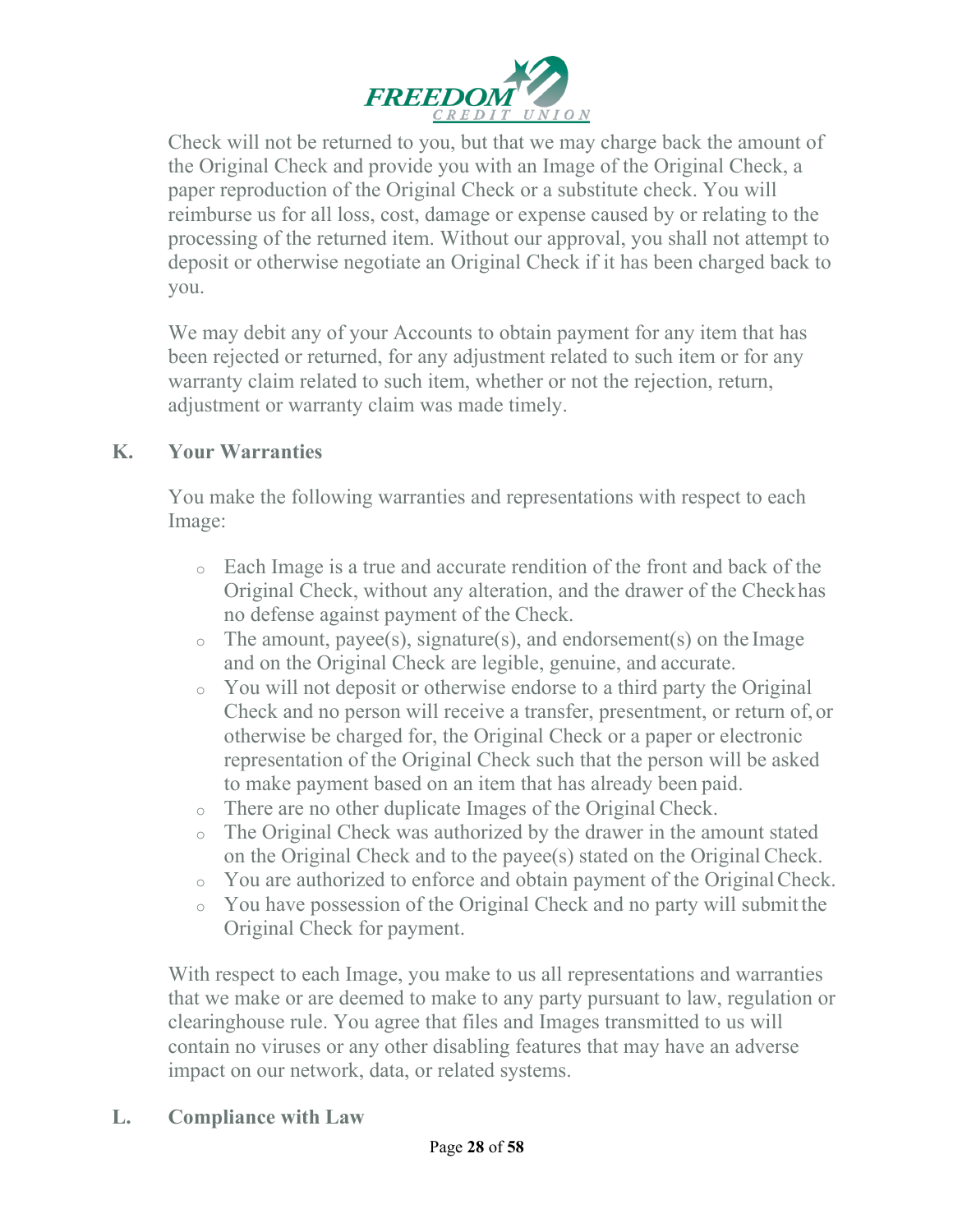

You will use Mobile Deposit for lawful purposes and in compliance with all applicable laws, rules and regulations. You agree to comply with all existing and future operating procedures used by the Credit Union for processing of transactions. You further agree to comply with, and be bound by, all applicable state or federal laws, rules, regulations, orders, guidelines, operating circulars and pronouncements, affecting Checks and items, including, but not limited to, all rules and procedural guidelines established by the Board of Governors of the Federal Reserve and any clearinghouse or other organization in which Credit Union is a member or to which rules Credit Union has agreed to be bound. These procedures, rules, and regulations (collectively the "Rules") and laws are incorporated herein by reference. In the event of conflict between the terms of this section and the Rules, the Rules will control.

### **M. Mobile Deposit Unavailability**

Mobile Deposit may be unavailable temporarily due to system maintenance or technical difficulties, including those of the Internet service provider, cellular service provider and Internet software. In the event that Mobile Deposit is unavailable, you may deposit Original Checks at our branches or through our ATMs or by mailing the Original Check to:626 Jacksonville Road, Suite 250, Warminster, PA 18974-4862 You hereby acknowledge and agree that we shall not be liable to you for any loss or damage of any nature you sustain as the result of your inability to use the Mobile Deposit.

#### **N. Funds Availability**

The cut-off time applicable to Mobile Deposit is Monday through Friday at 4:00 p.m. Eastern Time (ET). Mobile Deposits confirmed as received before 4:00 p.m. ET on Monday through Friday will be considered deposited on that day. Mobile Deposits confirmed as received after 4:00 p.m. ET and deposits confirmed received on a Saturday, Sunday or holiday at any time will be considered deposited on the next Business Day as defined in the Account Agreement. Funds from Mobile Deposits will generally be available to you in accordance with our standard funds availability policy. Credit Union may make such funds available sooner based on such factors as credit worthiness, the length and extent of your relationship with us, transaction and experience information, and such other factors as the Credit Union, in its sole discretion, deems relevant.

# **O. Mobile Deposit Security**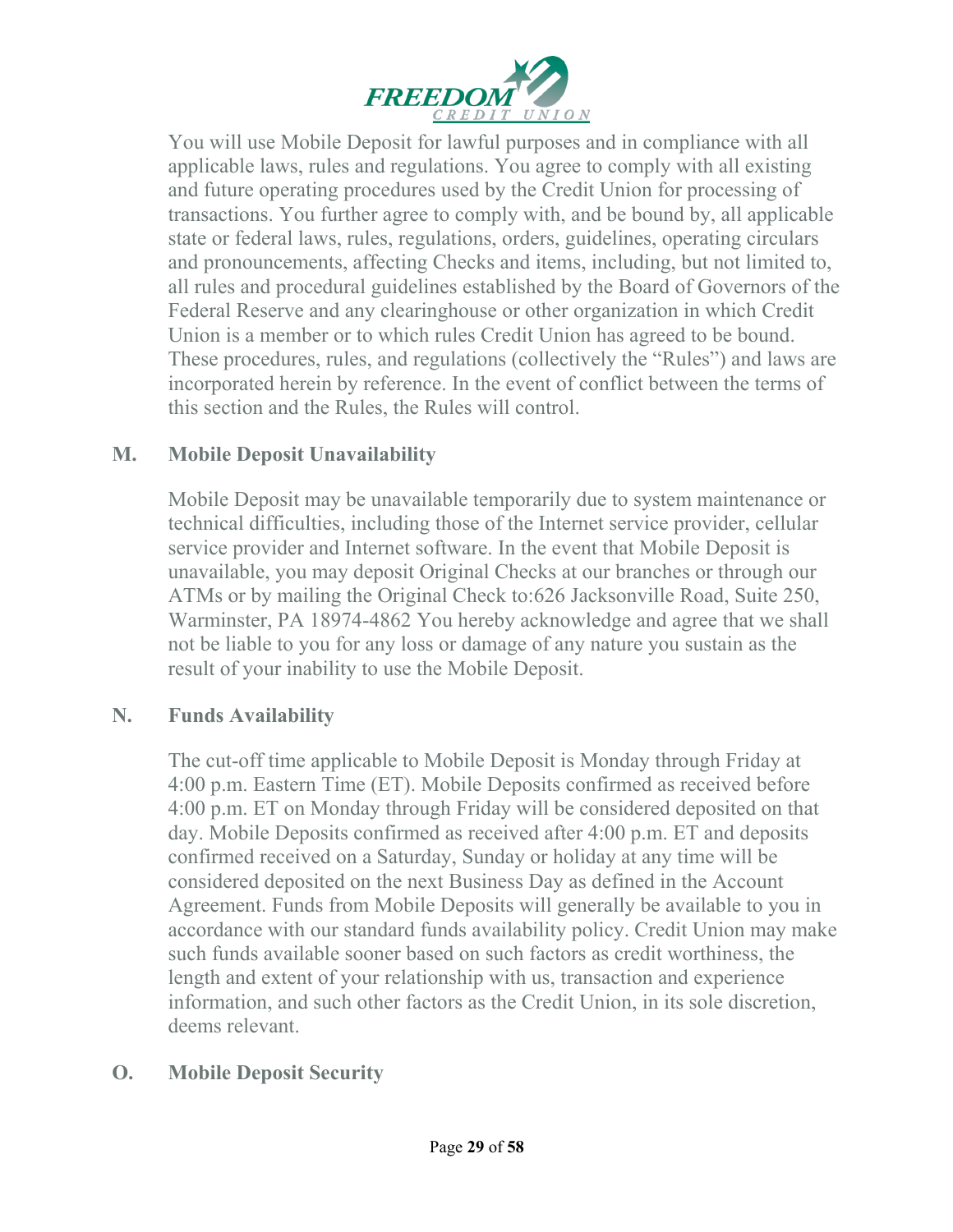

You will complete each deposit promptly. If you are unable to complete your deposit promptly, you will ensure that your Mobile Device remains securely in your possession until the deposit has been completed. It is your responsibility to establish and maintain procedures to safeguard against unauthorized deposits. By using Mobile Deposit, you accept the risk that an item deposited through Mobile Deposit will be intercepted or misdirected during transmission. The Credit Union bears no liability to you or others for any such intercepted or misdirected items or information disclosed through such transmission errors. You will notify us immediately by telephone at our 215-612-5900, between the hours of 8:30 a.m. and 5:00 p.m., Monday through Friday, if you learn of any loss or theft of Original Checks. You will ensure the safety and integrity of Original Checks from the time of receipt until the time of destruction. If warranted in our reasonable judgment, we may audit and monitor you, and you agree to cooperate with us to permit such monitoring, to confirm that you have satisfied your obligations under this section.

### **P. Your Responsibility**

You are solely responsible for the quality, completeness, accuracy, validity and integrity of the Image. You are solely responsible if you, intentionally or unintentionally, submit fraudulent, incorrect or illegible Image to us or if Mobile Deposit is used, by authorized or unauthorized persons, to submit fraudulent, unauthorized, inaccurate, incorrect or otherwise improper or unusable Images to us.

You agree to notify us of any suspected errors regarding items deposited through the Service right away, and in no event later than 60 days after the applicable Account statement is sent or otherwise made available. Unless you notify us within 60 days, such statement regarding all deposits made through Mobile Deposit shall be deemed correct, and you are precluded from bringing a claim against Credit Union for such alleged error.

#### **Q. Your Indemnification Obligation**

You understand and agree that you are required to indemnify us and hold us harmless, including our affiliates, officers, employees and agents against any and all claims, actions, damages, liabilities, costs and expenses, including reasonable attorneys' fees and expenses arising from your use of Mobile Deposit and/or breach of this section. You understand and agree thatthis paragraph shall survive the termination of this Agreement.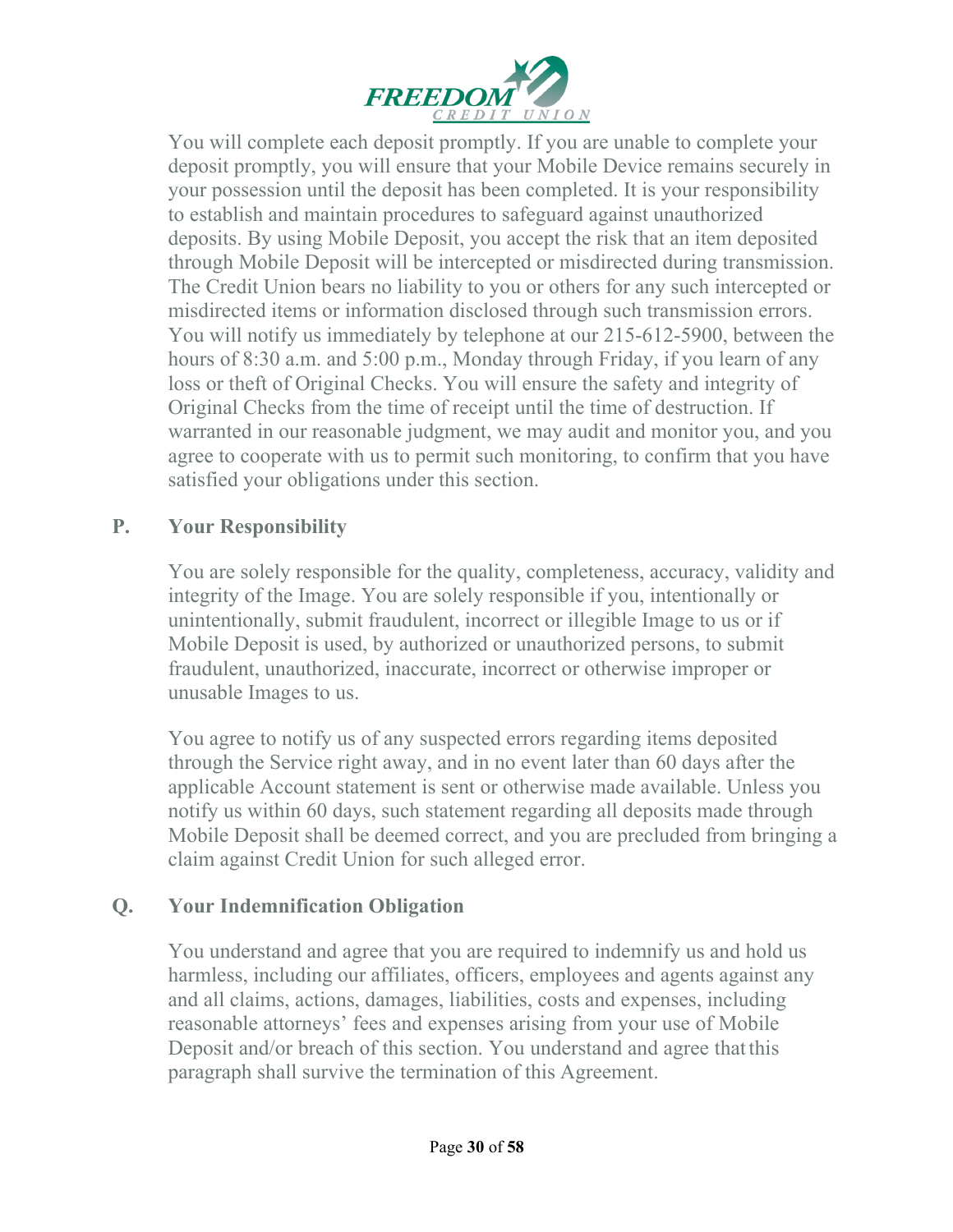

You also understand and agree that you are required to indemnify our technology partners or Processor, and hold harmless our Processor from and against any third party claims, suits, proceedings, actions or demands, including claims of another financial institution, business entity or governmental authority, and all losses, liabilities, damages, fines, penalties, costs and expenses, including court costs and reasonable attorneys' fees and expenses, arising from such claims, to the extent such claim is related to the Credit Union or your use of Mobile Deposit, our Processor's applications, unless such claim directly results from an action or omission made by our Processor in bad faith. You understand and agree that this paragraph shall survive the termination of this Agreement.

#### **R. Cooperation with Investigation**

You agree to cooperate with us in the investigation of unusual transactions, poor quality transmissions, and resolution of member claims, including by providing, upon request and without further cost, any originals or copies of items deposited through Mobile Deposit in your possession and your records relating to such items and transmissions.

#### **S. Ownership and License**

You agree that the Credit Union and/or its service provider(s) retain all ownership and proprietary rights in Mobile Deposit, associated content, technology and website(s). Your use of Mobile Deposit is subject to and conditioned upon your complete compliance with this Agreement. Without limiting the effect of the foregoing, your breach of this section or the Agreement immediately terminates your right to use Mobile Deposit. Without limiting the restriction of the foregoing, you agree that you will not modify, change, alter, translate, create derivative works from, reverse engineer, disassemble or decompile the technology or Mobile Deposit, copy or reproduce all or any part of the technology or Mobile Deposit; or interfere, or attempt to interfere, with the technology or Mobile Deposit. We and our technology partners or Processor retain all rights, title and interests in and to Mobile Deposit, software and developments made available to you.

#### **DISCLAIMER OF WARRANTIES**

YOU AGREE THAT YOUR USE OF MOBILE DEPOSIT AND ALL INFORMATION AND CONTENT (INCLUDING THAT OF THIRD PARTIES) IS AT YOUR RISK AND IS PROVIDED ON AN "AS IS" AND "AS AVAILABLE" BASIS. WE DISCLAIM ALL WARRANTIES OF ANY KIND AS TO THE USE OF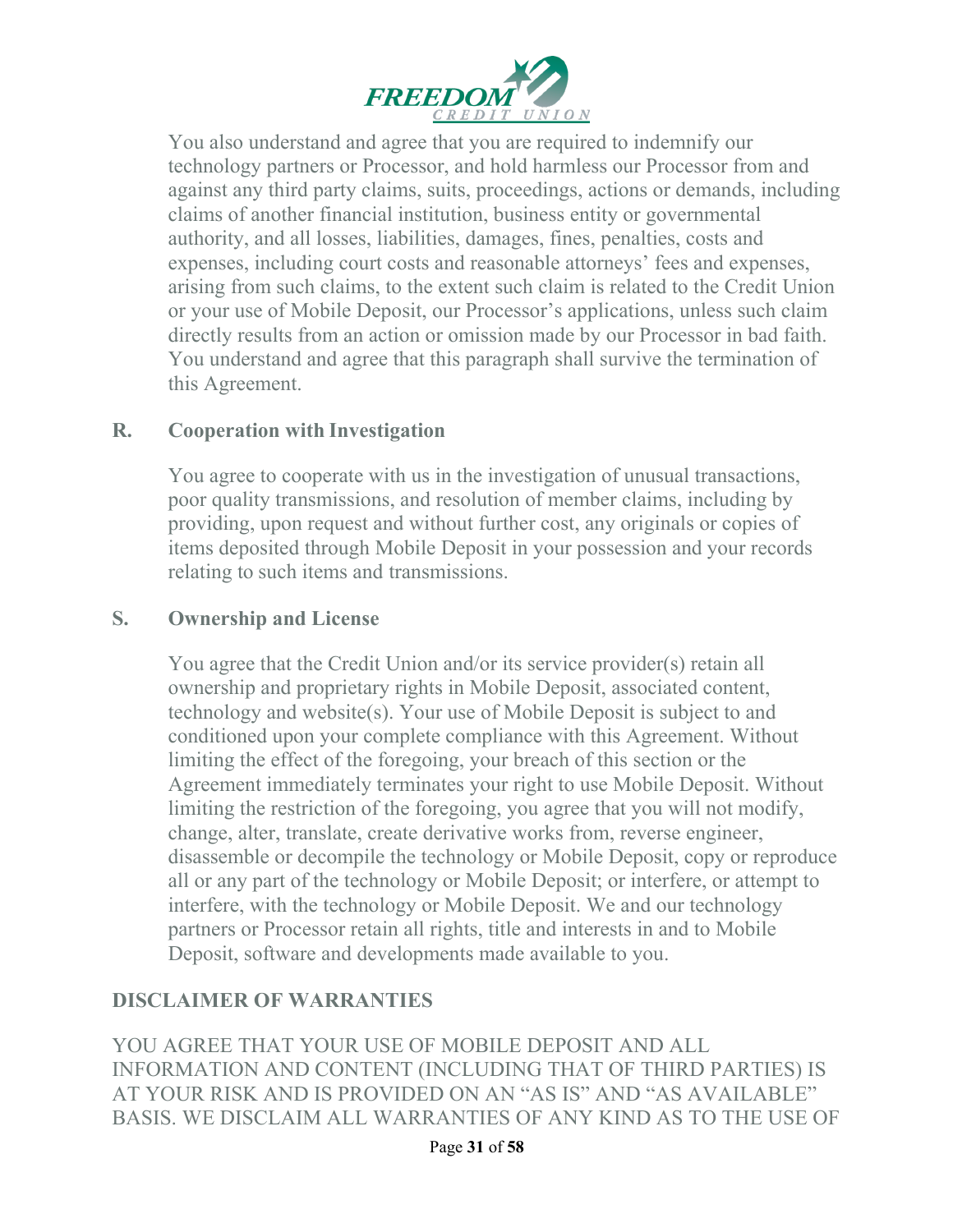

MOBILE DEPOSIT, WHETHER EXPRESS OR IMPLIED, INCLUDING, BUT NOT LIMITED TO THE IMPLIED WARRANTIES OF MERCHANTABILITY, FITNESS FOR A PARTICULAR PURPOSE AND NON-INFRINGEMENT. WE MAKE NO WARRANTY THAT MOBILE DEPOSIT WILL MEET YOUR REQUIREMENTS OR WILL BE UNINTERRUPTED, TIMELY, SECURE, OR ERROR-FREE. WE MAKE NO WARRANTY THAT THE RESULTS THAT MAY BE OBTAINED WILL BE ACCURATE OR RELIABLE OR THAT ANY ERRORS IN MOBILE DEPOSIT OR TECHNOLOGY WILL BE CORRECTED.

#### **Suspension and Termination**

In addition to any other provision in this Agreement or the Account Agreement on the subject, the Credit Union may, in its sole discretion and without prior notice to you unless otherwise required by Applicable Law, elect to suspend or terminate your use of Mobile Deposit (i) if you or we close the Account(s) established in connection with Mobile Deposit, (ii) if we reasonably suspect that you have engaged in fraud or other abuse with regard to Mobile Deposit, (iii) in the event of a material breach in the performance or observance of any term, or breach of any representation or warranty, by you, (iv) if we believe immediate action is required for the security of your or the Credit Union's funds, or (vi) if we reasonably believe that the continued provision of Mobile Deposit would violate federal, state or local laws or regulations, or would subject Credit Union to unacceptable risk of loss. Notwithstanding any termination, this section and the Agreement shall remain in full force and effect with respect to all transactions initiated prior to such termination.

#### **STOP PAYMENT**

You may use Online Banking to initiate an electronic stop payment request for any check written on your Accounts, including those issued via the Bill Payment Service. You agree to provide all required information relating to stop payment requests. If you fail to provide us with complete information or if the information you provide is incorrect, you agree that we shall not be responsible for any failure to stop payment on such item. You understand that if the stop payment request comes too late for us to have a reasonable time to act on it prior to paying, settling for, posting or becoming accountable for the check described in the request, then your stop payment request shall be of no effect. You agree not to make a claim against us if the check is paid through inadvertence, accident, oversight or if we are required to pay such check by a holder in due course or if by reason of such payment, other items drawn on your Account(s) are returned insufficient.

You agree to indemnify and hold us harmless from and against any and all losses, damages and expenses, including court costs and attorney's fees,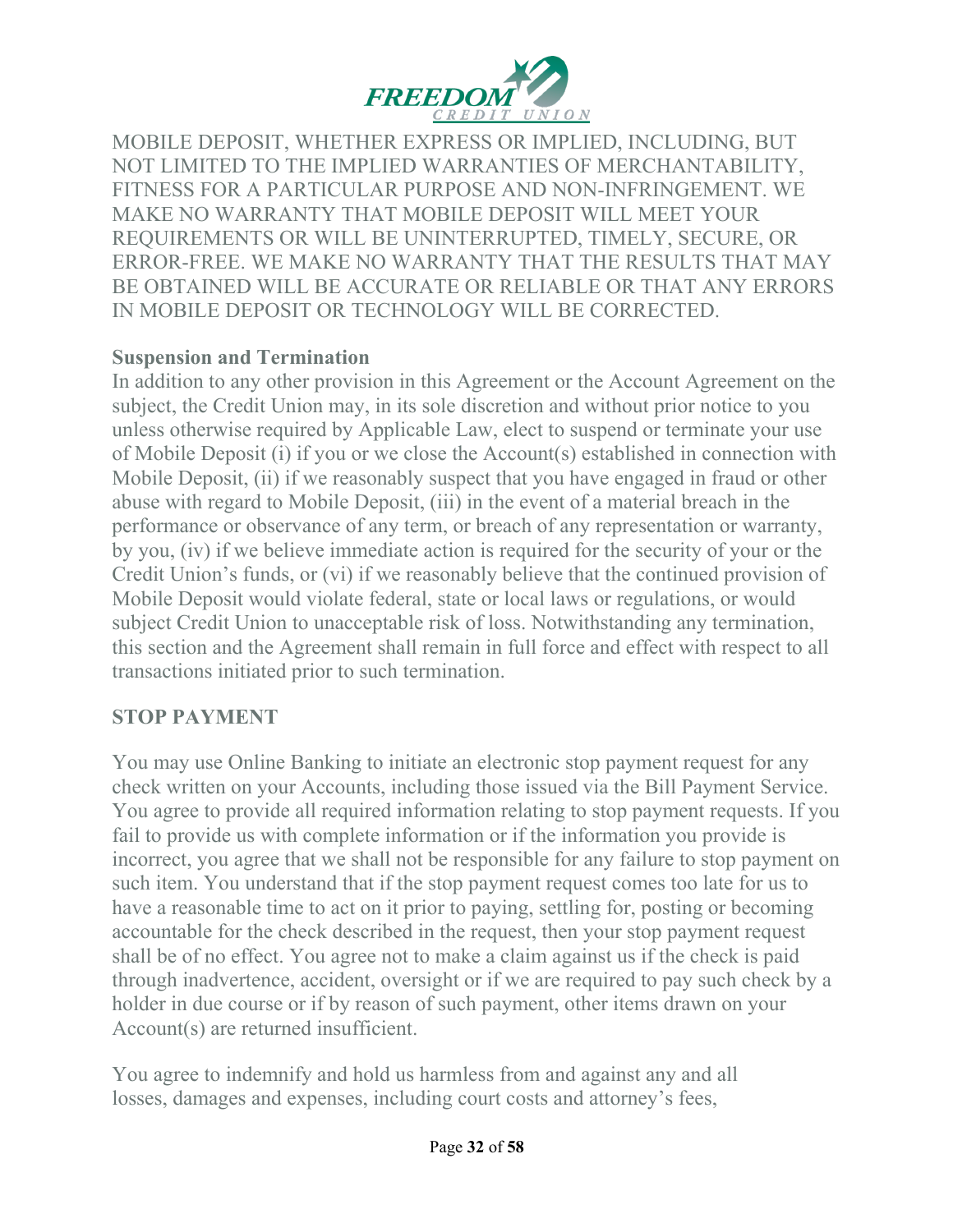

incurred by us due to our refusal of payment of any check or other item in accordance with your instructions.

# **PROCESSING CUT-OFF TIMES**

Except as otherwise provided in this Agreement, any Internal Transfers submitted by you after 9:00 p.m. (Eastern Time) are considered part of the next Business Day. External Transfers sent by you after 1:00 p.m. (Eastern Time) are considered part of the next Business Day. Bill Payment requests submitted after 4:00 p.m. (Eastern Time) are considered part of the next Business Day. We reserve the right to change these cut-off times. You will receive notice if they change in accordance with Applicable Law.

#### **YOUR LOGIN ID, PASSWORD AND OTHER SECURITY PROCEDURES**

You will be required to use a Login ID assigned to or selected by you, as well as a password selected by you, each time you log-in to use Online Banking. You agree that we may rely on your Login ID, password and other security procedures, as further described below and as we may modify in our sole and exclusive discretion from time to time, to identify and authenticate you when you use the Service (hereinafter, collectively the "Security Procedures"). You agree to protect the Security Procedures to prevent unauthorized use.

The following Security Procedures apply to access by all members, except as otherwise expressly provided, to Freedom Credit Union's Online Banking Service, including but not limited to the Mobile Banking Service feature of Online Banking. The Credit Union may issue new Security Procedures and/or cancel or change any Security Procedures from time to time.

Except as may otherwise be noted, the following Security Procedures are required for all Online Banking Service members:

Login ID: This is the electronic identification (in letters, numerals and special characters) associated with each user of the Online Banking Service that will be used for log-in.

**Password:** Each user of the Online Banking Service will also be required to have a unique password known only to the user. Passwords are case-sensitive and must meet certain requirements including but not limited to minimum and maximum length and types of characters, as further described in the Online Banking system. Each user is strongly recommended to change his or her individual password at least every 180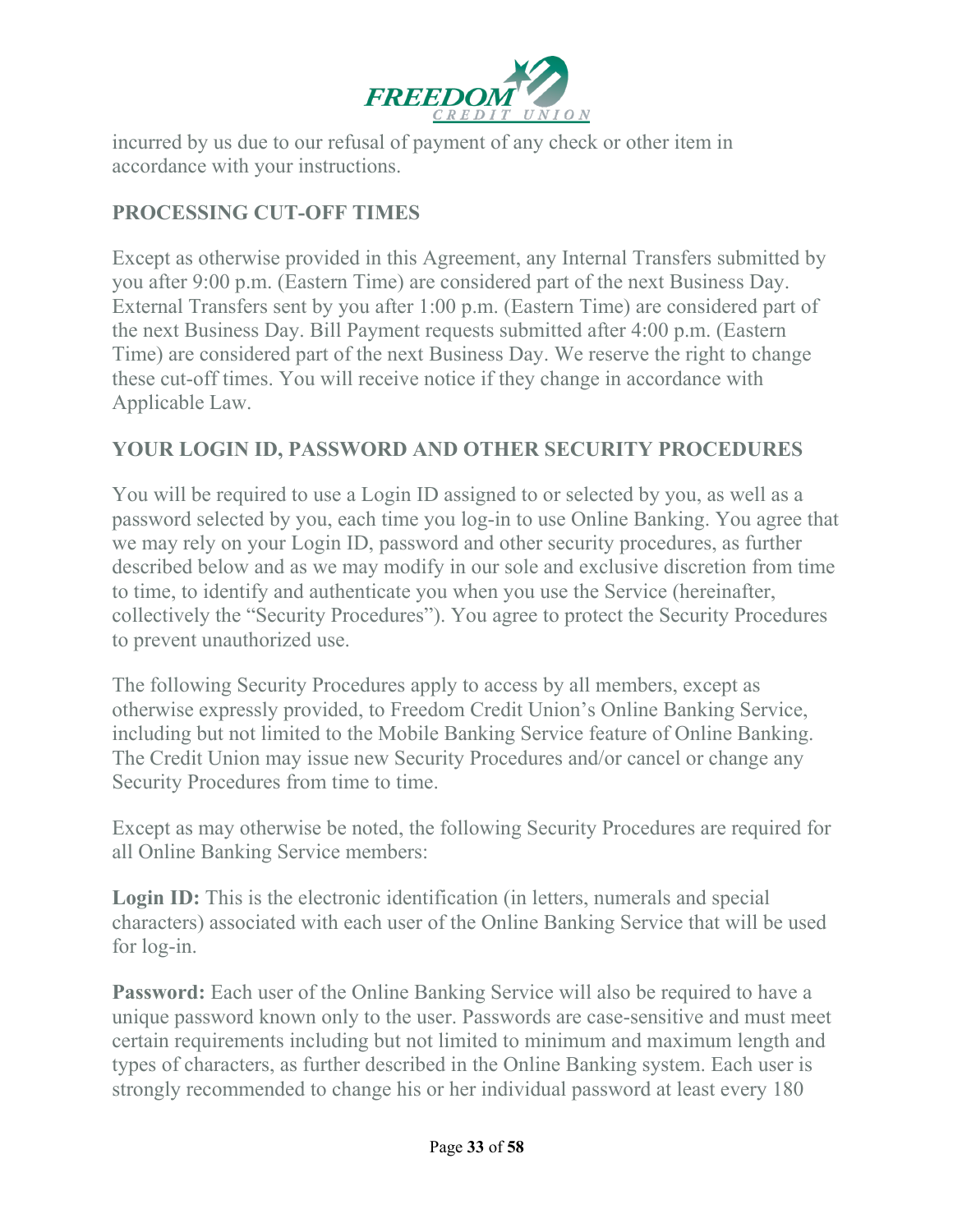

days for security purposes. Login IDs and individual passwords may not be shared with any other person or entity.

**Enhanced Log-in Security**: In addition to the above individual Login IDs and passwords, access to the Online Banking Service includes, as part of the security procedures, a multi-factor authentication security procedure at log-in for each user. Enhanced log-in security incorporates an additional multi-part credential for each user of Online Banking of identity authentication that may include, but is not limited to, additional log-in security features such as security cookies, flash objects, and one-time pass-codes. The enhanced log-in security will require each user of Online Banking to establish and utilize, in addition to individual Login IDs and passwords, his/her own individual authentication by selecting a preferred out-of-band delivery channel for one-time pass-codes that may be required from time to time at log-in. These log-in pass-codes may be delivered to users via email or such other method as Credit Union may offer from time to time, including but not limited to delivery to a designated phone or Mobile Device, as applicable, either by voicemail or SMS text.

**Mobile Authorization Code:** This is a four-digit numeric code (like an ATM PIN) that is set-up by you during enrollment in the Mobile Banking Service to be used for certain Online Banking Service activities and transactions initiated using a Mobile Device, including but not limited to Bill Payment Service transactions.

**Minimum System Requirements:** Online Banking is designed to operate using the latest operating system and browser combinations. It is important for you to keep your Computer's operating system and browser version current to ensure maximum security and user experience. The operating systems and browsers listed at [www.FreedomCU.org a](http://www.freedomcu.org/)re the minimum requirements necessary to ensure a positive experience while using Online Banking. Those requirements are in addition to the Computer requirements described in this Agreement, and the recommendations available at the Online Banking Service website and associated web pages, including but not limited to the following:

- update the Computer operating system
- keep the browser current
- install anti-virus software and anti-spyware software
- change passwords on a regular basis
- do not click links inside spam email, especially emails claiming to offer antispyware software

**Additional Strongly Recommended Security Procedures:** From time to time and as applicable, the Credit Union may make available additional Security Procedures for use with Online Banking. The Credit Union strongly recommends the use of these

#### Page **34** of **58**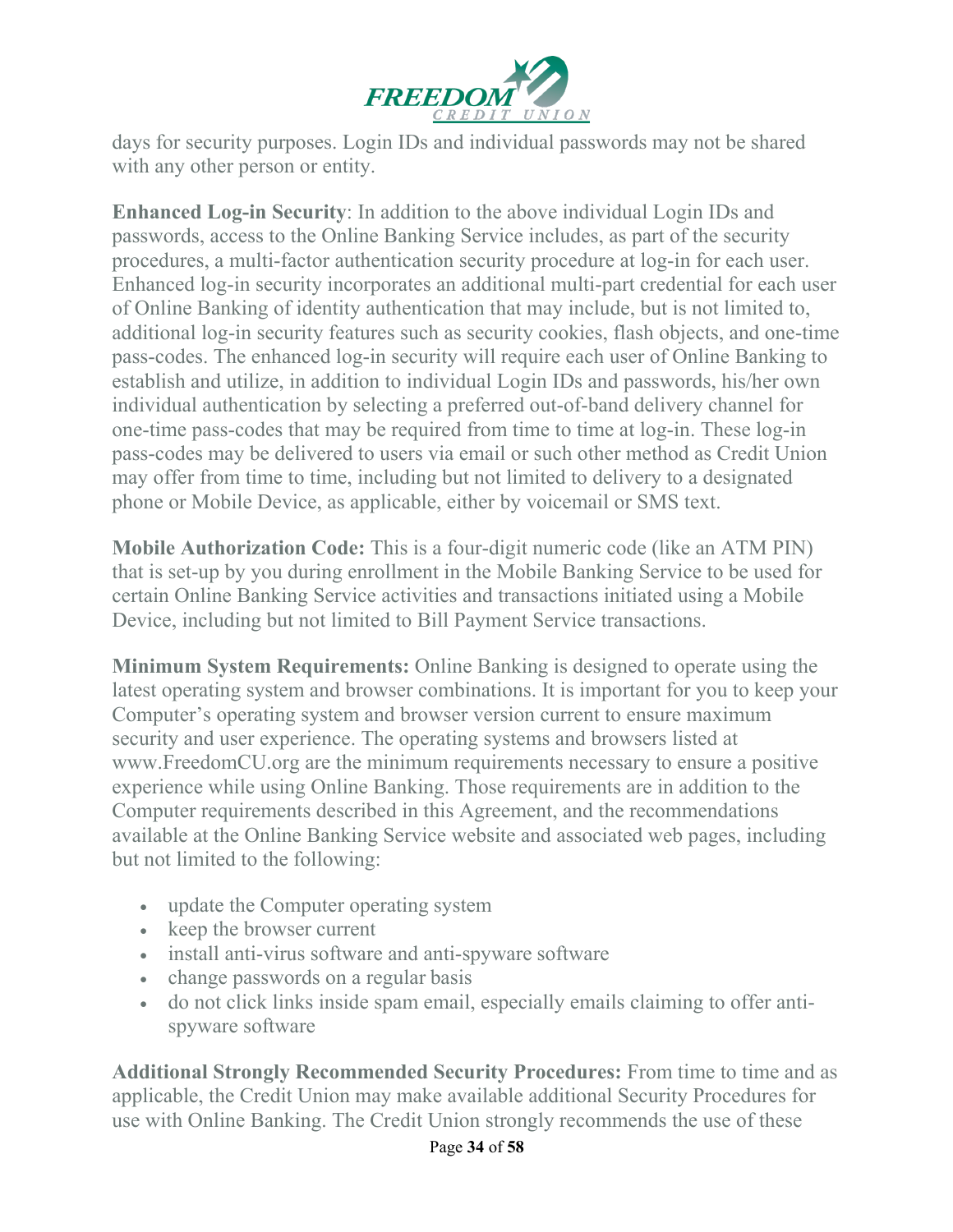

additional Security Procedures to help deter and protect against unauthorized transactions associated with the Services, including the following:

- **Alerts:** As further described in this Agreement, the Credit Union provides optional Account and security alerts associated with certain modules of Online Banking and the Mobile Banking Service that you may elect to use. Alertsmay be set up to notify you of key Online Banking transactions or when other important activity has occurred. Additional details about Online Banking alerts are available at the Online Banking Service website and associated web pages.
- **Security Center:** The Credit Union provides important information, recommendations and best practices for Internet banking security at its Security Center – located at https://FreedomCU.org. As an important additional security procedure, it is recommended that all members regularly review and implement the various actions described at the Security Center to help protect their financial and other sensitive information and mitigate fraud.

We will execute authenticated transfers or transactions that are in conformity with all Security Procedures and other requirements set forth in this Agreement. We may require additional authentication of any transfer or transaction request. We reserve the right to reject a transfer or transaction request that cannot be properly authenticated.

Except as is more fully discussed in this Agreement, you understand and agree that you are responsible for all transfers and payments made through the Service using the Security Procedures. You also acknowledge and agree that if you permit another party(ies) to use the Security Procedures to access the Service, or otherwise authorize them to use the Service, you are responsible for any and all Online Transactions that party(ies) makes from your Account, even if it exceeds your authorization. Subject to the terms of this Agreement, we may follow and comply with any transfer instructions entered into the Service using the Security Procedures.

You acknowledge and understand the importance of your role in preventing misuse of your Accounts through Online Banking. You agree that it is your sole responsibility to protect the confidentiality of your Account and Account number, the Security Procedures, and your personal identification information, such as your driver's license number and social security or tax identification number. You should not use a public computer to access Online Banking. You agree that if you access the Service from a computer other than your own (such as a public computer terminal at a library or Internet café), you will not leave the computer unattended while using the Service. You also agree that, in such situations, you will always end your session using the Service by clicking on the LOG OFF button located at the top right hand corner of the screen. We will not be liable to you for any losses that may result from your failure to follow these security provisions.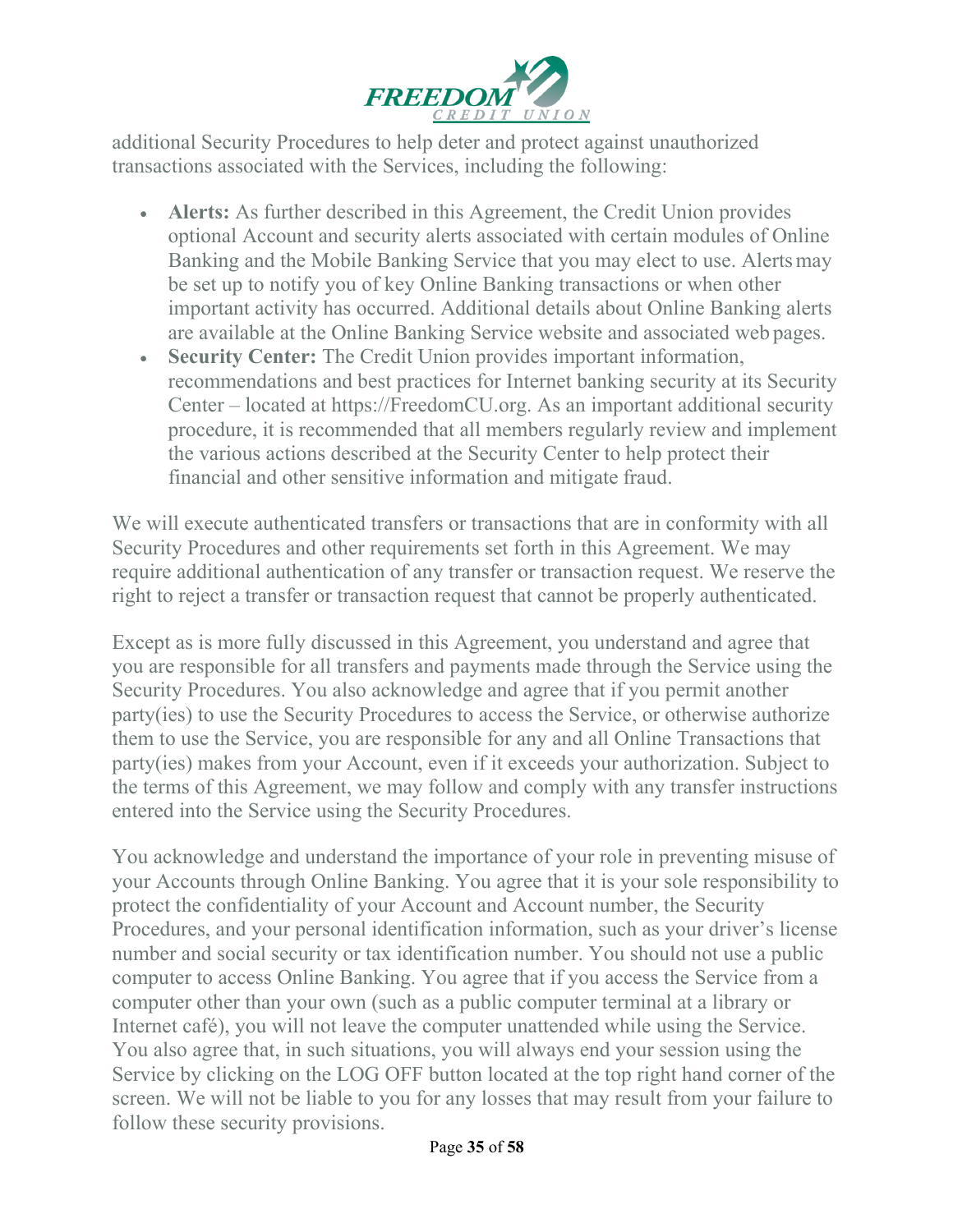

You understand that personal identification information, by itself or together with information related to your Account, may allow unauthorized entry and access to your Account. Data transferred via Online Banking is encrypted in an effort to provide transmission security, and Online Banking utilizes identification technology to verify that the sender and receiver of Online Banking transmissions can be appropriately identified by each other.

We will never email you to request your Login ID and password or your personal Account information over the Internet. If you suspect that an unsolicited email of this nature is fraudulent, please contact us.

# **FEES AND CHARGES**

You agree to pay the fees and charges for your use of the Service as set forth in the Fee Schedule as it may be amended from time to time with notice to you as required by Applicable Law. You agree that all such fees and charges will be deducted from the checking Account you designate as the "Primary Checking Account." If you close your Primary Checking Account, you must contact us immediately to designate another Account as your Primary Checking Account. You agree to pay any and all additional charges for services you request which are not covered by this Agreement. You are also responsible for telephone and Internet service fees you incur in connection with your use of Online Banking.

# **YOUR COMMUNICATIONS WITH FREEDOM CREDIT UNION**

Unless this Agreement provides otherwise, you can communicate with us in any one of the following ways:

- *Email:* You can contact us by email at [help@freedomcu.org\\*](mailto:help@freedomcu.org). (Please note that banking transactions through Online Banking are not made via email.)
- *Telephone:* You may contact us by telephone at our toll free number 215-612-5900.
- *Web Chat:* You can web chat with us from our website at https://FreedomCU.org.
- *Postal Mail:* You can write us at: 626 Jacksonville Road, Suite 250 Warminster, PA 18974-4862.
- *In Person:* You may visit us in person at any one of our branch locations.

# **PART II: Additional Disclosures Regarding Electronic Funds Transfers**

Page **36** of **58**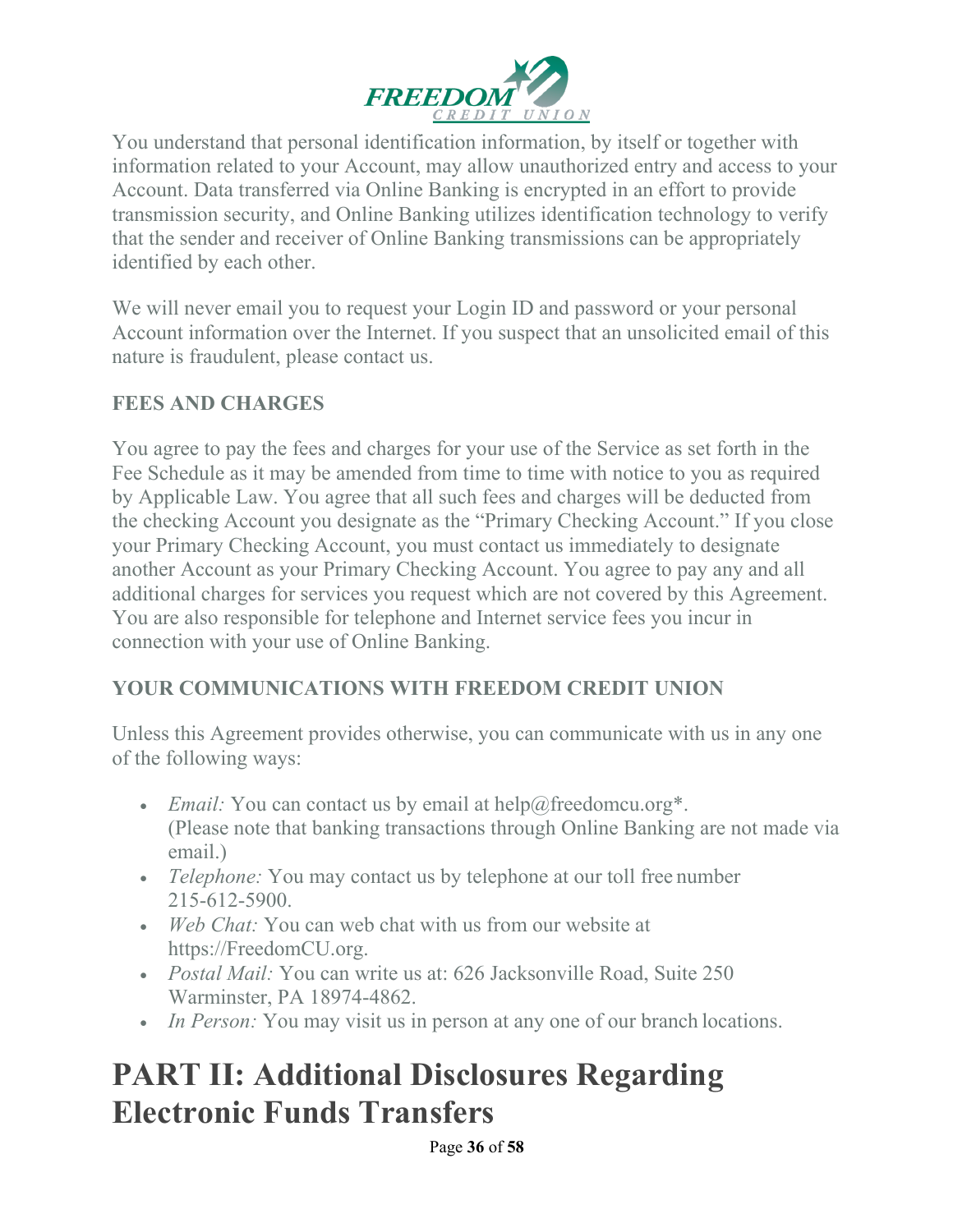

# **ACCOUNT STATEMENTS**

We report your Online Transactions on the periodic statements for your Account(s). You agree to review your periodic statement promptly after you receive it or it is made available to you through Online Banking in accordance with this Agreement and the terms of your Member Agreement. You also agree to tell us promptly about any change in your address, so that we may send your periodic statement(s) to your correct address. Certain Deposit Accounts, including but not limited to savings Accounts, money market deposit Accounts, CDs and IRAs, will receive a quarterly statement if there is no EFT activity.

A copy of any documentation provided to you that indicates that an EFT was made shall be admissible as evidence of such transfer and shall constitute prima facie proof that such transfer was made.

### **UNAUTHORIZED ONLINE TRANSACTIONS FROM YOUR DEPOSIT ACCOUNT(S)**

Tell us AT ONCE if you believe your Login ID or password has been stolen or compromised or if someone has transferred or may transfer money from your Account without your permission. The best way to minimize your loss is to call us IMMEDIATELY. If you notify us within 2 business days after you learn that your Login ID or password were lost, stolen or compromised and used without your permission, you can lose no more than \$50.

If you do not notify us within 2 business days after you learn that your Login ID or password were lost, stolen or compromised and used without your permission, and we can prove that we could have stopped someone from using your Login ID or password if you had notified us, you could lose as much as \$500.

Also, if your statement shows transfers that you did not make, notify us at once. If you do not notify us within 60 days after the statement was provided to you, you may not get back any of the money you lost after the 60 days if we can prove that we could have stopped someone from making the transfers if you notified us in time.

### To notify us, please contact us using the information provided in the section entitled YOUR COMMUNICATIONS WITH FREEDOM CREDIT UNION.

When you give someone your Login ID or password, you are authorizing that person to use your Service, and you are responsible for all Online Transactions the person performs using your Service. All transactions that person performs, even transactions you did not intend or want performed, are authorized transactions. If you notify us that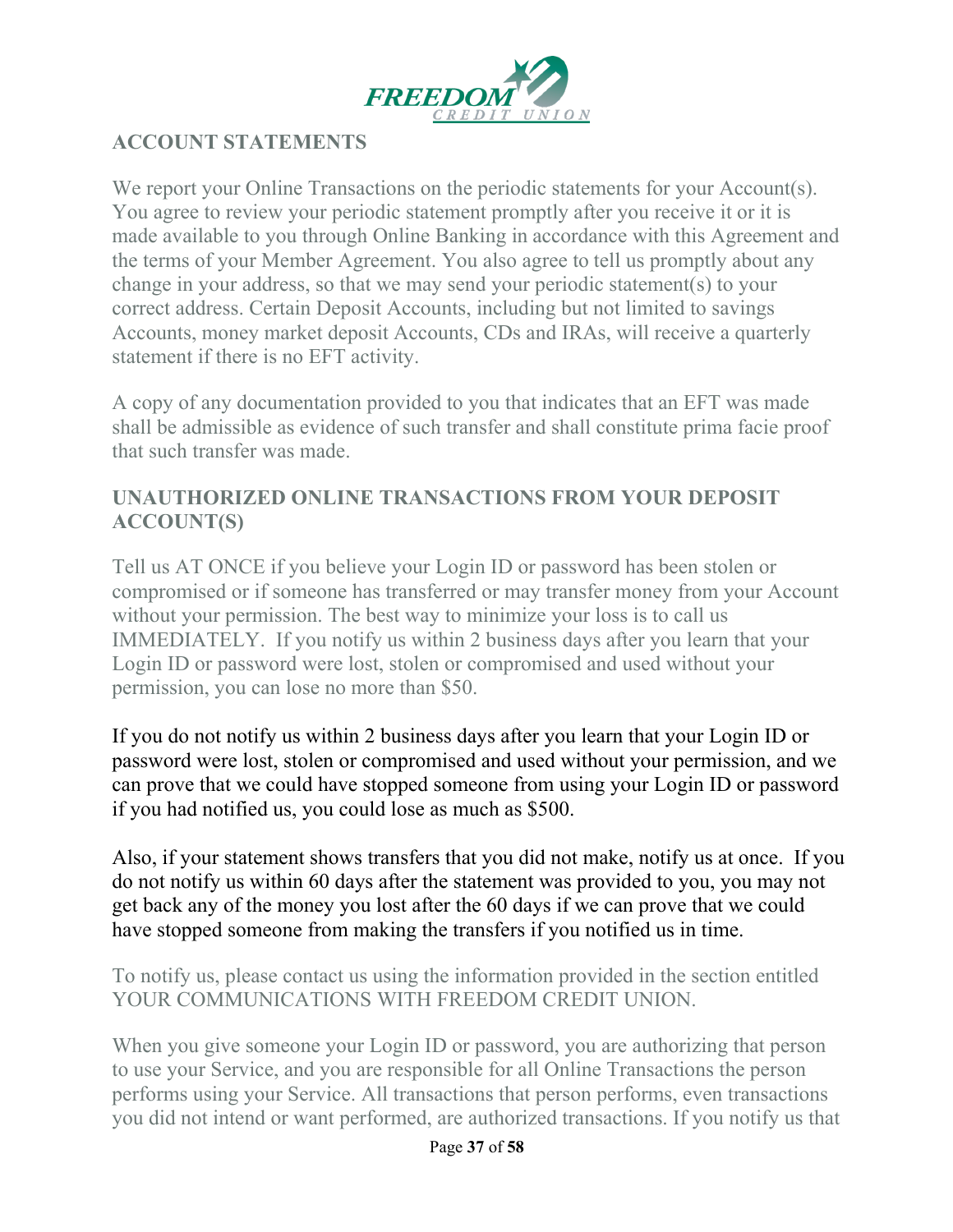

the person is no longer authorized, then transactions that person performs after the time you notify us are considered unauthorized, so long as we have had a reasonable opportunity to act on your notice. Transactions that you or someone acting with you initiates with fraudulent intent are also authorized transactions. For your protection, you should sign-off after every Online Banking session and close your browser to ensure confidentiality.

### **DISCLOSURE OF DEPOSIT ACCOUNT INFORMATION TO THIRD PARTIES**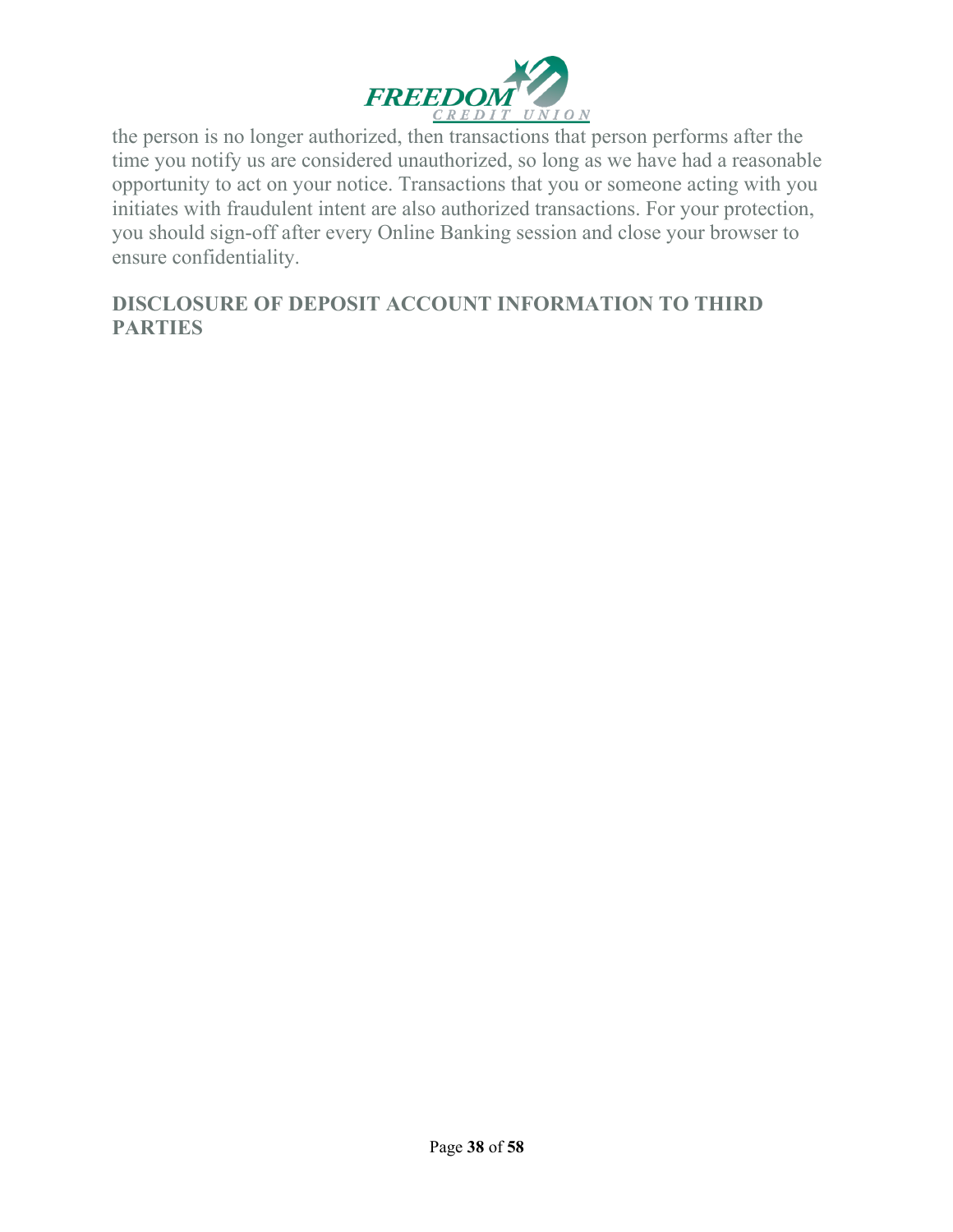

We will disclose information to third parties about your Deposit Account and/or the Online Transactions you make:

- 1. Where it is necessary for the completion of an Online Transaction or to resolve errors;
- 2. For verification of the existence and condition of your Deposit Account for a third party, such as a credit bureau or merchant;
- 3. In order to comply with a government agency or court order orlawful subpoena;
- 4. If you give us your written permission, which will expire after forty-five (45) days;
- 5. To our employees, auditors, attorneys and collection agencies in the courseof their regular duties; or
- 6. In accordance with our privacy policy.

# **RIGHT TO GET DOCUMENTATION OF EFTS**

You will get a monthly statement covering the EFT transactions that you conduct on your Deposit Account (unless there are no EFTs in a particular month, in any case you will get a statement at least quarterly). You agree to review your monthly statement promptly after you receive it in accordance with this Agreement and your Member Agreement. You also agree to tell us promptly about any change in your address, so that we may send your monthly statements to your correct address. Certain Deposit Accounts, including but not limited to savings accounts, money market deposit accounts, CDs and IRAs, will receive a quarterly statement if there is no EFT activity.

A copy of any documentation provided to you that indicates that an EFT transaction was made shall be admissible as evidence of such transfer and shall constituteprima facie proof that such transfer was made.

# **STOP PAYMENT OF PREAUTHORIZED EFTS**

If you have told us in advance to make regular, preauthorized EFTs from your Deposit Account(s), you can stop any of these payments. Here's how: call or write to us at the phone number and/or address provided in the section entitled YOUR COMMUNICATIONS WITH FREEDOM CREDIT UNION.

In order to stop payment on preauthorized EFTs, we must be notified at least three (3) Business Days prior to the regularly scheduled EFT date. If you call, we may also require you to put your request in writing and get it to us within fourteen (14) days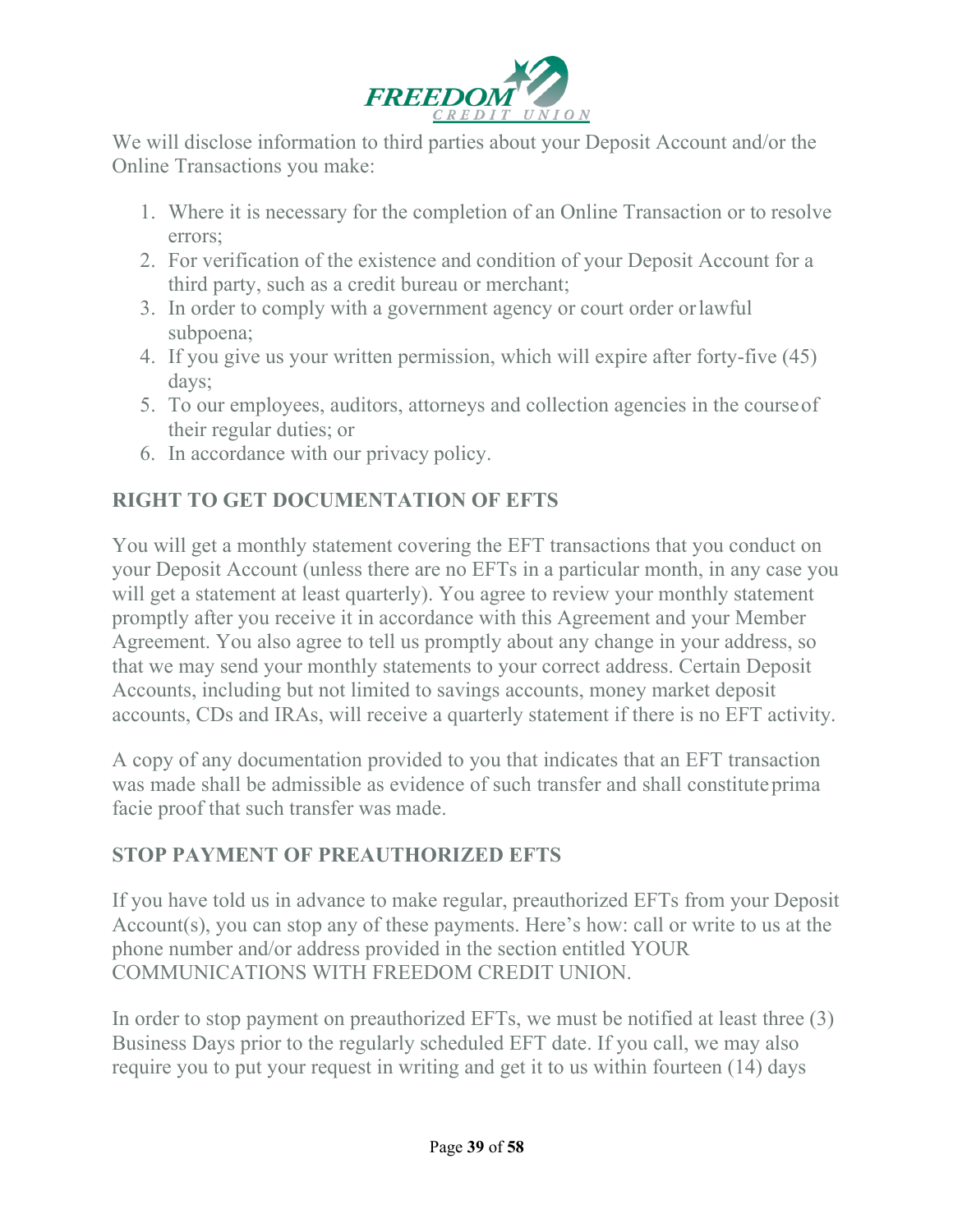

after you call. We may charge you a fee (as provided in our Fee Schedule) for each stop payment order that you give.

### **Notice of Varying Amounts of Preauthorized EFT**

If your preauthorized EFTs may vary in amount, the person (or organization) you are going to pay will tell you at least ten (10) days before each payment, when it will be made, and how much it will be. You may choose instead to get this notice only when the payment would differ by more than a certain amount from the previous payment, or when the amount would fall outside certain limits that you set.

### **LIABILITY FOR FAILURE TO STOP PAYMENT OF PREAUTHORIZED EFTS FROM YOUR DEPOSIT ACCOUNTS**

If you order us to stop one of these payments from your Deposit Account(s) three (3) Business Days or more before the transfer is scheduled, and we do not do so, we will be liable for your losses or damages, subject to the limitations set forth in your Member Agreements and elsewhere in this Agreement.

### **OUR LIABILITY IF WE FAIL TO MAKE CERTAIN EFTS FROM YOUR DEPOSIT ACCOUNTS**

If we do not complete an EFT to or from your Deposit Account on time or in the correct amount according to our agreement with you, we will be liable only for your losses or damages. However, there are some exceptions to our liability to you. We will NOT be liable, for instance:

1. If, through no fault of ours, you do not have enough money in yourDeposit Account(s) to make the transfer.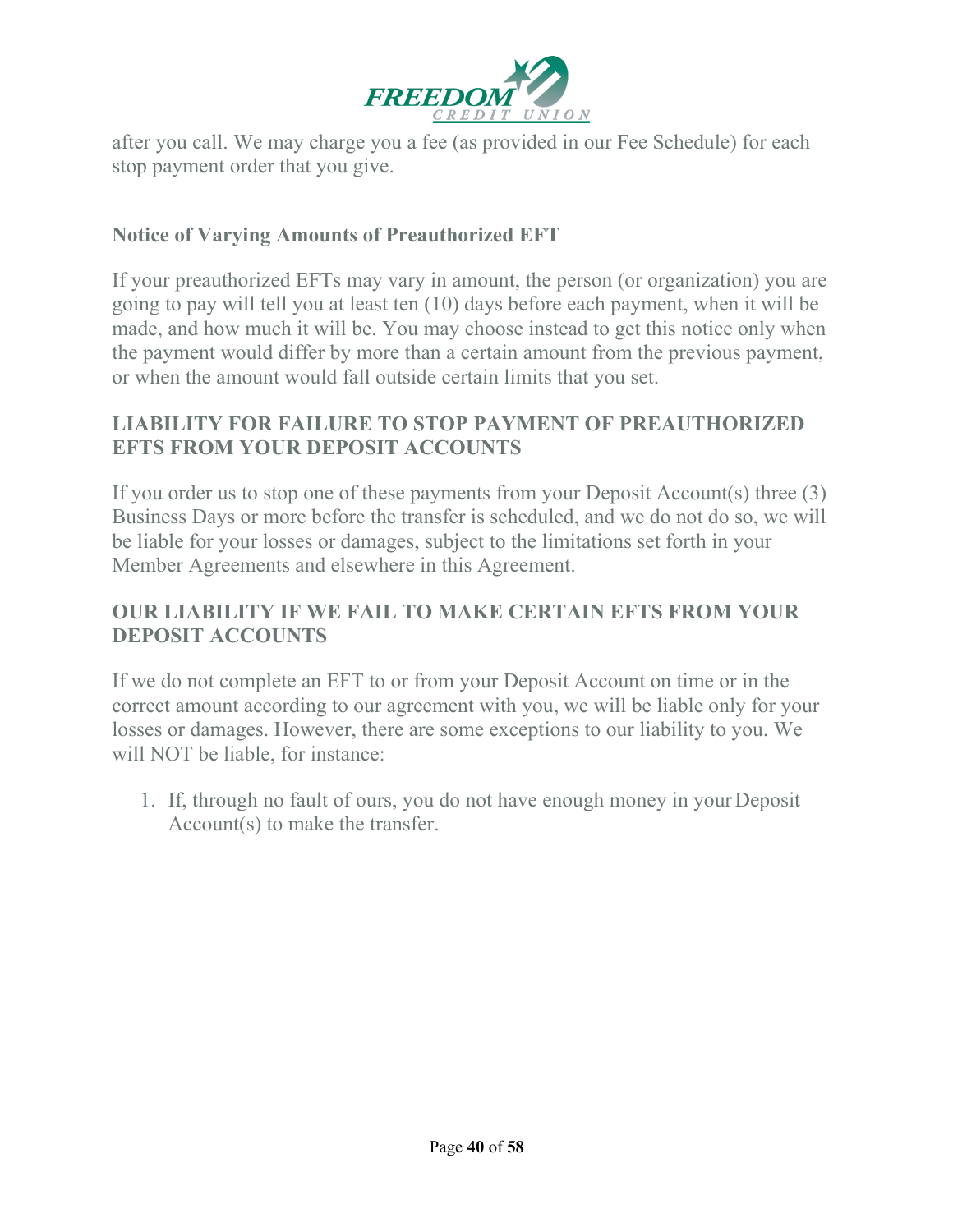

- 2. If the transfer would go over the credit limit on any overdraft line of credit associated with your Deposit Account.
- 3. If the Service was not working properly and you knew about thebreakdown when you started the Online Transaction.
- 4. If circumstances beyond our control prevent us from making a transfer or payment, despite reasonable precautions that we have taken (such circumstances include Internet or wireless telecommunication outages or interruptions, postal strikes, delays caused by payees, fires, and floods).
- 5. If you do not give proper, complete or correct transfer instructions, or you do not follow the procedures in this or any other Account Agreements with us for requesting such services.
- 6. If your User ID and/or password has been reported lost or stolen, or wehave canceled your User ID and/or password, or the Service.
- 7. If we have reason to believe that you or someone else is using the Service for fraudulent or illegal purposes.
- 8. If the funds in your Deposit Account are subject to legal process or other encumbrances restricting their transfer.
- 9. There may be other exceptions and limitations stated in this Agreement and in our Member Agreements with you.

# **IN CASE OF ERRORS OR QUESTIONS ABOUT ONLINE TRANSACTIONS FROM YOUR DEPOSIT ACCOUNTS**

Telephone us at and/or write us at the phone number and address listed in the section entitled YOUR COMMUNICATIONS WITH FREEDOM CREDIT UNION as soon as you can, if you think your statement or receipt is wrong or if you need more information about a transfer listed on the statement or receipt. We must hear from you no later than sixty (60) days after we sent the FIRST statement on which the problem or error appeared.

- 1. Tell us your name and Deposit Account number (if any).
- 2. Describe the error or the transfer you are unsure about, and explain as clearlyas you can why you believe it is an error or why you need more information.
- 3. Tell us the dollar amount of the suspected error.
- 4. For a Bill Payment Service issue tell us the checking Account number used to pay the bill, Payee name, date the payment was scheduled, payment amount, reference number and Payee account number for the payment in question.

If you tell us orally, we may require that you send us your complaint or question in writing within ten (10) Business Days.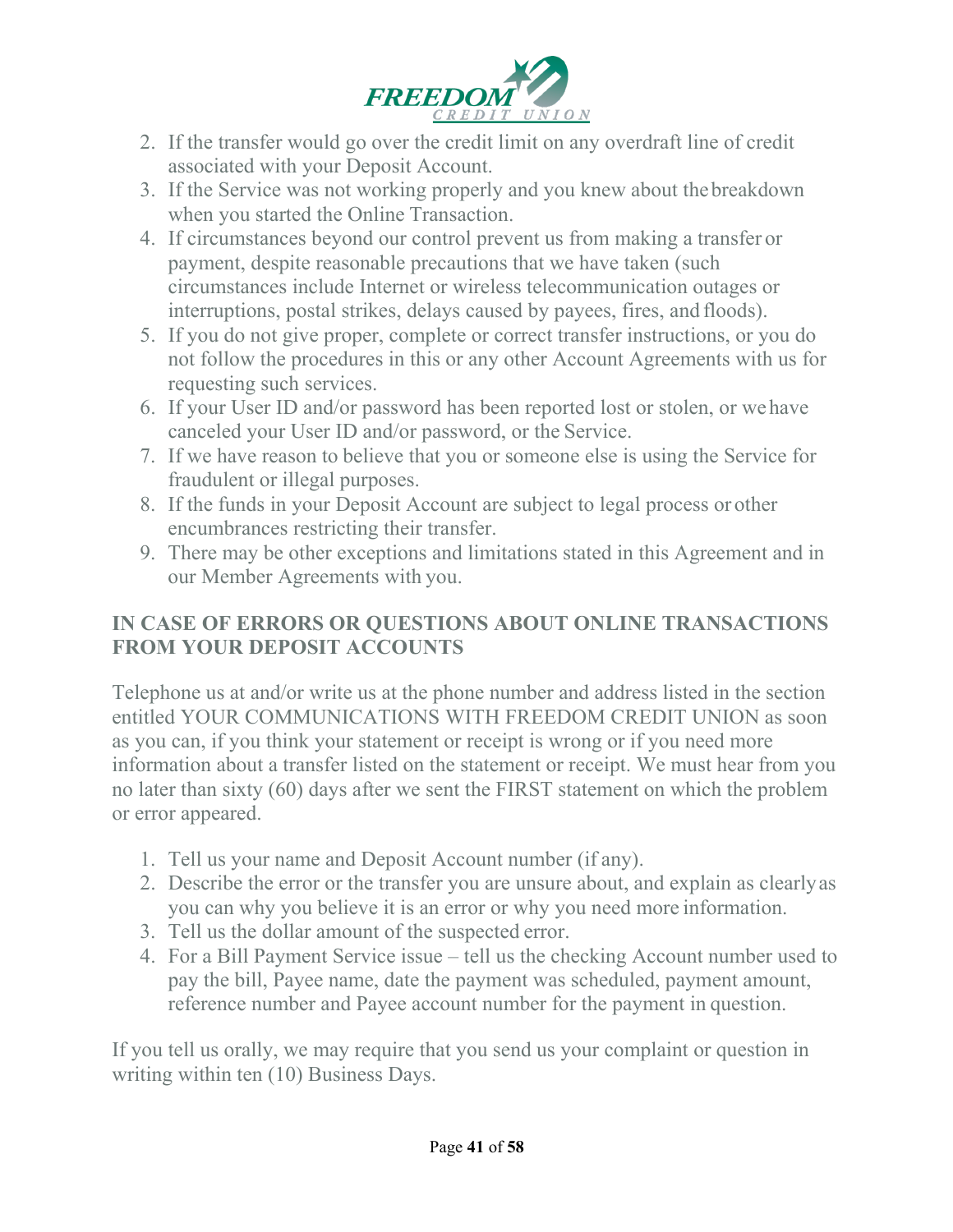

We will determine whether an error occurred within ten (10) Business Days after we hear from you and will correct any error promptly. If we need more time, however, we may take up to forty-five (45) days to investigate your complaint or question. If we decide to do this, we will credit your Deposit Account within ten (10) Business Days for the amount you think is in error, so that you will have the use of the money during the time it takes us to complete our investigation. If we ask you to put your complaint or question in writing and we do not receive it within ten (10) Business Days, we may not credit your Deposit Account.

For errors involving new Deposit Accounts or foreign-initiated transactions, we may take up to ninety (90) days to investigate your complaint or question. For new Deposit Accounts, we may take up to twenty (20) Business Days to credit your Deposit Account for the amount you think is in error.

We will tell you the results within three (3) Business Days after completing our investigation. If we decide that there was no error, we will send you a written explanation. You may ask for copies of the documents that we used in our investigation.

# **ELECTRONIC FUND TRANSFERS (EFTS) GENERALLY**

Your use of Online Banking, including the Bill Payment Service, and Mobile Banking Service, is subject to the Electronic Fund Transfer Act. In addition to the foregoing, please see the Electronic Fund Transfers Disclosure section of your Member Agreement or otherwise received when you opened your Deposit Account(s), which also discloses important information concerning your rights and obligations for EFTs.

# **LIMITED LIABILITY**

Except as otherwise expressly provided in this Agreement or required under Applicable Law, unless we acted in bad faith, we are not liable to you for delays, errors, or Losses that occur with respect to your use of the Service because of our performance (or failure to perform) under this Agreement. In addition to that limitation, we are also not liable to you for mistakes or delays with respect to your use of the Service that are caused by circumstances beyond our control, such as acts of civil, military or banking authorities, national emergencies, insurrection, war, riots, acts of terrorism, failure of transportation, communication or power supply, or malfunction of or unavoidable difficulties with our equipment. IN NO EVENT WILL YOU OR ANY PERSON ACTING ON YOUR BEHALF BE ABLE TO RECOVER FROM US ANY CONSEQUENTIAL, EXEMPLARY, INDIRECT OR PUNITIVE DAMAGES OR LOST PROFITS, EVEN IF YOU ADVISE US OF THE POSSIBILITY OF SUCH DAMAGES OR LOSSES.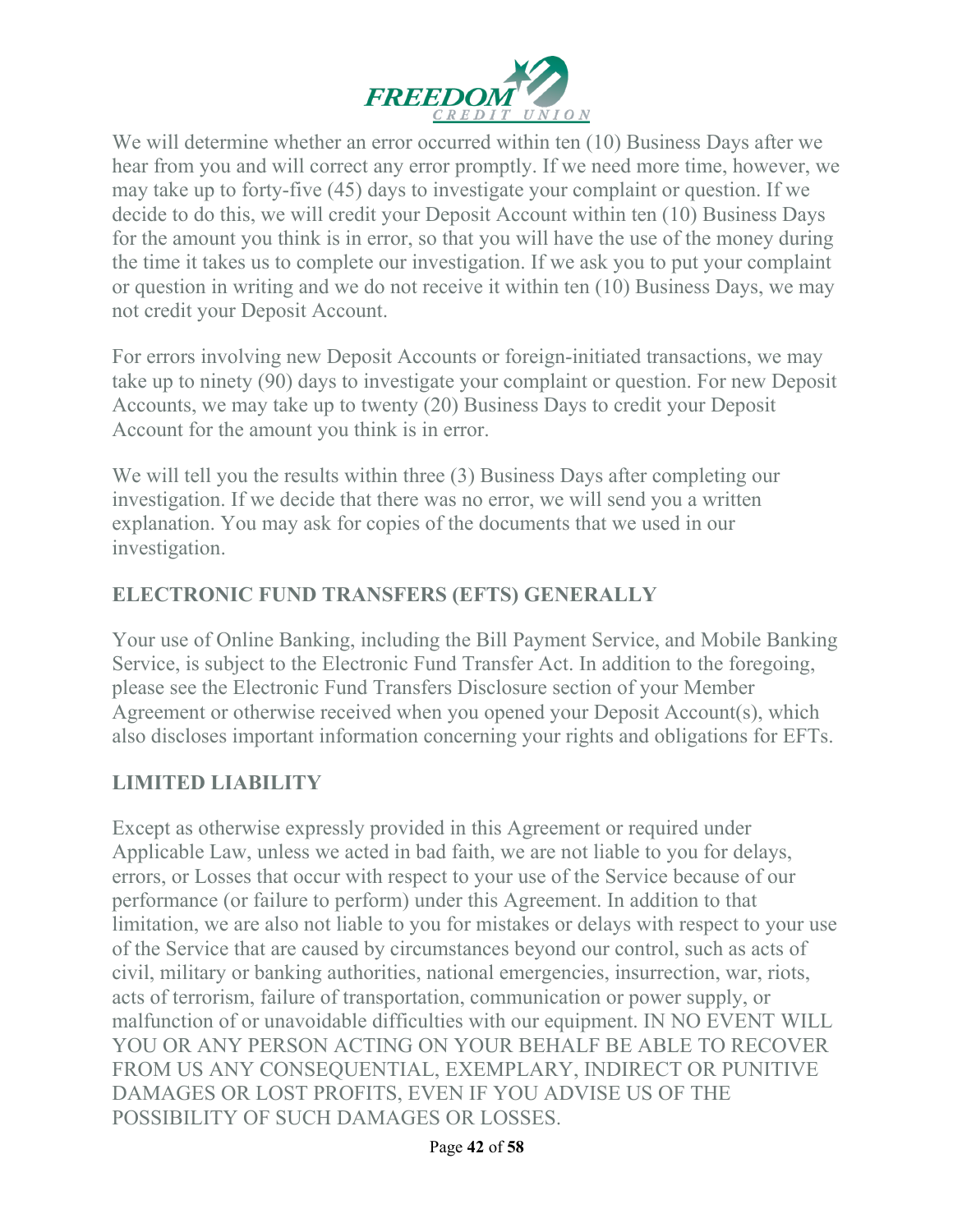

# **INDEMNITY**

You agree to indemnify and hold us, our shareholders, directors, officers, employees, and agents (and our affiliates and subsidiaries and the shareholders, directors, officers, employees and agents of our affiliates and subsidiaries) harmless from and againstany and all Losses claimed by or otherwise involving third parties and arising from or in connection with the Service provided under this Agreement, except for Losses due to our own gross negligence or willful misconduct. Additionally, you further agree to hold us, and our shareholders, directors, officers, employees, and agents (and our affiliates and subsidiaries and the shareholders, directors, officers, employees and agents of our affiliates and subsidiaries) harmless from Losses claimed by or otherwise involving third parties arising out of actions taken or omitted in good faith by us in reliance upon instructions from you, an authorized signer/convenience signer or fiduciary, or any person acting on your behalf. We are not responsible for any actions or omissions by any third party that is not a Third Party as described in Part III of this Agreement or is not otherwise under our direct control.

# **PART III: General Provisions For Consumers**

This portion of the Agreement applies to Consumers and describes the general terms and conditions applicable to all use of Online Banking.

# **COMPLIANCE**

You and we agree to comply with (i) the Account Agreements, and (ii) all Applicable Laws, regulations, rules and orders, including without limitation all applicable National Automated Clearing House Association ("NACHA") rules, regulations, and policies, the Uniform Commercial Code ("UCC"), the U.S. Department ofthe Treasury's Office of Foreign Asset Control ("OFAC") requirements, and all applicable laws, regulations and orders administered by the U.S. Department of the Treasury's Financial Crimes Enforcement Network ("FinCEN").

#### **MEMBER IDENTIFICATION PROGRAM**

You agree to provide to us, before we begin providing any part of the Service to you, any and all information required to comply with Applicable Law and our policiesand procedures relating to member identification.

#### **TRANSACTION LIMITS**

You will, upon request by us from time to time, provide us with such financial information and statements and such other documentation as we reasonablydetermine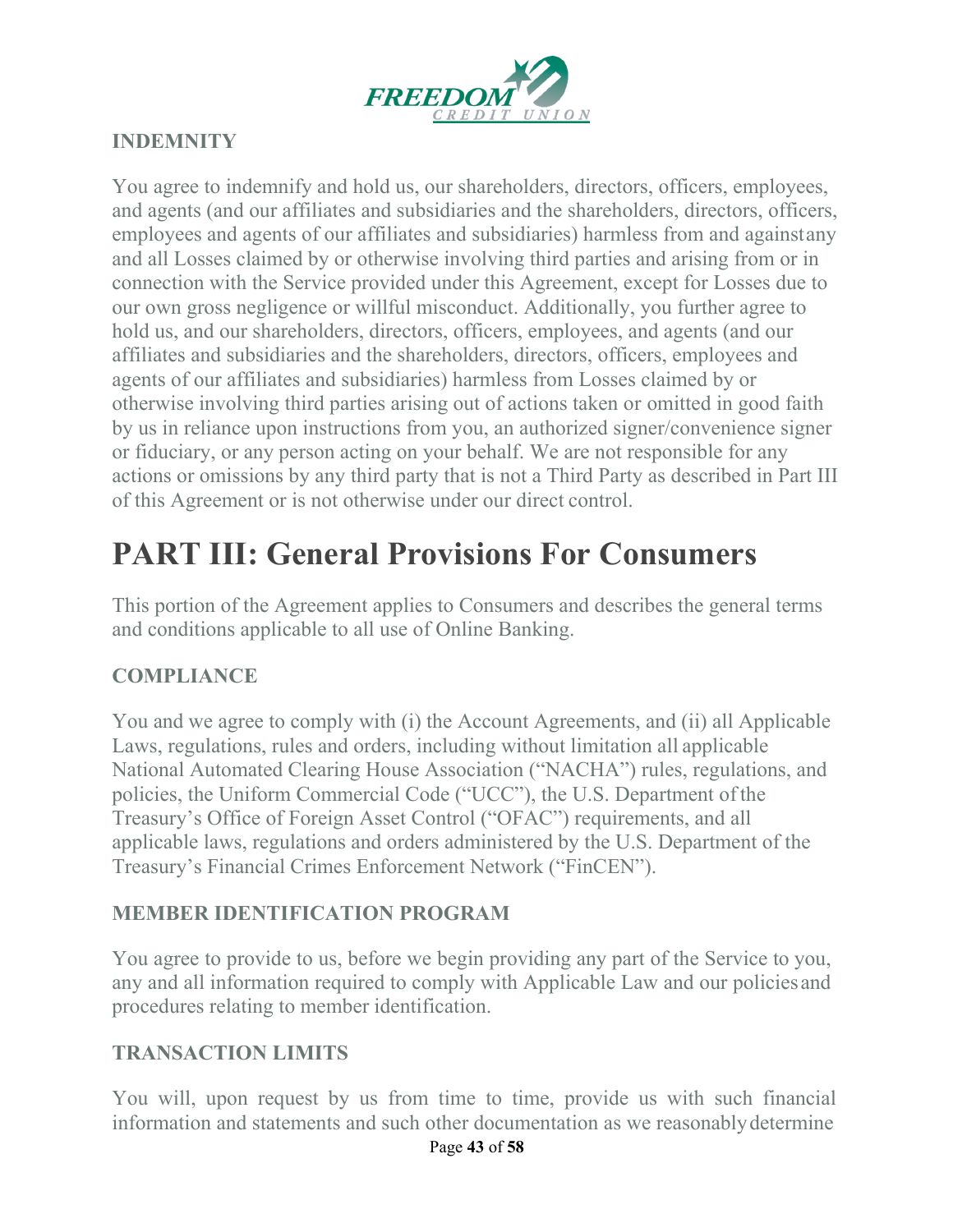

to be necessary or appropriate showing your financial condition, as applicable, to enable us to evaluate our exposure or risk and establish any transaction limits that may apply for your use of the Service. Any limits established by us hereunder shall be made in our sole discretion and shall be communicated promptly to you.

In the event that providing the Service to you results in unacceptable credit exposure or other risk to us or will cause us to violate any law, regulation, rule or order to which we are subject, we may, in our sole and exclusive discretion, without prior notice or as otherwise required by Applicable Law, further limit your transaction volume or dollar amount and refuse to execute transactions that exceed any suchlimit, or we may terminate any or all of the Service then being provided to you.

# **OVERDRAFTS; SET-OFF**

We may, but shall not be obligated to, complete any transaction in connection with providing the Service if there are insufficient Available Funds in your Account(s) to complete the transaction. The honoring of one or more of your overdrafts, however, does not obligate us to honor any future overdrafts. If you have an "Overdraft Protection" feature with your Deposit Account, any check or debit that overdraws such Deposit Account will be honored up to your available credit limit. In the event any actions by you result in an overdraft in any of your Accounts, including but not limited to your failure to maintain sufficient balances in any of your Accounts, you shall be responsible for repaying the overdraft and any fee associated therewith immediately and without notice or demand, except as otherwise required by Applicable Law. Except to the extent prohibited or limited by Applicable Law, we have the right, in addition to all other rights and remedies available to us, to set-off the unpaid balance of any amount owed us in connection with the Service against any debt owing to you by us, including, without limitation, any obligation under a repurchase agreement or any funds held at any time by us, whether collected or in the process of

collection, or in any other Account maintained by you at or evidenced by any certificate of deposit issued by us. If any of your Accounts become overdrawn, underfunded or for any reason contain a negative balance, then we shall have the right of set-off against all of your Accounts and other property or deposit Accounts maintained with us, and we shall have the right to enforce our interests in collateral held by us to secure your debts to us arising from notes or other indebtedness now or hereafter owing or existing under this Agreement, whether or not matured or liquidated, except to the extent prohibited or limited by Applicable Law.

# **COMPUTER REQUIREMENTS**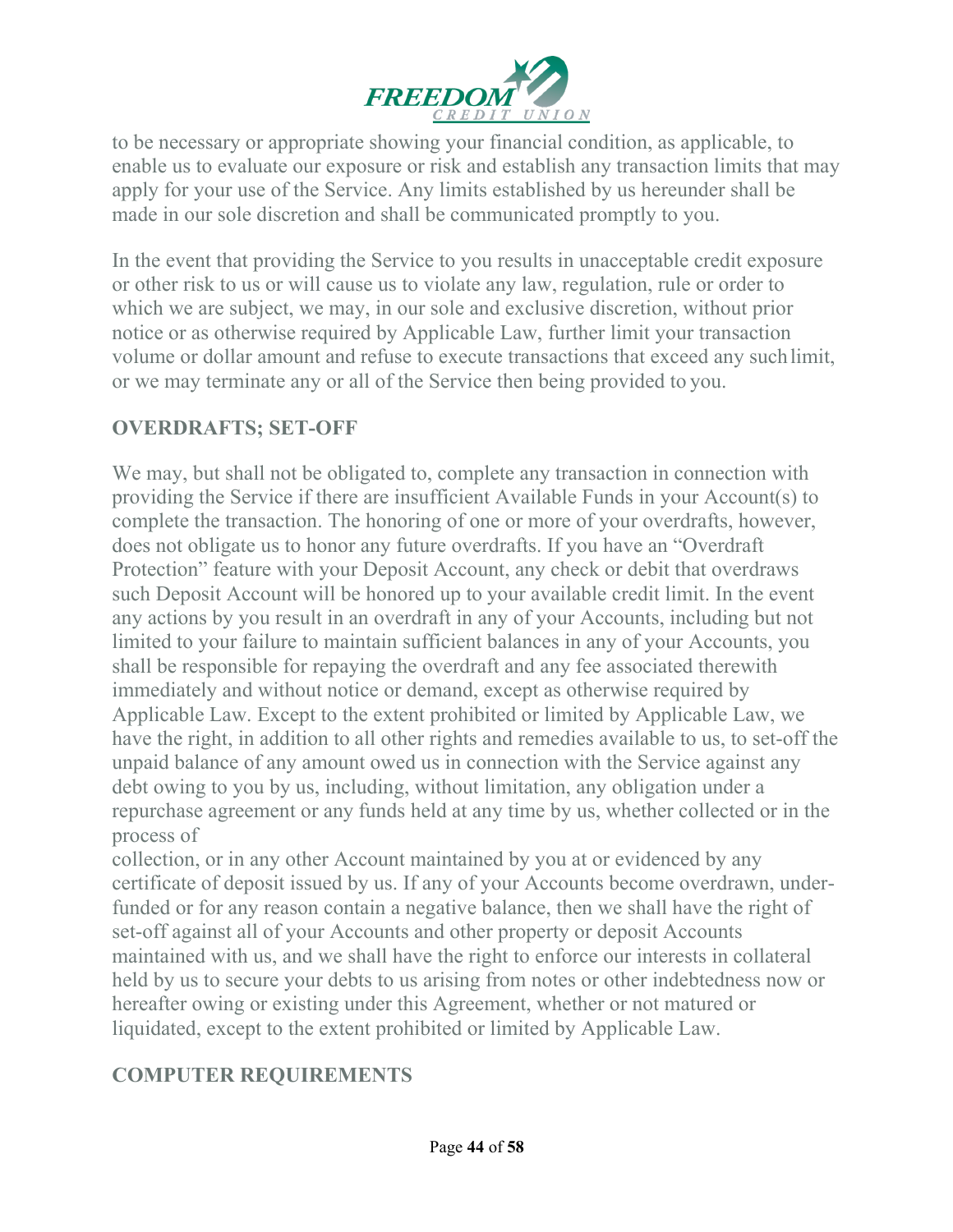

To use the Service, you will need to provide, at your own expense, a computer or other Internet access device, software and necessary telephone lines, Internet or other connections and equipment as needed to access the Service (collectively referred to here as the "Computer"). You are responsible for the installation, maintenance and operation of the Computer. Your Internet or other web browser software must support a minimum 128-bit SSL encryption or other security measures as we may specify from time to time. We are not responsible for any errors or failures caused by any malfunction of the Computer, and we are not responsible for any virus or related problems that may be associated with the use of the Service, the Computer or other Internet access, including but not limited to any virus, Trojan horse, worm, keystroke logger, rootkit, spyware, dishonest adware, crimeware and other malicious and unwanted software or related problems that may be associated with access to or use of the Service or the Computer. We recommend that you routinely scan the Computer using reliable virus protection products, and to remove any viruses found using such products. You are responsible for all Internet service provider, telephone and other similar charges incurred in connecting to the Service. From time to time, we may require that you upgrade or install software to the Computer to ensure the proper operation of the Service. You agree to promptly load any such upgrades or additional installations upon our notice to you.

### **OUR THIRD PARTIES**

You acknowledge that certain third parties, agents or independent service providers (hereinafter "Third Parties") may, from time to time, provide services ("Third Party Services") to us in connection with our provision of the Service to you and that, accordingly, our ability to provide the Service hereunder may be contingent upon the continuing availability of certain services from such Third Parties. Third Party Services may involve the processing and/or transmission of your data, instructions (oral or written) and funds. You agree that we may disclose your financial information to such Third Parties (i) where it is necessary to provide the Service requested; (ii) in order to comply with laws, government agency rules or orders, court orders, subpoenas or other legal process or in order to give information to any government agency or official having legal authority to request such information; (iii) when you give your written permission; or (iv) where otherwise required or permitted by Applicable Law.

We will be responsible for the acts and omissions of our Third Parties in the same manner as if we had performed that portion of the Service ourselves, and no claim may be brought by you against such Third Parties. Notwithstanding the foregoing,any claims against us (with respect to the acts or omissions of our Third Parties) or our Third Parties shall be subject to the limitations of liability set forth in this Agreement to the same extent as if we had performed that portion of the Service ourselves. We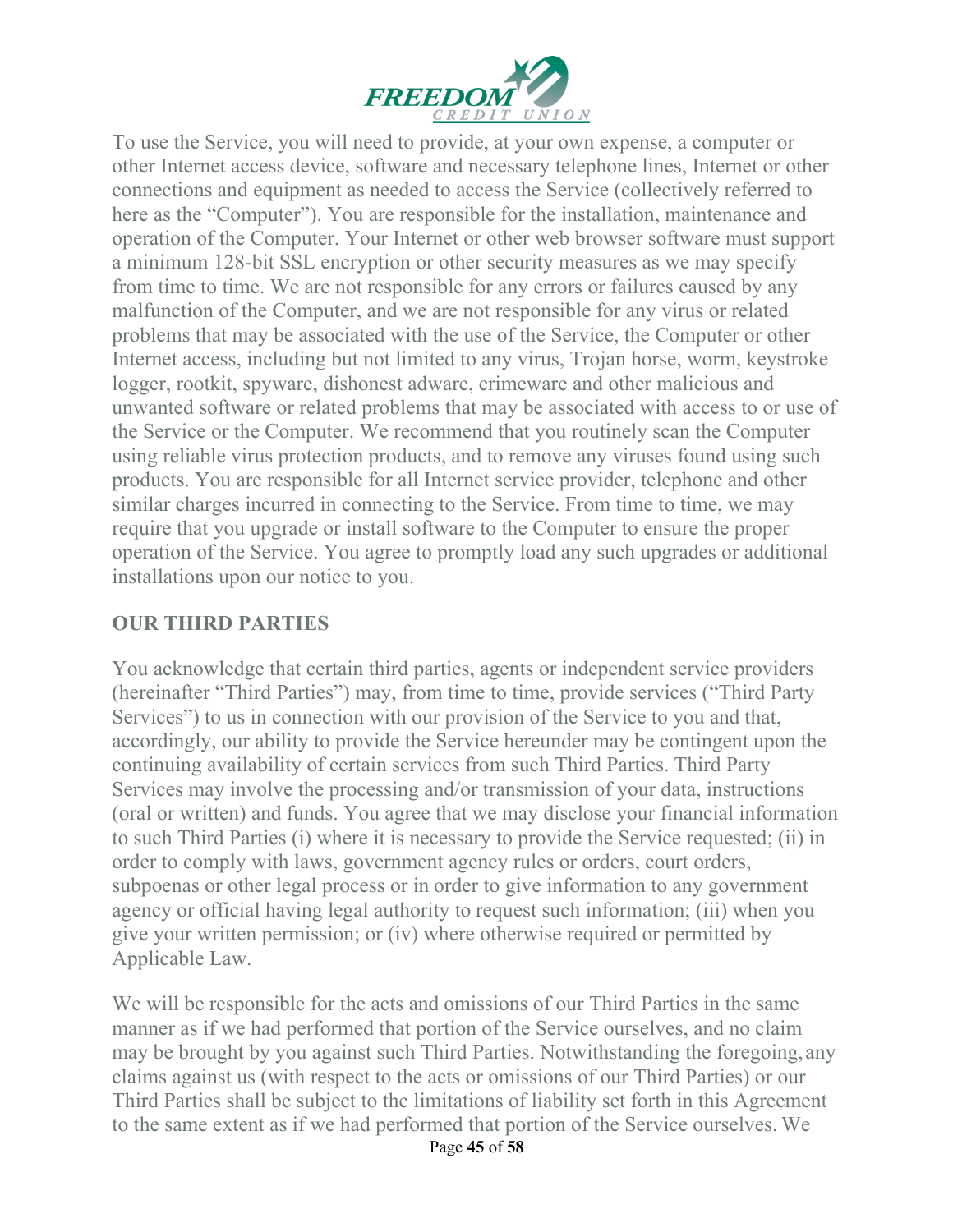

will not be deemed to be the agent of or responsible for the acts or omissions of any person (other than our Third Parties), however, and no such person shall be deemed our agent.

### **YOUR RIGHT TO TERMINATE**

You may cancel or terminate your use of Online Banking at any time by providing us with written notice by email, postal mail or fax. Your access to Online Banking will be suspended within three (3) Business Days of our receipt of your instructions to cancel the Service. You will remain responsible for all outstanding fees and charges incurred through the date of cancellation. This cancellation applies only to youraccess to the Service and does not terminate your Account(s).

If you choose to cancel your access to the Service, any unprocessed transfers will be cancelled. We recommend that you cancel any scheduled transfers prior to notifying us that you are discontinuing the Service. We normally will cancel any scheduled transfers within two (2) Business Days from the date we receive your request to cancel your access to the Service. However, we are not responsible for transfers made pursuant to instructions received from you before your cancellation request was received.

If you close your Account(s), or if you no longer have any Account(s) linked to the Service, your access to the Service will automatically be discontinued, and we reserve the right to cancel any unprocessed transfers at the time of such discontinuation of the Service.

#### **OUR RIGHT TO TERMINATE**

We reserve the right to terminate or suspend your use of Online Banking or any feature of the Service for any reason, at any time. We will provide you with notice of such termination to the extent required by Applicable Law.

#### **CHANGE IN TERMS**

We may change the terms governing your use of Online Banking, including the terms of this Agreement or the fees and charges associated with the Service and/or any policy or procedure affecting your use of the Service, at any time. We will provide you with notice of such changes when and as required by Applicable Law. All changes will be effective upon the date provided in the notice. However, if the change is in your favor (such as the termination or reduction of a fee), we may provide you notice of the change

after it is effective. We will post any required notice of the change in terms on the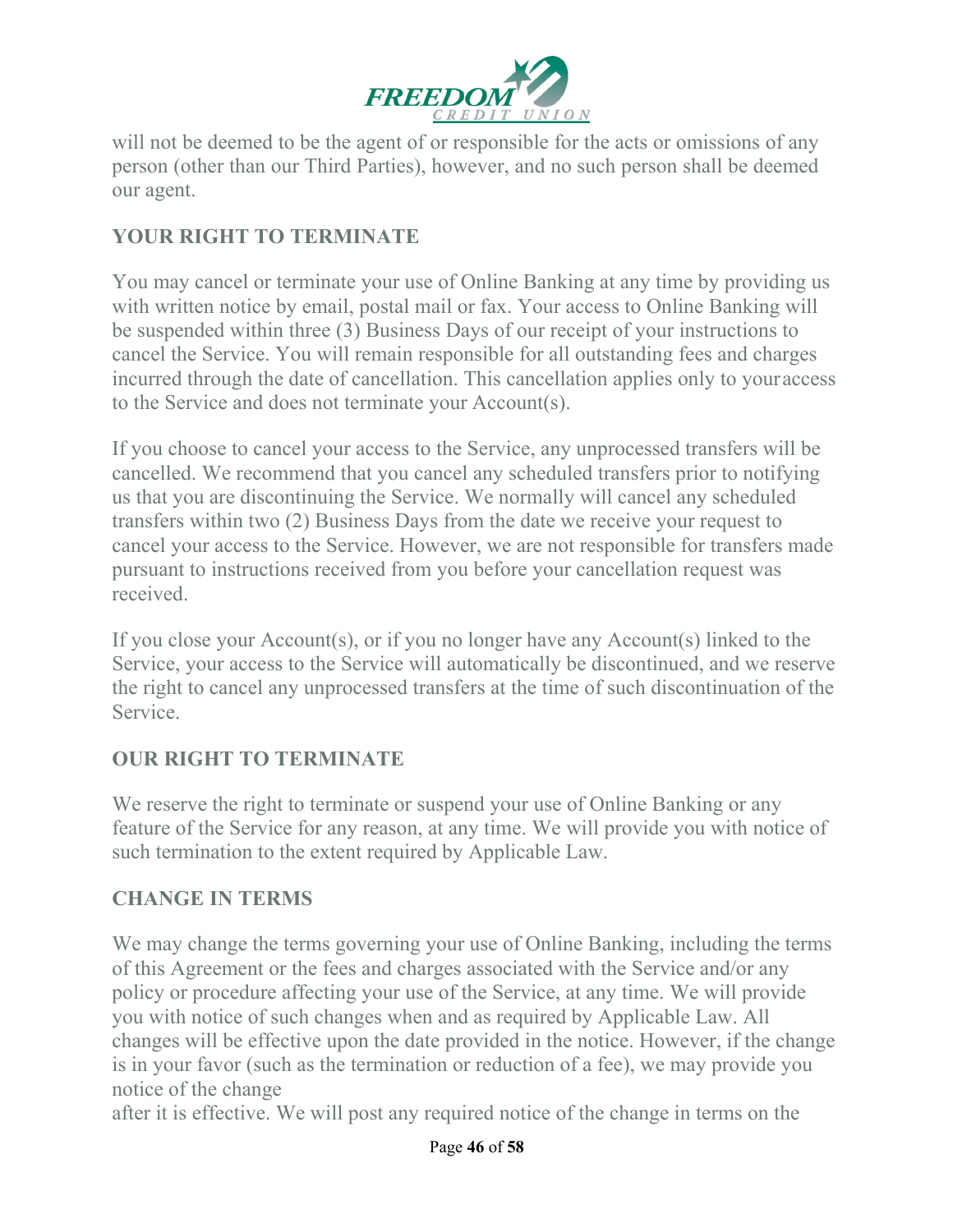

Online Banking website or forward it to you by email or by postal mail, or as otherwise required by Applicable Law. Your continued use of any or all of the subject Online Banking service(s) indicates your acceptance of the change in terms. We reserve the right to waive, reduce or reserve charges or fees in individual situations. You acknowledge and agree that the applicable Member Agreement and any associated disclosures govern changes to fees applicable to specific Accounts, including changes to those fees set forth in the Fee Schedule.

### **ELECTRONIC MAIL**

Because normal Internet email transmissions may not be secure, you agree to log into the Service and contact us electronically only through any secure messaging service that we may make available to you for any inquiries or requests that you may have regarding your Accounts. We cannot otherwise act on instructions sent by you from an external email address except through the secure messaging service that we make available to you through the Service.

We will not immediately receive email that you send. Therefore, you should not rely on email if you need to communicate with us immediately (for example, to report a lost or stolen ATM or debit card and/or password, to report an unauthorized transaction from one of your Deposit Accounts, or to report an error on your statement). We will not take actions based on your email requests until we actually receive your message and have a reasonable opportunity to act.

# **HYPERLINKS TO OTHER SITES**

We or our Third Parties may elect to display one or more hyperlinks on the Service's website from time to time. A hyperlink is any highlighted words or phrases in a document that allow you to click through to another section of the same document or to another document on the Internet. A hyperlink may allow you to click through to a third party website over which we have no control. We specifically disclaim any responsibility for the content, products and services provided at linked third party websites. We are not liable for any failure of the products or services advertised on third party websites. You should be aware that third party websites may have privacy policies that differ from our privacy policy; it is your responsibility to review privacy policies at the linked third party websites to determine whether those policies are acceptable to you. The linked third party websites may provide less security than our website.

#### **NO WARRANTIES**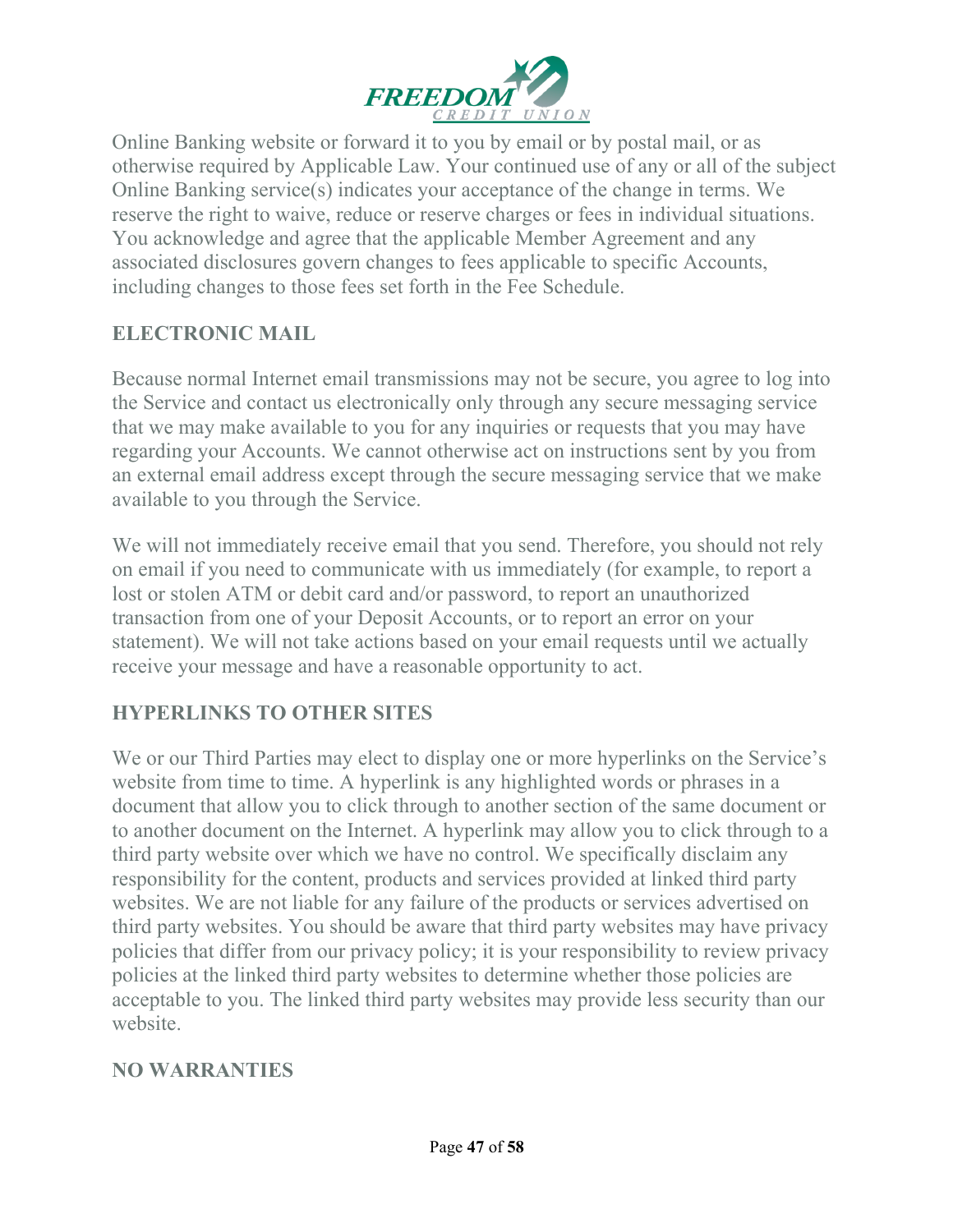

EXCEPT AS OTHERWISE SET FORTH IN THIS AGREEMENT, YOU EXPRESSLY AGREE THAT USE OF THE SERVICE IS AT YOUR SOLE RISK, AND THE SERVICE IS PROVIDED "AS IS." WE AND OUR SERVICE PROVIDERS AND AGENTS DO NOT MAKE AND EXPRESSLY DISCLAIM ANY WARRANTIES, EITHER EXPRESSED OR IMPLIED, WITH RESPECT TO THE SERVICE, INCLUDING WITHOUT LIMITATION ANY IMPLIED WARRANTIES OF MERCHANTABILITY, FITNESS FOR A PARTICULAR PURPOSE, TITLE OR NON-INFRINGEMENT OF INTELLECTUAL PROPERTY RIGHTS OR THAT THE SERVICE WILL BE UNINTERRUPTED OR ERROR FREE, WITHOUT BREACHES OF SECURITY OR WITHOUT DELAYS. IN THOSE STATES THAT DO NOT ALLOW THE EXCLUSION OR LIMITATION OF LIABILITY, THE LIABILITY OF US AND OUR SERVICE PROVIDERS AND AGENTS IS LIMITED TO THE FULLEST POSSIBLE EXTENT PERMITTED BY LAW.

# **ADDITIONAL LIMITS ON LIABILITY**

Except to the extent required or provided in this Agreement or by Applicable Law, or as otherwise expressly provided in this Agreement, we shall not be liable for any Losses caused by any act or omission of any third party; for any charges imposed by any third party; or for any Losses caused by any failure of the hardware or software utilized by a third party to provide the Service to you.

We shall not be liable or responsible for damages incurred as a result of data supplied by you that is inaccurate, incomplete, not current or lost in transmission. It is understood that we assume no liability or responsibility for the inaccuracy, incompleteness or incorrectness of data as a result of such data having been supplied by you through data transmission.

We are not liable for failing to act sooner than required by this Agreement or Applicable Law. We also have no liability for failing to take action if we had discretion not to act.

We shall not be responsible for your acts or omissions (including, without limitation, the amount, accuracy, timeliness of transmittal or due authorization of any entry, funds transfer order or other instruction received from you) or the acts or omissions of any other person, including, without limitation, any Automated Clearing House processor, any Federal Reserve Bank, any financial institution or credit union, any transmission or communication facility, any receiver or receiving depository financial institution, including, without limitation, the return of an entry or rejection of a funds transfer order by such receiver or receiving depository financial institutions, and no such person shall be deemed our agent. We shall be excused from failing to transmit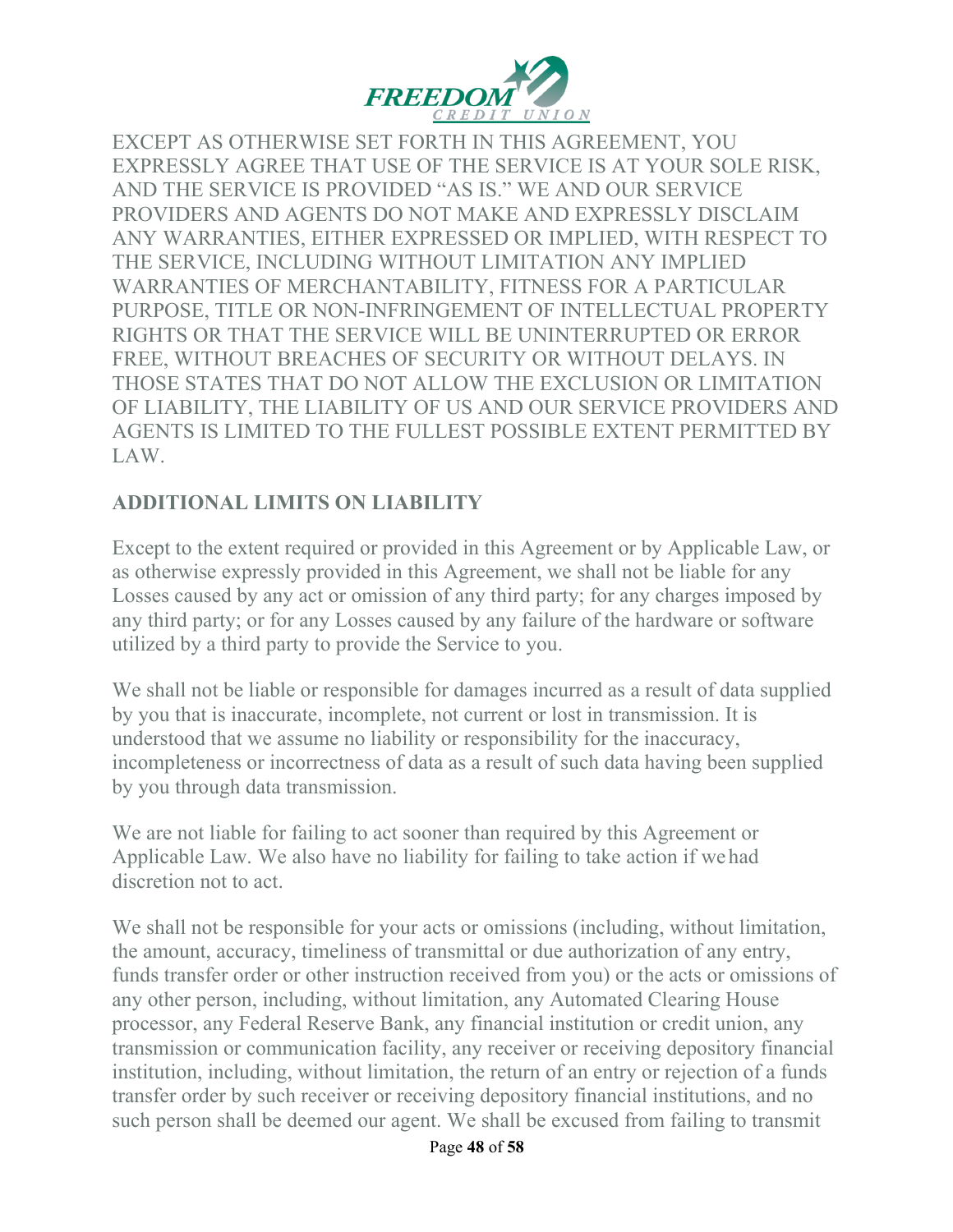

or delay in transmitting an entry or funds transfer order if such transmittal would result in our having exceeded any limitation upon its intra-day net funds position established pursuant to Federal Reserve guidelines or otherwise violating any provision of any risk control program of the Federal Reserve or any rule or regulation of any other U.S. governmental regulatory authority. In no event shall we be liable for any damages resulting from our action or inaction which is consistent withregulations issued by the Board of Governors of the Federal Reserve System, operating circulars issued by a Federal Reserve Bank or general banking customs and usage. To the extent required by applicable laws, we will compensate you for loss of interest on funds as a direct result of our failure to comply with such laws in executing electronic transfers of funds, if such failure was within our control.

### **VIRUS PROTECTION**

Neither we nor our Third Parties are responsible for any electronic virus that you may encounter using Online Banking, including but not limited to the Bill Payment Service and eStatements. You are encouraged to routinely scan your Computer and files using reliable virus protection products to detect and remove viruses. If undetected and unrepaired, a virus can corrupt and destroy your programs, files and hardware.

### **YOUR INSTRUCTIONS**

In our sole discretion, we may follow your instructions concerning your use of the Service, whether such instructions are provided by you in writing, electronically, orally (including our recording of your oral instructions) or by other means, and we may do so without any liability to you. We reserve the right to refuse to follow any instructions that you give us that we believe may expose us to potential liability. We will not have any liability to you if we do not follow your instructions in these situations. If, however, we decide to follow your instructions in these situations, we reserve the right to ask you for certain protections such as a surety bond or an indemnity agreement in a form that is satisfactory to us.

#### REVISED UNIFORM FIDUCIARY ACCESS TO DIGITAL ASSETS ACT (RUFADDA)

You may give a fiduciary such as the executor of a will, the attorney-in-fact in a power of attorney document, or a guardian authorization to access your digital assets as defined by Pennsylvania's version of RUFADAA. We reserve the right to review any documentation of your instructions regarding digital assets. We will disclose or decline to disclose or otherwise permit access to your digital assets to your fiduciary as we determine in our sole discretion consistent with RUFADAA.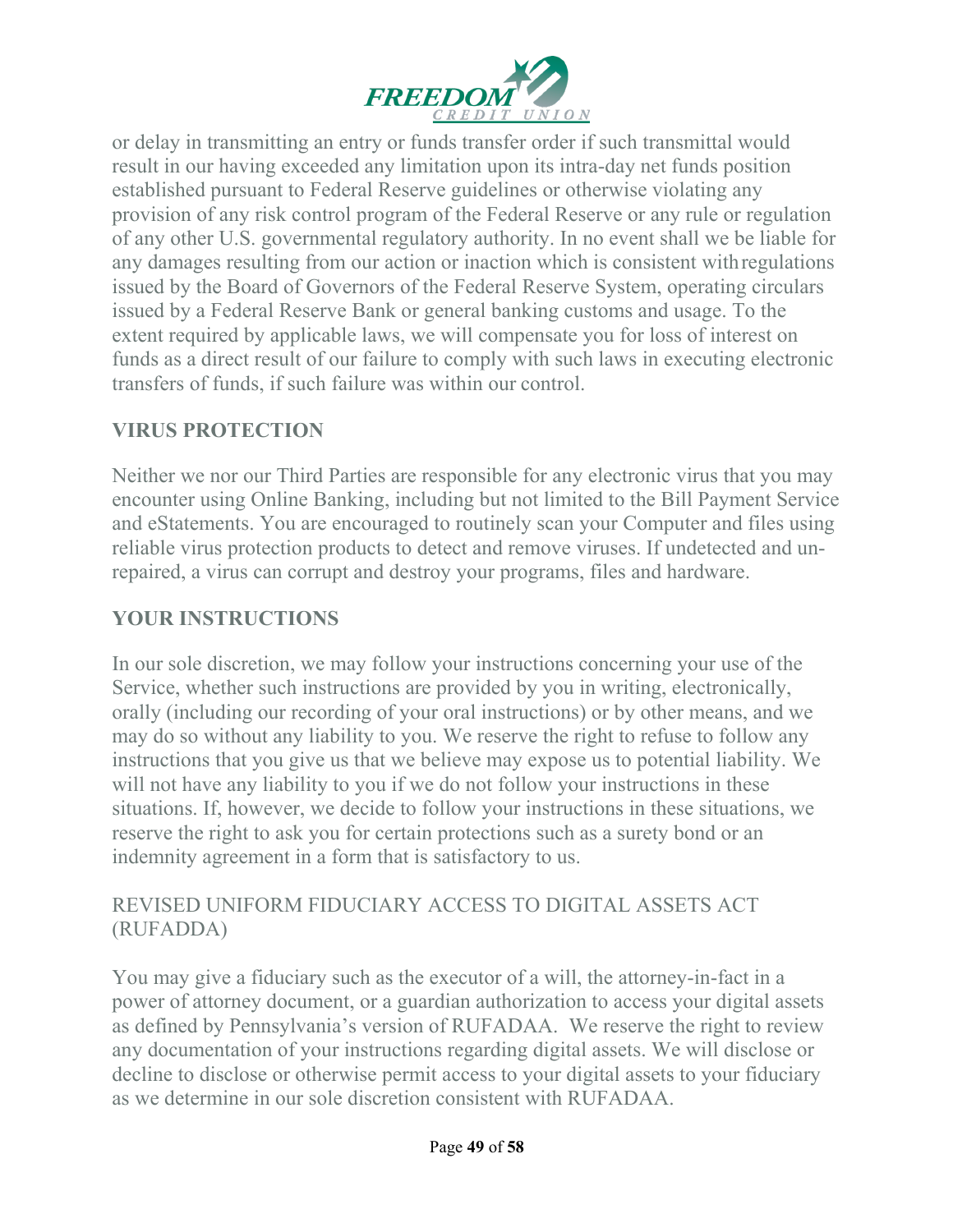

#### **DISCLOSURE OF INFORMATION**

We respect your right of privacy. Information about your Account or any transactions between you and us will not be disclosed to third parties except in accordance with this Agreement, Applicable Law and our Privacy Policy.

#### **NOTICES**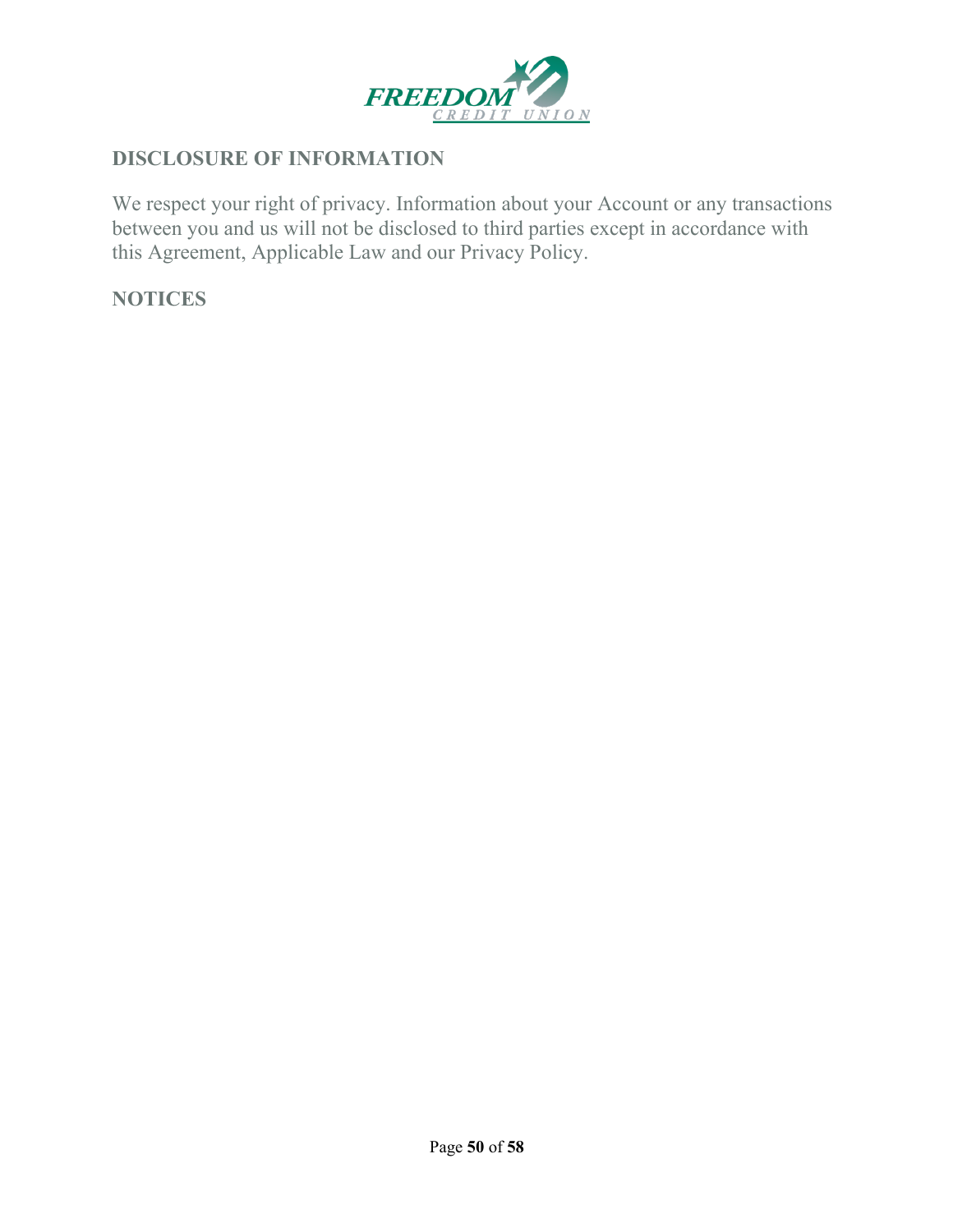

Any notice that you give to us is effective only once it is actually received. If you have been instructed to use a specific address for a certain type of notice, it must be received by us at that address to be effective.

You authorize us to, and you agree that we may, except to the extent prohibited or limited by Applicable Law, send any notice or communication that we are required or permitted to give to you under this Agreement, including but not limited to notice of any change to the Service or this Agreement, to your mailing address or your email address as it appears on our records or electronically by posting the notice on the Service's website, on an Account statement or via facsimile and that any such notice or communication will be effective and deemed delivered when provided to you in such a manner. You agree to notify us promptly about any change in your mailing or email address and acknowledge and agree that no such change will be effective until we have had a reasonable opportunity to act upon such notice. You agree that we may consider any such notice or communication as being given to all Account owners when such notice or communication is given to any one Account owner.

### **FORCE MAJEURE**

Neither party shall bear responsibility for non-performance of this Agreement to the extent that such non-performance is caused by an event beyond that party's control, including, but not necessarily limited to, fire, casualty, breakdown in equipment or failure of telecommunications or data processing services, lockout, strike, unavoidable accident, act of God, riot, war or the enactment, issuance or operation of any adverse governmental law, ruling, regulation, order, decree or an emergency that prevents us or you from operating normally.

#### **DOCUMENTATION**

The parties acknowledge and agree that all documents evidencing, relating to or arising from the parties' relationship may be scanned or otherwise imaged and electronically stored and the originals (including manually signed originals) destroyed. The parties agree to treat such imaged documents as original documents and further agree that such reproductions and copies may be used and introduced as evidence at any legal proceedings including, without limitation, trials and arbitrations relating to or arising under this Agreement.

# **ENTIRE AGREEMENT; INTEGRATION**

We and you acknowledge and agree that this Agreement and any amendments hereto, and all other documents incorporated by reference therein, constitute the complete and exclusive statement of the agreement between you and us with respect to the Service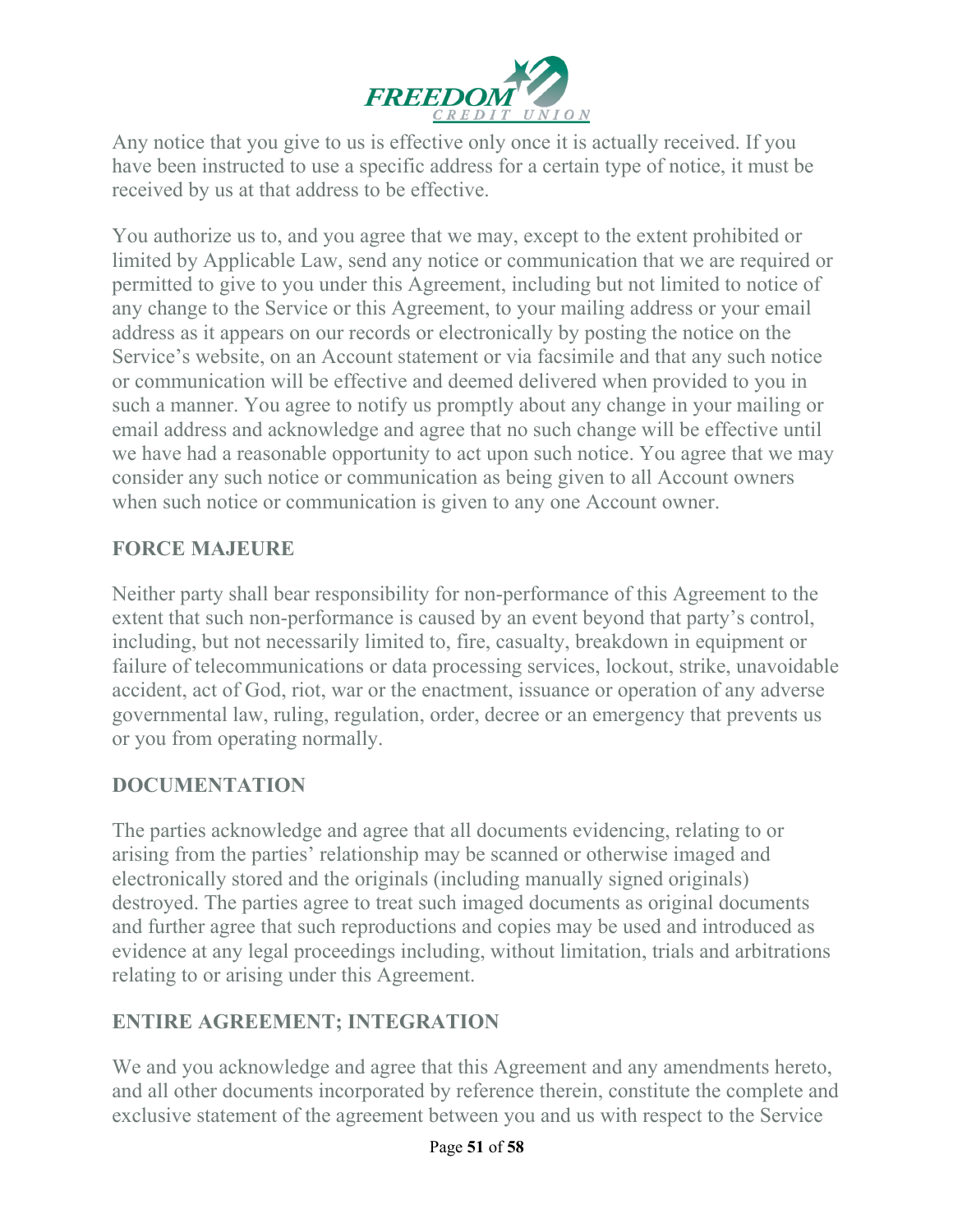

and supersede any prior oral or written understandings, representations and agreements between the parties relating to the Service.

Notwithstanding the foregoing, this Agreement is in addition to any other agreements and disclosures between you and us. Provisions in our other agreements and disclosures, including the Member Agreement applicable to your Account(s), may be revised from time to time and remain effective for all other aspects of the Accounts involved. If there is a conflict between the terms and conditions of this Agreement and one or more terms contained in another agreement between you and us, this Agreement will control on issues related to Online Banking and related services, including but not limited to the Bill Payment Service and eStatements. However, as a Consumer, the Electronic Fund Transfers Disclosure Statement included in your Member Agreement or otherwise received when you opened your Account (as the same may be amended from time to time) will control.

#### **SEVERABILITY**

If any provision of this Agreement shall be determined by a court of competent jurisdiction to be unenforceable as written, that provision shall be interpreted so as to achieve, to the extent permitted by applicable law, the purposes intended by the original provision, and the remaining provisions of this Agreement shall continue intact. In the event that any statute, regulation or government policy to which we are subject and that governs or affects the transactions contemplated by this Agreement would invalidate or modify any portion of this Agreement, then this Agreement or any part thereof shall be deemed amended to the extent necessary to comply with such statute, regulation or policy, and we shall incur no liability to you as a result of our compliance with such statute, regulation or policy.

#### **ASSIGNMENT AND DELEGATION**

We may assign any of our rights or delegate any of our responsibilities in whole or in part without notice to or consent from you. You may not assign, delegate or otherwise transfer your rights or responsibilities under this Agreement without our prior written consent, which consent we may grant or withhold in our sole discretion.

#### **SUCCESSORS**

This Agreement shall be binding upon and inure to the benefit of the parties and the parties' successors and permitted assigns.

#### **NON-WAIVER**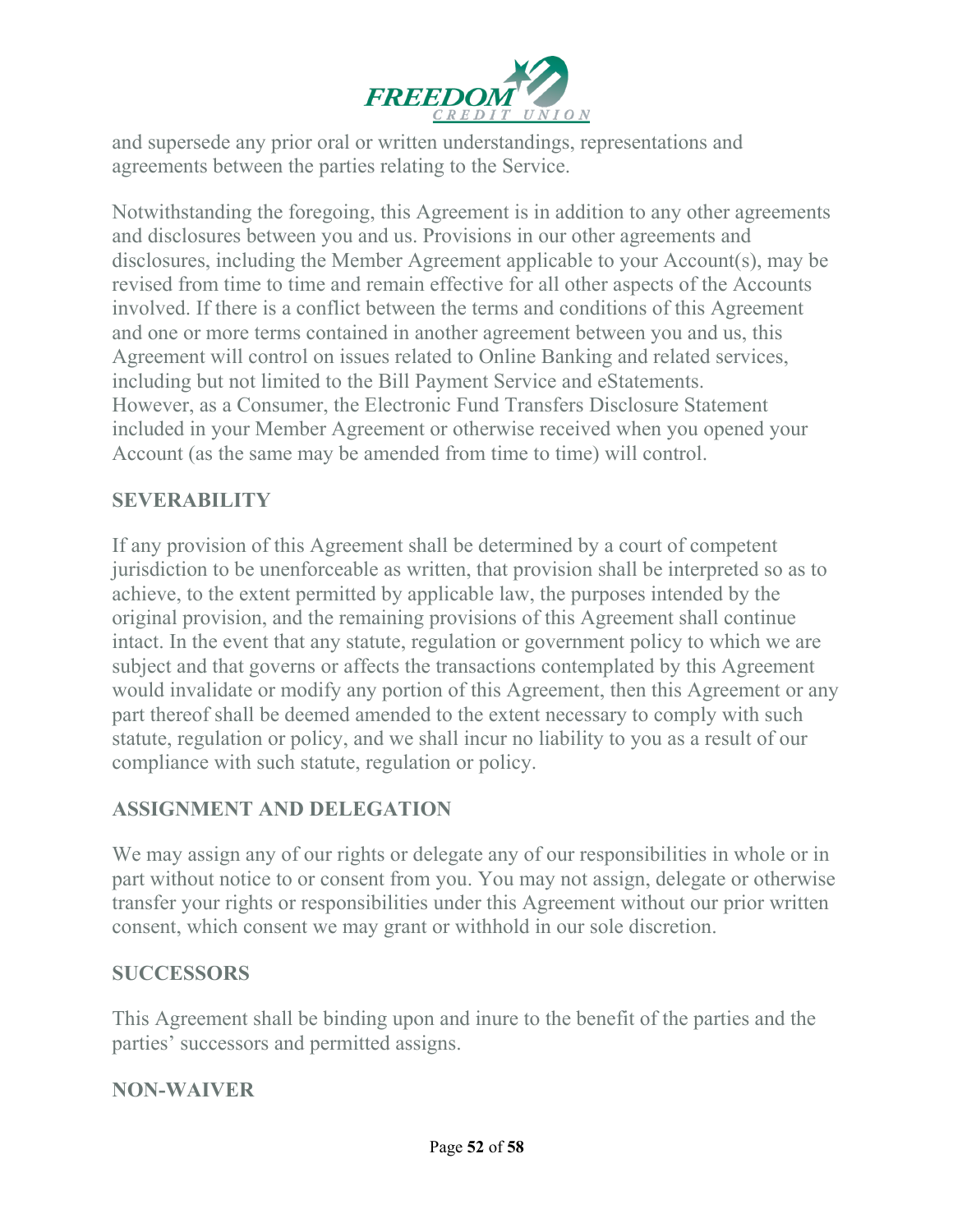

No deviation from any of the terms and conditions set forth or incorporated in this Agreement shall constitute a waiver of any right or duty of either party, and the failure of either party to exercise any of its rights hereunder on any occasion shall not be deemed to be a waiver of such rights on any future occasion.

#### **GOVERNING LAW**

Any claim, controversy or dispute arising under or related to this Agreement shall be governed by and interpreted in accordance with federal law and, to the extent not preempted or inconsistent therewith, by the laws of the Commonwealth of Pennsylvania.

### **ATTORNEYS' FEES**

If any action is brought by either party against the other regarding the subject matter of this Agreement, the prevailing party shall be entitled to recover, in addition to any relief granted, reasonable attorneys' fees, costs of court, expert witness fees and other expenses of action.

#### **BENEFICIARIES**

This Agreement is for the benefit only of the undersigned or otherwise designated parties hereto and is not intended to and shall not be construed as granting any rights to or otherwise benefiting any other person.

#### **RECORDING OF COMMUNICATIONS**

Except as otherwise required by Applicable Law, you and we agree that all telephone conversations or data transmissions between us or our respective agents made in connection with this Agreement may be recorded and retained by either party by use of any reasonable means.

#### **RELATIONSHIP**

You and we are not, and your and our licensors are not, partners, joint ventures or agents of each other as a result of this Agreement.

#### **HEADINGS AND CAPTIONS; INTERPRETATION**

The headings and captions of the various subdivisions of this Agreement are for convenience of reference only and shall in no way modify or affect the meaning or construction of any of the terms or provisions hereof. The words "include" and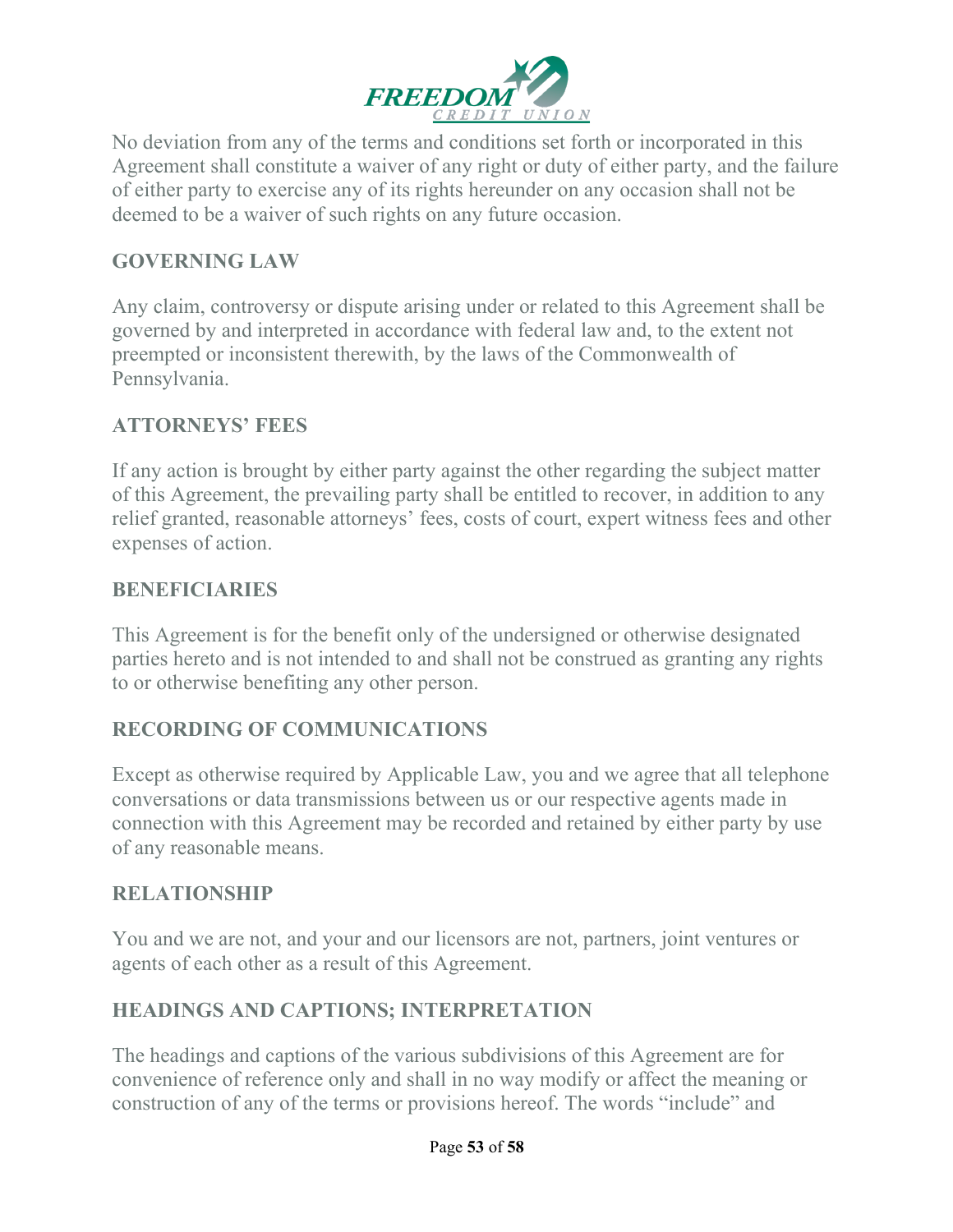

"including" shall be interpreted as meaning "include without limitation" or "including without limitation"

# **PART IV: Definitions**

Certain terms used in this Agreement are defined in the portion of this Agreement where they are used. The following terms are also used throughout this Agreement and have the meanings indicated below, unless otherwise specified in a particular section of this Agreement:

"Account(s)" means any Deposit Account(s) and/or Credit Account(s) that you may have with us.

"Account Agreement(s)" means the terms and conditions of any Credit Account Agreements, Member Agreements, Fee Schedule, and any other agreements, security instruments, disclosures, or other documents regarding your Credit Accounts and/or Deposit Accounts that you may have with us, each as may be amended from time to time.

"Agreement" means all terms and conditions defined in this Freedom Credit Union Online Banking Services Agreement.

"Applicable Law" means federal laws and regulations and, to the extent not preempted by federal law, the laws of the Commonwealth of Pennsylvania.

"Available Funds" means the balance in a Deposit Account, which includes collected funds on deposit plus any overdraft credit line balance associated with the Deposit Account.

"Bill Payment Service" means the online bill payment service offered by Freedom Credit Union and any associated Service Provider as described in Part I of this Agreement.

"Business Day" means every Monday through Friday, excluding Bank holidays. Saturday and Sunday are not Business Days for purposes of this Agreement, even if Freedom Credit Union is open for any business on such days.

"Computer" means your computer or other Internet access device, any software, and the related equipment.

"Consumer" means a natural person that uses the Service for personal, family or household purposes.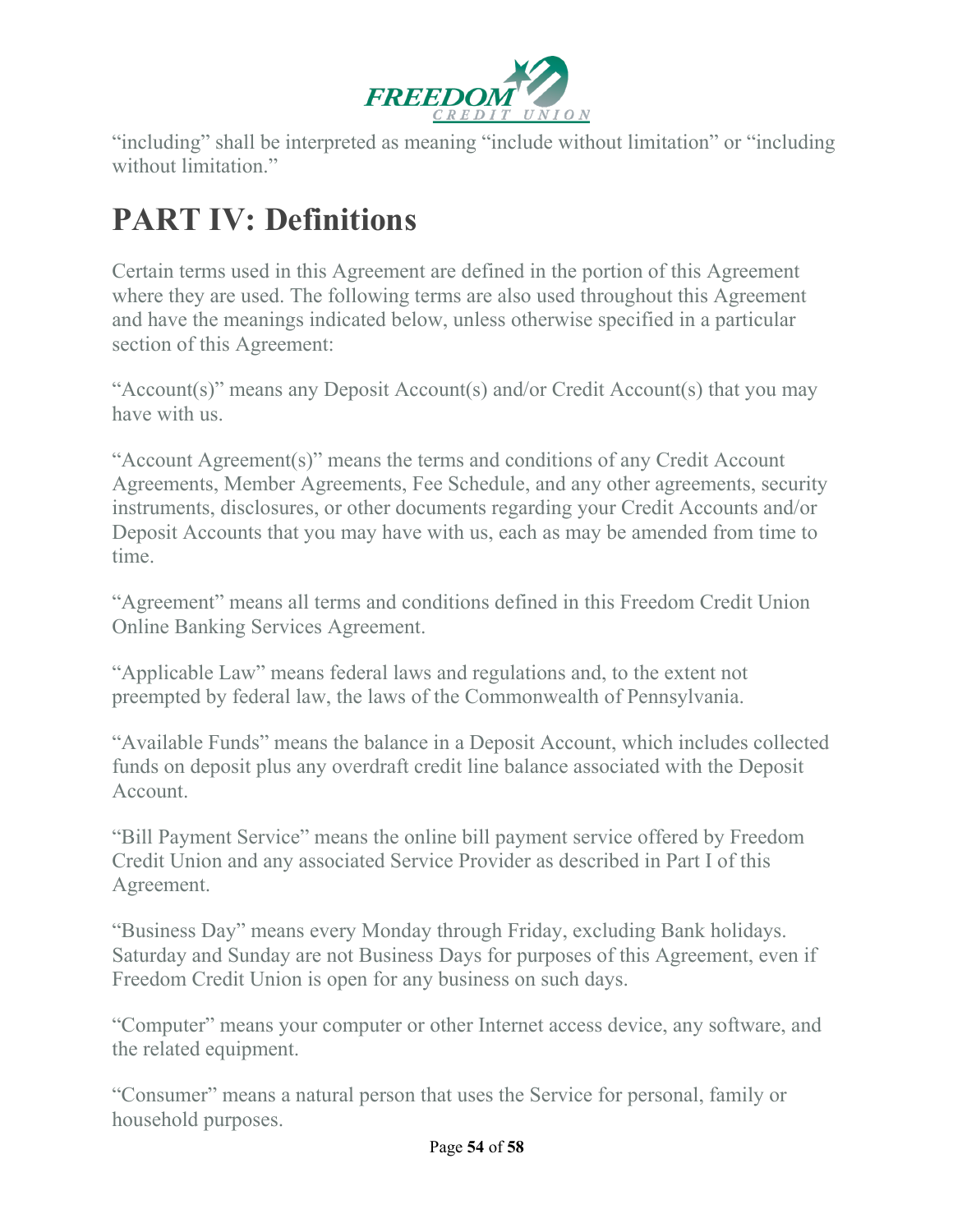

"Credit Account(s)" means any line of credit, loan, mortgage, or other applicable open-end or closed-end credit that you maintain with us.

"Credit Account Agreement(s)" means collectively and as applicable, except as otherwise indicated in this Agreement, the promissory notes, credit agreements, mortgages, and any other documents, disclosures, or agreements that you execute or otherwise agree to that establish your rights and responsibilities under, and otherwise provide the terms and conditions of, your Credit Accounts with us.

"Cut-Off Time" means, for purposes of the Bill Payment Service, the time of day that Payments to be processed that day shall be processed, after which time the earliest possible Payment Date or Withdraw On Date and Due Date or Deliver By Date shall be calculated from the next Business Day.

"Deposit Account(s)" means any checking account, money market deposit account, savings account, certificate of deposit, or other eligible deposit account you may have with us.

"Member Agreement(s)" means collectively and as applicable, except where otherwise indicated in this Agreement, the Credit Union's Personal Member Agreement and its Business Deposit Account Agreement and associated Fee Schedule and agreements governing certificates of deposit, each as amended from time to time. Information regarding the balance requirements and interest that may be earned on interest-bearing deposit account(s) may be found in your Member Agreements and related disclosures.

"Due Date" or "Deliver by Date" or "Delivery Date" means, for purposes of the Bill Payment Service, the Business Day on which you schedule the Payment to be delivered to your Payee, unless this date falls on a non-Business Day, in which case it shall be the immediately preceding or following Business Day as indicated in the Scheduled Payment instructions. In any case, it is the date you determine to be most appropriate to deliver payment to your Payee, considering such factors as the Payeespecified date payment due, grace period, late payment policy or late fee, and/or your knowledge of actual time required for the Payee to receive and process the payment and to credit your account with the Payee, and/or the urgency/criticality of payment delivery, as the case may be.

"Electronic Funds Transfer" (or "EFT") are used as defined in the Electronic Funds Transfer Act and Bureau of Consumer Financial Protection Regulation E to mean an electronic transfer of funds initiated by a computer or similar device to or from a consumer's Deposit Account, such as transfers through Online Banking, including the Mobile Banking Service.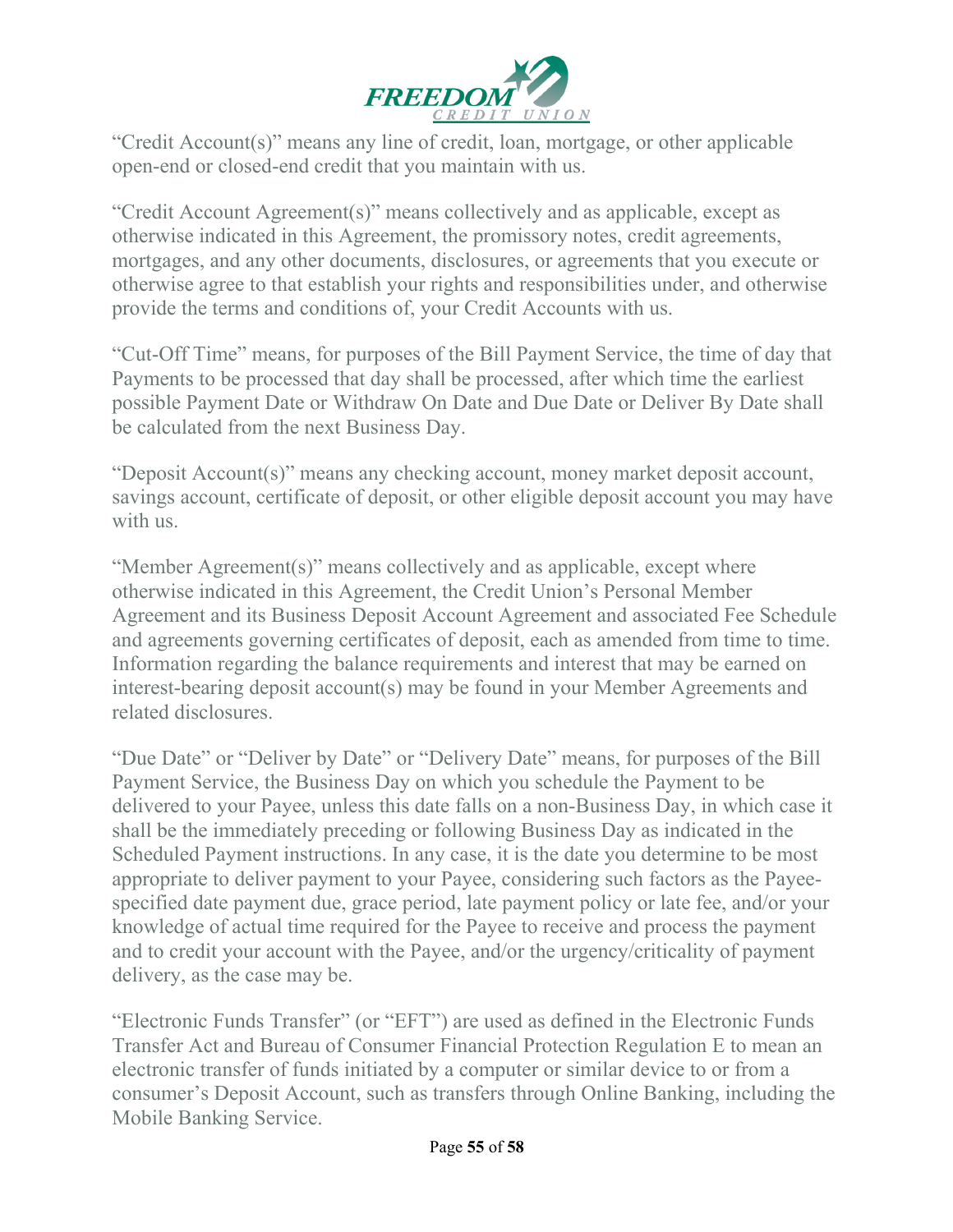

"Enrollment Form" means your electronic "Auto Enroll" acceptance or paper enrollment form accepted by us that designates those of your Accounts that you wish to access using Online Banking and such additional services, including the Bill Payment Service or e-Statements Service, that you request to use and we may approve from time to time.

"eStatements" means the online service offered by Freedom Credit Union permitting you to view your current Account statements for your Freedom Credit Union Accounts on a secure website as described in Part I of this Agreement.

"Fee Account" means, for purposes of the Bill Payment Service, the checking or similar Account designated by you and from which we may automatically debit or otherwise collect all Bill Payment Service fees.

"Fee Schedule" means, at any given time, our then current Service & Account Schedule of Fees applicable to the Deposit Account(s) opened by you and maintained with us, as well as those applicable to the Service. "Freedom Credit Union", "we", "our", "us" or "Credit Union" refers to Freedom Credit Union.

"Funding Account" means, for purposes of the Bill Payment Service, the checking or similar Account designated by you and from which we may debit or otherwise collect the funds necessary to remit the Scheduled Payment to the corresponding Payee, per your instructions.

"Internal Transfers" means electronic transfers of funds between your eligible Accounts at Freedom Credit Union. "Losses" means any and all kinds of claims, fines, penalties, fees, costs, expenses, damages and liabilities including (without limitation) attorneys' fees and litigation costs.

"Merchant" means, for purposes of the Bill Payment Service, any business Payee that you establish within the Bill Payment Service for whom the Service Provider has established a business relationship expressly for the purpose of remitting Payments from the Bill Payment Service.

"One-Time Payment" means, for purposes of the Bill Payment Service, a Scheduled Payment that results in a single payment delivered to the Payee per your instructions.

"Online Banking" or the "Service" means the online banking service available from Freedom Credit Union as described in Part I of this Agreement.

"Payee" means, for purposes of the Bill Payment Service, the individual, business or other entity to which you intend to send a payment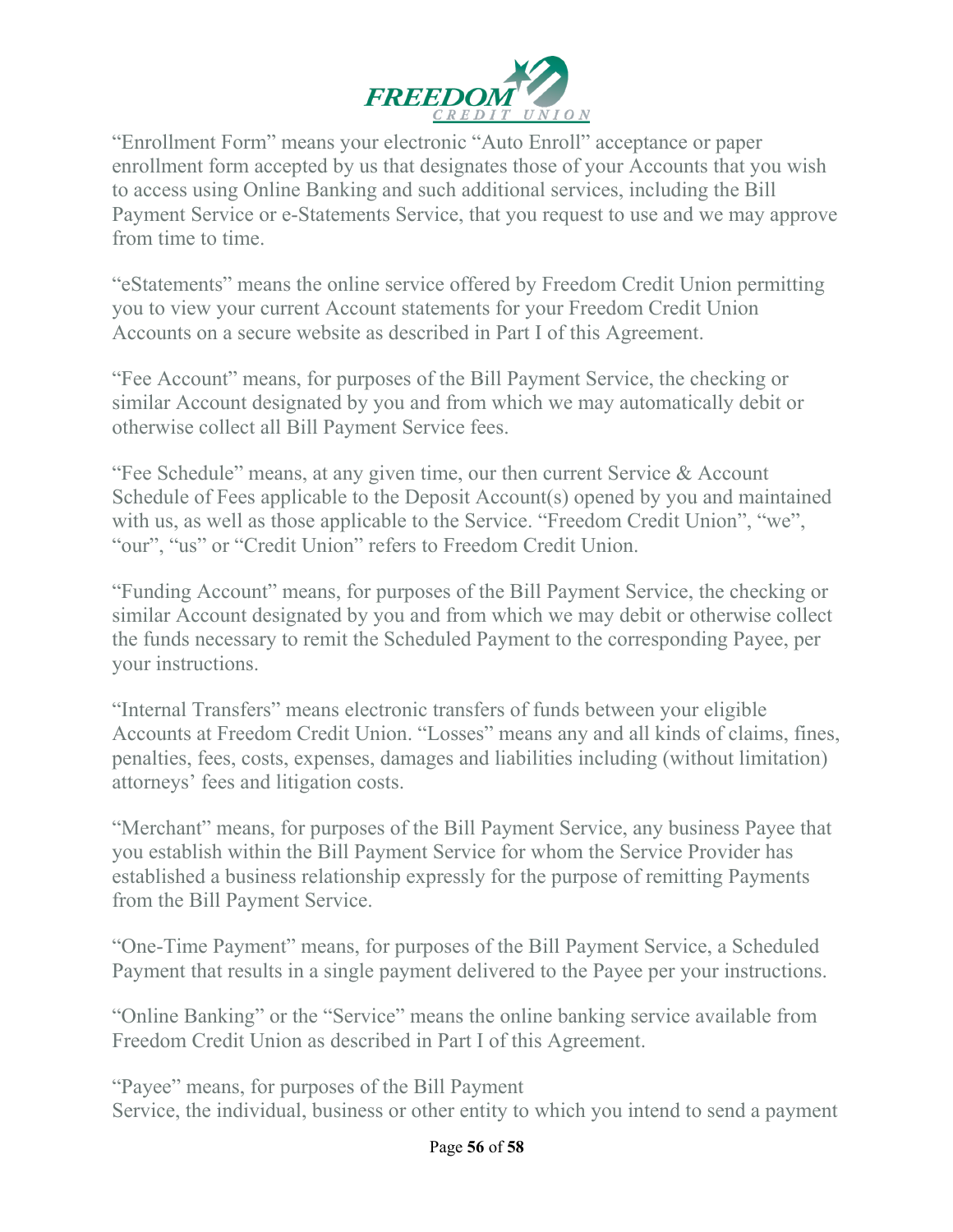

through the Bill Payment Service and for which you accurately provide and maintain the appropriate or required information such as name, bill remittance / payment delivery address, phone number, account number and account holder name; and to whom you authorize us to remit payments on your behalf through the Bill Payment Service.

"Payee List" means, for purposes of the Bill Payment Service, your personalized list of Payees maintained within the Bill Payment Service from which you may select a Payee to receive a scheduled Payment.

"Payment" means, for purposes of the Bill Payment Service, the specific single instance of a One-Time Payment or a specific instance of a Recurring Payment, as the case may be.

"Payment Amount" means, for purposes of the Bill Payment Service, the monetary figure you specify in a Scheduled Payment, including the regular amount and the final amount of a Recurring Payment series, that the Bill Payment Service shall remit to the Payee.

"Payment Date" or "Withdraw On Date" or "Withdrawal Date" means, for purposes of the Bill Payment Service, the Business Day on which you schedule the Payment to be debited from your Funding Account, unless this date falls on a non-Business Day, in which case it shall be the immediately preceding or following Business Day as indicated in the Scheduled Payment instructions. In any case, it is the date on which sufficient Available Funds must exist in the Funding Account.

"Privacy Policy" means our policy and disclosure regarding the personally identifiable information that we collect about you, and who we may share it with.

"Process Date" means, for the purposes of external transfers, the date that we originate transfer payments on your account. This is typically 1-2 business days prior to you receiving a

credit or debit on your account at another financial institution.

"Recurring Payment" means, for purposes of the Bill Payment Service, a Scheduled Payment that results in a series of payments delivered to the Payee at regular intervals per your instructions, and shall continue to do so until you cancel it or until the maximum number of payments and/or final payment date that you specified is reached.